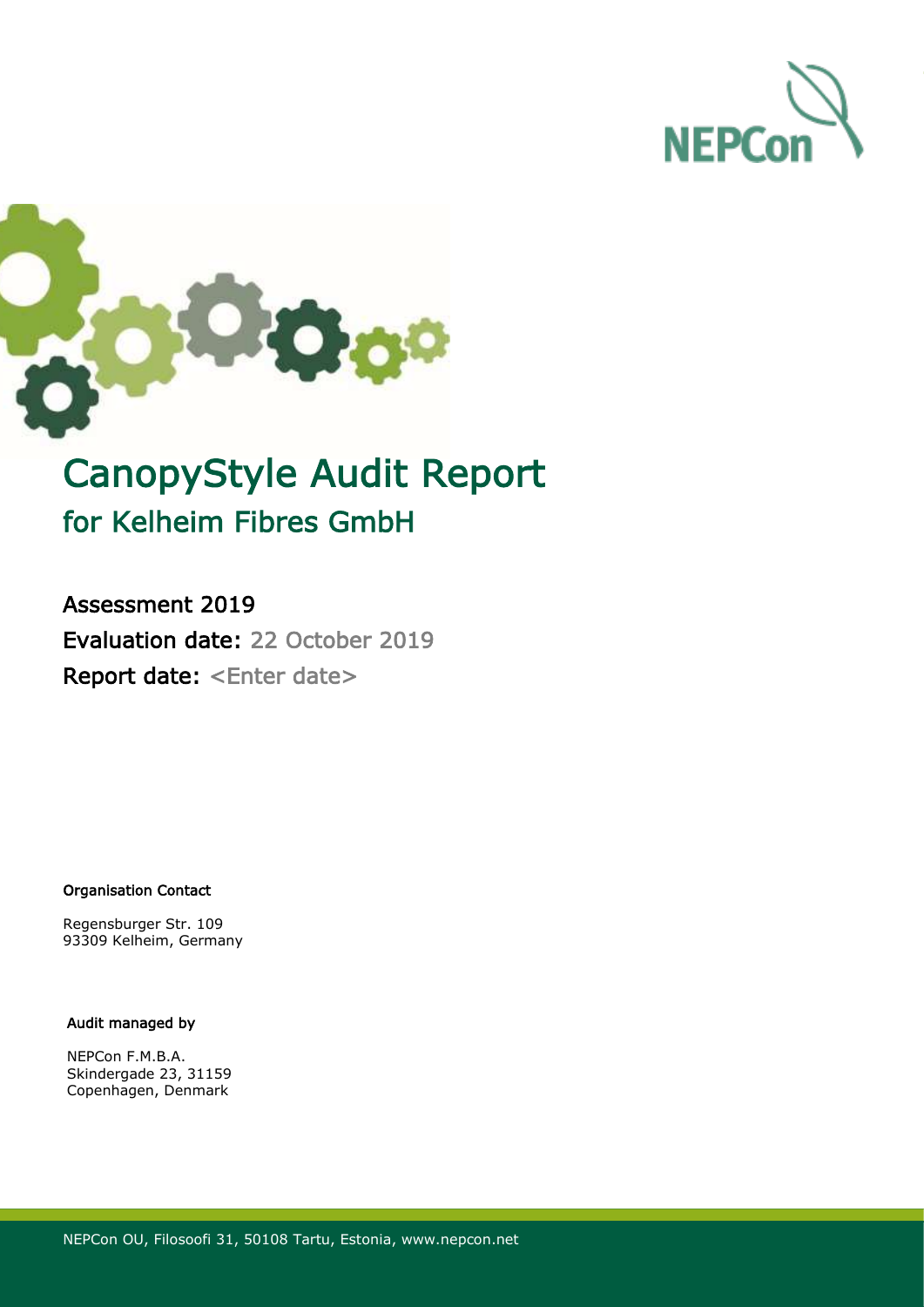

## TABLE of CONTENTS

| 1. |                                                                                   |    |
|----|-----------------------------------------------------------------------------------|----|
| 2. |                                                                                   |    |
|    |                                                                                   |    |
|    |                                                                                   |    |
|    | Appendix 1: STANDARD CHECKLIST (CanopyStyle Verification Framework - Corporate    | 12 |
|    | Appendix 2: STANDARD CHECKLIST (CanopyStyle Verification Framework - Viscose Mill | 26 |
|    |                                                                                   |    |
|    |                                                                                   |    |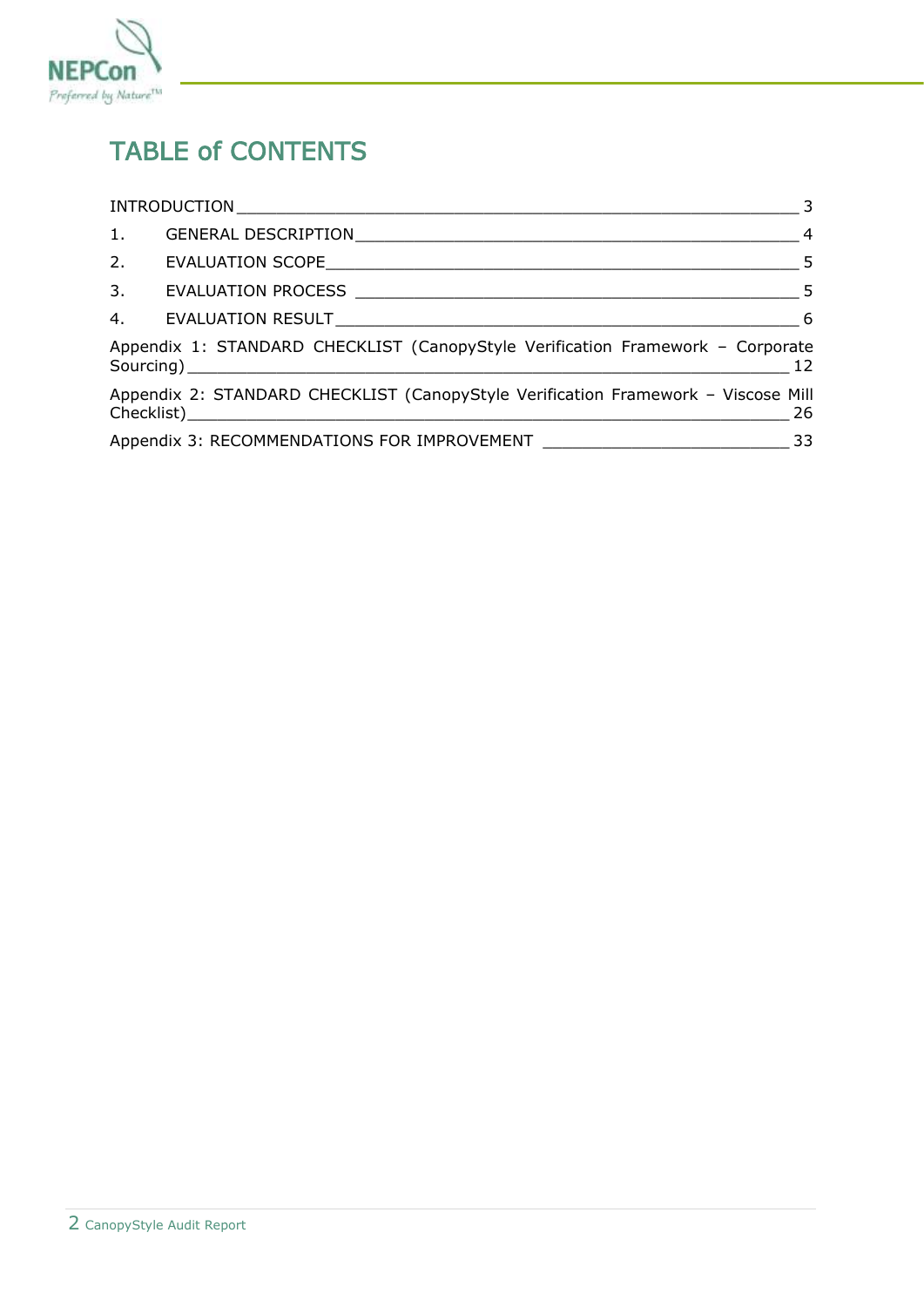## <span id="page-2-0"></span>INTRODUCTION

NEPCon is an international, non-profit organisation that delivers sustainability services and engages in innovation projects to facilitate the transformation of business practices and consumer behaviour to promote the responsible use of natural resources. Around 1,300 Chain of Custody-certified clients benefit from our over 15 years of experience in providing services to the forest supply chain sectors – including timber processing and manufacturing companies, printing houses, publishers, paper merchants, traders and retailers of all sizes. Through a well-developed network of regional representatives and contractors, NEPCon offers timely and cost-effective certification services around the world.

The purpose of this report is to document performance of **KELHEIM FIBRES GmbH** hereafter referred to as "Organization", against the requirements of the Verification Framework and Guidelines, (February 2019 version<sup>1</sup>) and guidance documents<sup>2</sup> developed by Canopy and approved, supported and requested by the CanopyStyle Fashion and Textile Leaders for Forest Conservation (Leaders Group)<sup>3</sup> and the over 200 brands, retailers and designers looking to implement their sourcing policies for man-made cellulosic textiles. The focus of this verification audit is to manage the risk and avoid sourcing from ancient and endangered forests and other controversial sources and implement other sustainable sourcing measures, across the supply chain from the point of wood harvesting in forests and/or plantations and through to the brand and retail customers. Man-made cellulosic fibre (MMCF) producers, are required to document and provide evidence towards a set of pre-defined social and environmental criteria and key progress indicators as part of the CanopyStyle initiative.

The audit presents the findings of NEPCon auditors who have evaluated company systems and performance against the applicable standard(s). The public version excludes confidential and sensitive information that did not does not affect the formal results of the audit. It is a result of an additional contract between NEPCon and KELHEIM FIBRES GmbH and has been approved by Canopy according to the CanopyStyle verification framework. Section 4 below provides the evaluation conclusions. The auditor reviewed and used Canopy's map of ancient and endangered forests, which has been overlaid with the sourcing regions and list of suppliers of the company to assess the level of risk.

Dispute resolution: If NEPCon clients encounter organisations or individuals having concerns or comments about NEPCon services, these parties are strongly encouraged to contact the relevant NEPCon regional office or any member of the NEPCon Chain of Custody Programme. Formal complaints and concerns should be sent in writing.

<sup>1</sup> https://canopyplanet.org/wp-content/uploads/2019/04/CanopyStyle-Audit-Guidelines-and-Framework-2019 version.pdf

<sup>2</sup> https://canopyplanet.org/resources/canopystyleaudit/canopystyle-audit-guidelines/

<sup>3</sup>Current members of this group are H&M, M&S, Inditex/Zara, EILEEN FISHER, Stella McCartney and Canopy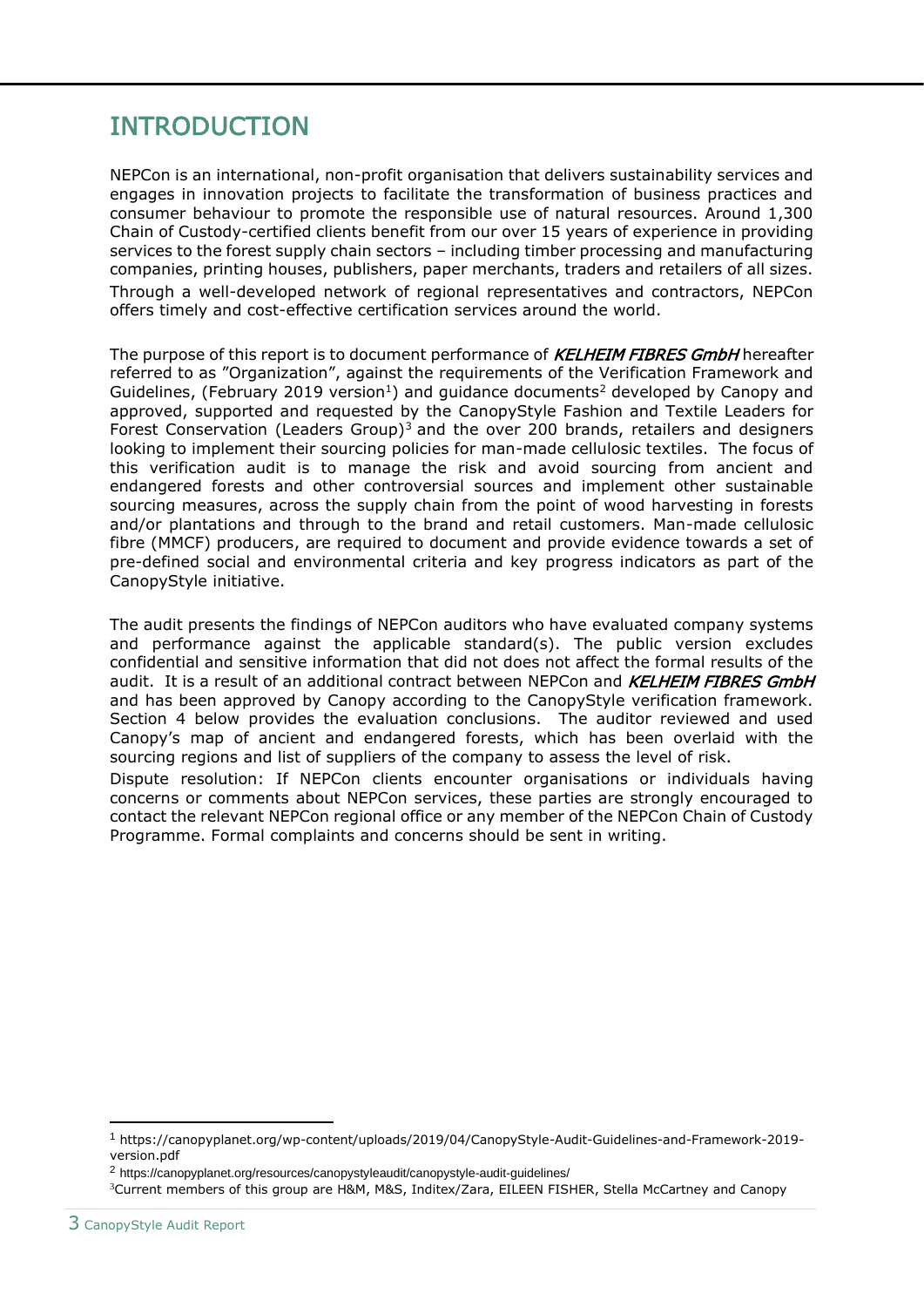

## <span id="page-3-0"></span>1. GENERAL DESCRIPTION

#### 1.1 Organization overview

Kelheim Fibres GmbH, headquartered in Kelheim, Germany, is a producer of viscose speciality fibres, that was established in 1935 as Süddeutsche Spinnfaser AG, which after several acquisition and changes occurred previously, it was taken over by EQUI-Fibres GmbH and renamed as Kelheim Fibres GmbH in 2004. Its fibres under GALAXY®, DANUFIL®, VISETA® and VILOFT® trademark, are used to produce textiles, hygiene and medical products to speciality papers as well as technical and household products.

Kelheim Fibres GmbH holds FSC Chain of Custody and PEFC certification and sources all inputs as FSC Controlled Wood, FSC Mix and PEFC Certified. Referred from its Wood Pulp Sourcing Policy, Kelheim Fibres GmbH's main raw material for the production of viscose fibres is wood pulp.

Kelheim Fibres GmbH's wood sourcing is from one sole supplier, that its dissolving pulp comes from two dissolving pulp mills suppliers, with wood species potentially used are Abies alba; Acer pseudoplatanus; Acacia decurrens; Acacia mangium; Acacia mearnsii; Betula pendula; Betula spp.; Eucalyptus badjensis; Eucalyptus camaldulensis; Eucalyptus cloeziana; Eucalyptus dunnii; Eucalyptus fastigata; Eucalyptus grandis; Eucalyptus grandis x E. camaldulensis (GCs) hybrid; Eucalyptus macarthurii; Eucalyptus maculata; Eucalyptus nitens; Eucalyptus robusta; Eucalyptus saligna; Eucalyptus spp; Eucalyptus smithii; Eucalyptus urophylla; Fagus sylvatica L.; Fraxinus excelsior; Fagus spp.; Fraxinus spp.; Picea abies; Pinus spp.; Pinus elliottii; Pinus greggii; Pinus patula; Pinus radiata; Pinus taeda; Populus spp. The regions the wood is potentially sourced from are: Czech Republic, Slovakia, Belarus, Lithuania, Estonia, Poland, South Africa, Portugal, Spain, Austria and German.

1.2 Organization scope

Kelheim Fibres GmbH headquarter is located in Kelheim Germany and has one mill located at the same site.

1.3 Organization sourcing policy

In addition to fulfilling the requirements of the European Timber Regulation (EUTR No. 995/2010), Kelheim Fibres GmbH sources exclusively wood pulp with preferably FSC or PEFC certification and strives to identify and eliminate all wood pulp from controversial sources.

Controversial sources are:

- Illegally harvested wood
- Wood from plantations established after 1994 through the conversion or simplification of natural forests
- Wood from forests or plantations of genetically modified trees
- Wood harvested in violation of traditional, human and civil rights
- Wood harvested without free, prior and informed consent by indigenous peoples and traditional communities
- Wood from ancient and endangered forests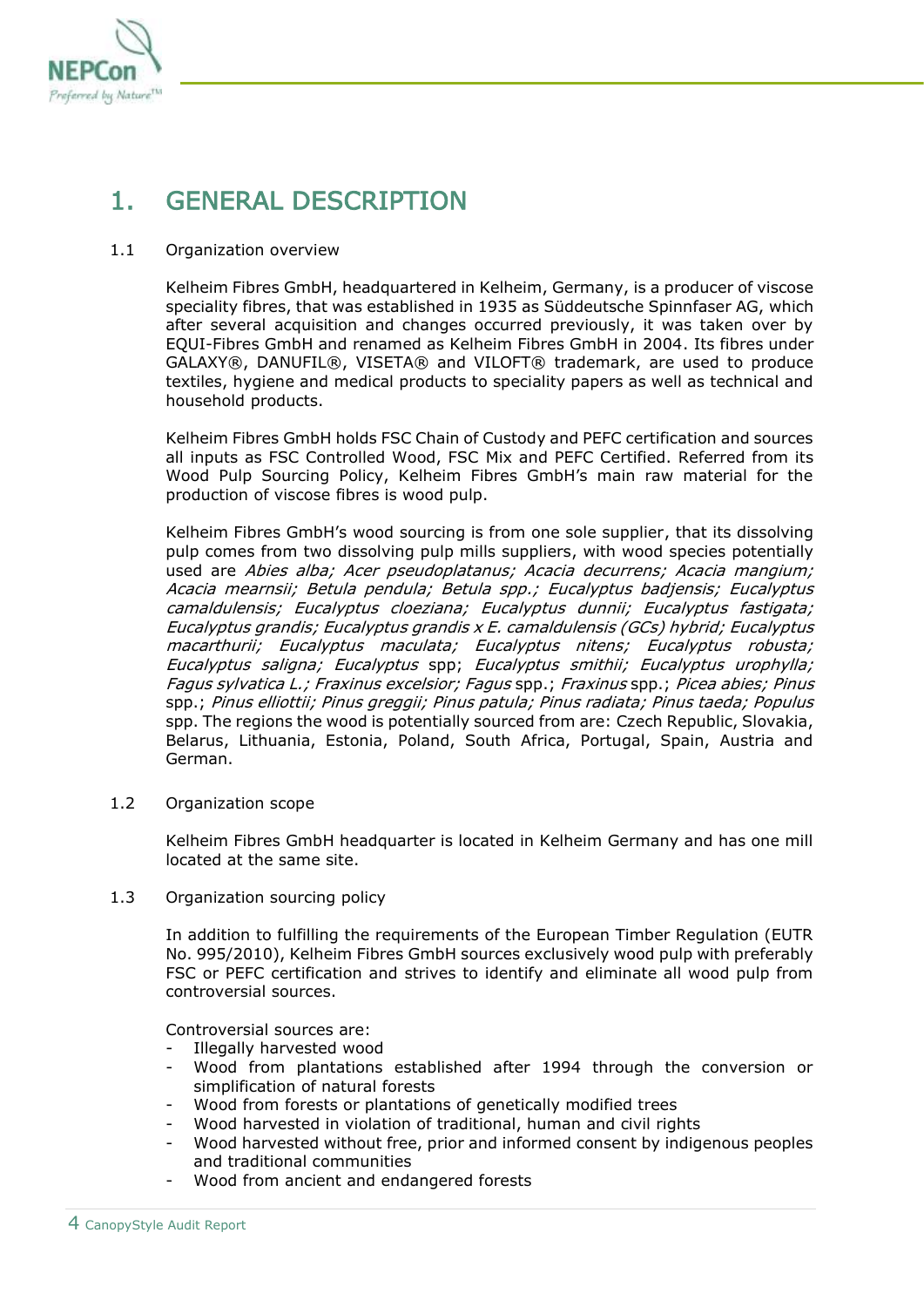## <span id="page-4-0"></span>2. EVALUATION SCOPE

| Scope Item                                                |                                                | Check all that apply to the Certificate Scope                                                                                                                                 |  |
|-----------------------------------------------------------|------------------------------------------------|-------------------------------------------------------------------------------------------------------------------------------------------------------------------------------|--|
| Mill Type:                                                | $\boxtimes$<br>Single                          | Multi-site                                                                                                                                                                    |  |
| <b>Input Material Source:</b>                             | $\boxtimes$ Listed in supplier CoC form        | Other suppliers                                                                                                                                                               |  |
| Majority Fiber Input:                                     | Dissolving pulp                                |                                                                                                                                                                               |  |
| of<br>Ancient<br>Map<br>and<br>Endangered Forests Overlay | Yes<br>$\Box$                                  | $\boxtimes$ No                                                                                                                                                                |  |
| Completed:                                                |                                                | <b>Kelheim</b><br><b>Fibres</b><br>Comments:<br><b>FSC</b><br>GmbH<br>suppliers<br>are<br>certified<br>and one<br>has<br>been<br>audited<br>to the CanopyStyle<br>Initiative. |  |
| Mill Capacity:                                            | 90,000 Ton/year                                |                                                                                                                                                                               |  |
| Primary Activity:                                         | Manufacturing of viscose fibres                |                                                                                                                                                                               |  |
| Outsourcing:                                              | $\boxtimes$ FSC-certified subcontractors       | Non-certified subcontractors                                                                                                                                                  |  |
|                                                           | Outsourcing of the complete production process |                                                                                                                                                                               |  |
|                                                           | High risk subcontractor site(s) included       |                                                                                                                                                                               |  |
|                                                           | No outsourcing                                 |                                                                                                                                                                               |  |
| Workforce:                                                | Permanent male: 448                            | Permanent female: 65                                                                                                                                                          |  |
|                                                           | Contract male: 0.5 (FTE)                       | Contract female: 29.9 (FTE)                                                                                                                                                   |  |
|                                                           | Apprentices male: 57                           | Apprentices female: 12                                                                                                                                                        |  |
|                                                           | <b>TOTAL: 505.5</b>                            | 106.9                                                                                                                                                                         |  |

| Sites included in evaluation | Location         |
|------------------------------|------------------|
| Kelheim Fibres GmbH          | Kelheim, Germany |

## <span id="page-4-1"></span>3. EVALUATION PROCESS

### 2.1 Audit Team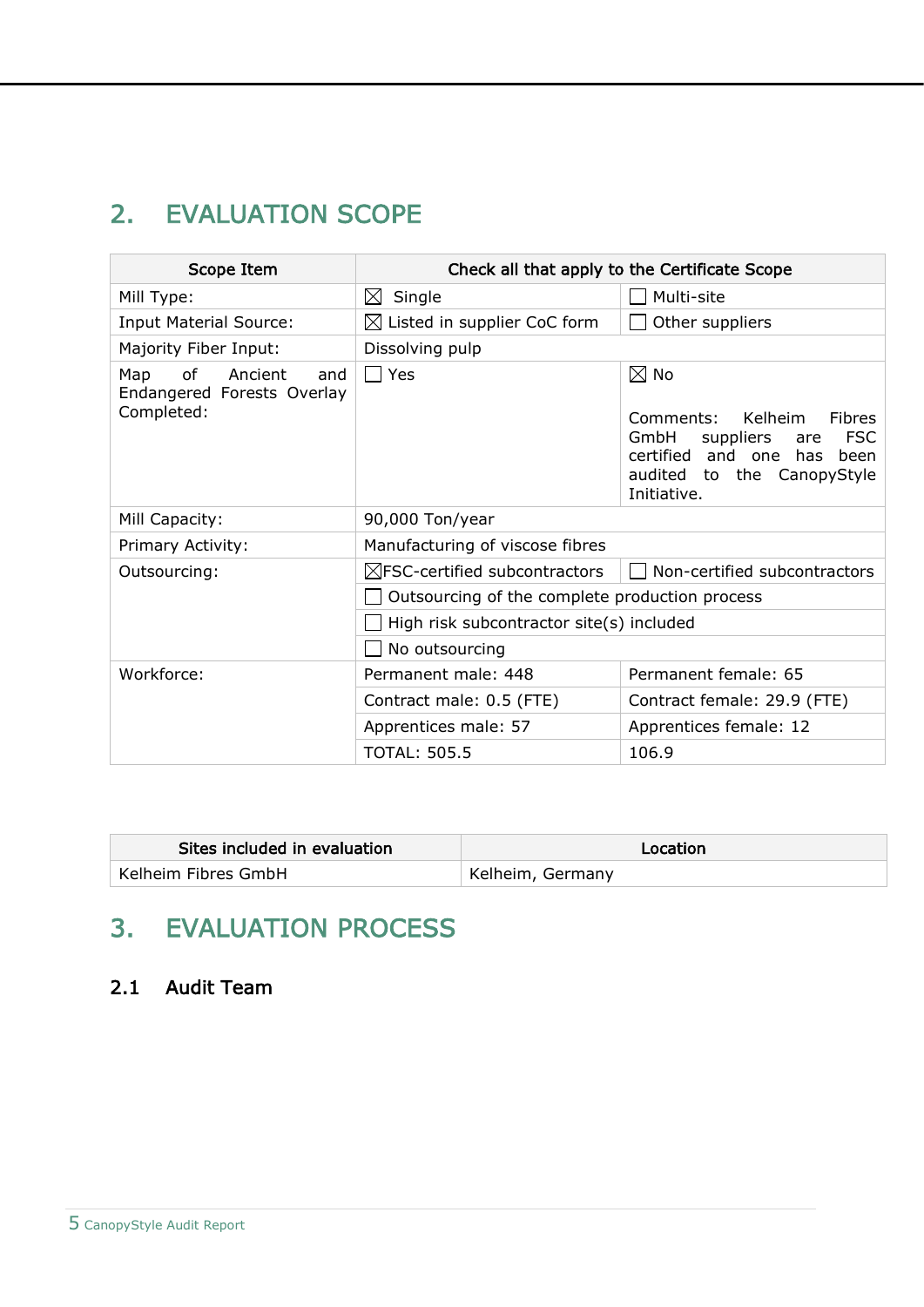

| Auditor name(s)             | Qualifications                                                                                                                                                                                                                                                                                                                                                                                                                                                                                                                                                             |
|-----------------------------|----------------------------------------------------------------------------------------------------------------------------------------------------------------------------------------------------------------------------------------------------------------------------------------------------------------------------------------------------------------------------------------------------------------------------------------------------------------------------------------------------------------------------------------------------------------------------|
| Gusti Ayu Fransiska<br>Dewi | Gusti Ayu Fransiska Dewi is the NEPCon Responsible Sourcing<br>Specialist, based in Bali, Indonesia. She serves as task manager for<br>various agriculture and forest commodities projects within NEPCon<br>Solutions Division. She is also an auditor for NEPCon LegalSource<br>Standard, Rainforest Alliance Sustainable Agriculture Standard (RA<br>SAS) Farm and Palm Oil Innovation Group (POIG). She joined<br>Rainforest Alliance since 2015 and stayed until NEPCon-Rainforest<br>Alliance acquisition that automatically transferred her to NEPCon to<br>present. |

### 2.2 Audit Overview

| Site(s)    | Audit date      | Total audit time<br>(Hours) |
|------------|-----------------|-----------------------------|
| Desk audit | 22 October 2019 | 2 hours and 40 minutes      |

Note: more details about audit process are provided in a separate audit plan

### 2.3 Description of Overall Audit Process

In October 22<sup>nd</sup>, 2019, NEPCon conducted an independent third-party verification audit of the progress made by Kelheim Fibres GmbH in implementing the commitment of the Kelheim Fibres GmbH Wood Pulp Sourcing Policy, to document the risk of sourcing from the world's ancient and endangered forests and other controversial areas, as well as additional related sustainability solutions and targets of the CanopyStyle Initiative.

The audit was conducted through desktop audit (including Skype call with Kelheim Fibres GmbH's representatives; Mr. Craig Barker (Managing Director), Mr. Alexander Bachmann (Strategic Marketing and Sales Manager), Mr. Michael Svoboda (Head of Quality Management) and Mr. Robert Tremmel (Head of Purchasing)).

## <span id="page-5-0"></span>4. **EVALUATION RESULT**

#### 4.1 Evaluation Conclusion

Kelheim Fibres GmbH sources two dissolving pulp mills through one sole supplier. Kelheim Fibres GmbH holds FSC Chain of Custody and PEFC certification and sources all inputs as FSC Controlled Wood, FSC Mix and PEFC. One of its dissolving pulp mill suppliers has undergone CanopyStyle audit in 2017, which resulted in a conclusion of low risk for sourcing from ancient and endangered forests and other controversial sources. The same dissolving pulp mill supplier is undergoing their 2nd audit currently. The other dissolving pulp mill supplier is identified in CanopyStyle Classification of Dissolving Pulp Mills (including another supplier) as low risk for sourcing from key priority areas of ancient and endangered forests as well.

In summary, NEPCon verification audit provides evidence confirming that Kelheim Fibres GmbH is investing in work and resources to implement the commitments of its policy consistent with the solutions and targets of the CanopyStyle Initiative. Some challenges remain to fully implement the commitment throughout the company's supply chain. Additional work is required to fully meet all of the critical and progressive criteria.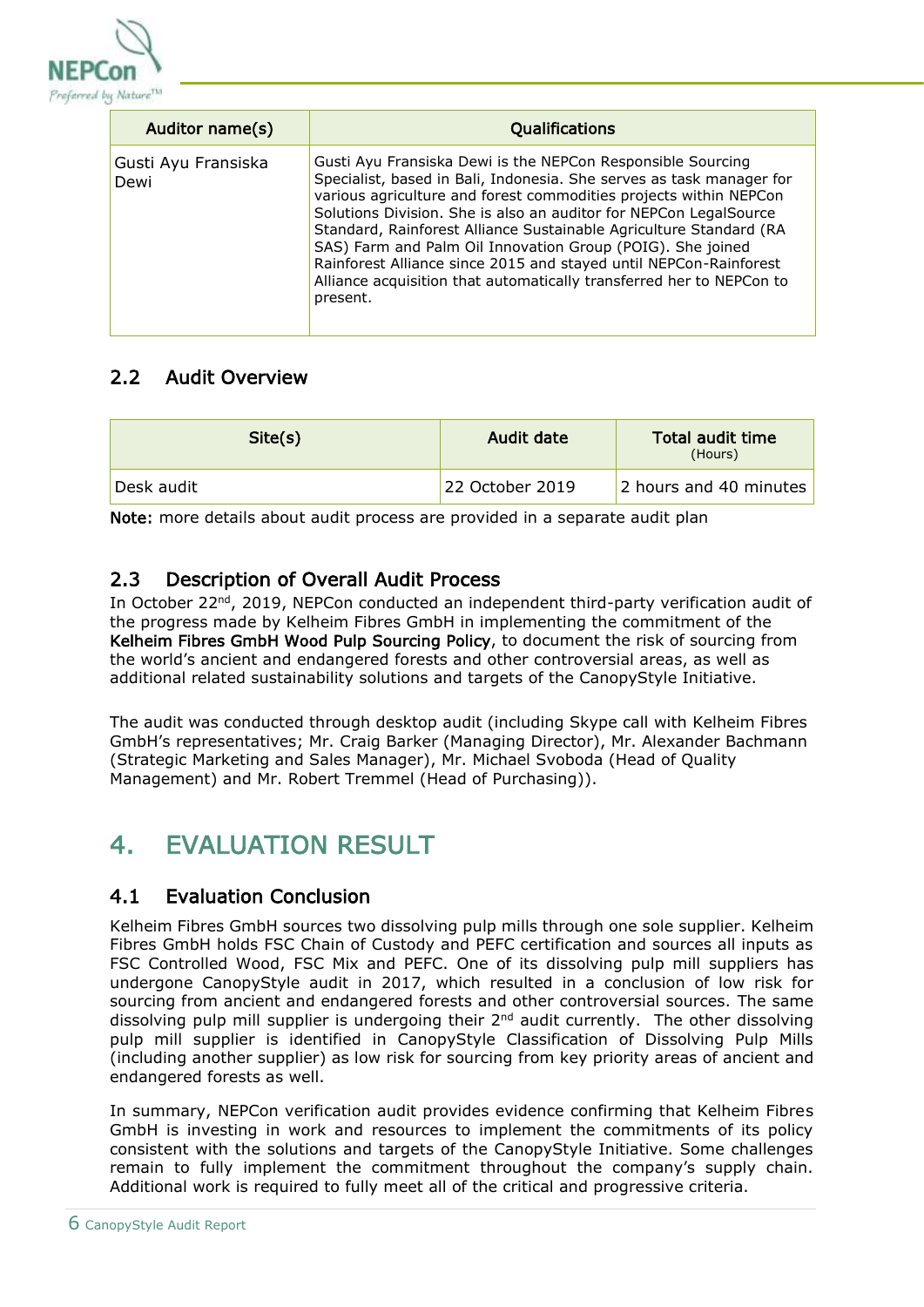### 4.2 Summary of findings

| Rating                             | Color |
|------------------------------------|-------|
| Not Applicable                     |       |
| Commitment Met                     |       |
| Commitment in Progress             |       |
| Commitment Not Met                 |       |
| Insufficient Information Available |       |

| <b>Key Commitment</b>                                                                                                                         | <b>Performance Indicators</b>                                                                                                                                                                            | Rating                           |
|-----------------------------------------------------------------------------------------------------------------------------------------------|----------------------------------------------------------------------------------------------------------------------------------------------------------------------------------------------------------|----------------------------------|
| 1. The MMCF producer has publicly<br>communicated and is implementing<br>the Fiber Sourcing/Forest Policy                                     | 1.1 Senior executive and key managers make a<br>publicly available commitment to full implementation<br>of the forest sourcing policy **                                                                 | Commitment Met                   |
|                                                                                                                                               | 1.2 The MMCF producer has developed standard<br>operating procedures (SOP) required to implement<br>the Policy with input from and agreement of civil<br>society stakeholders. **                        | <b>Commitment Met</b>            |
|                                                                                                                                               | 1.3 The MMCF producer has assigned personnel with<br>responsibility for Policy implementation. **                                                                                                        | Commitment Met                   |
|                                                                                                                                               | 1.4 The MMCF producer has developed capacity and<br>organizational structure to implement the Policy.                                                                                                    | <i>Commitment Met</i>            |
|                                                                                                                                               | 1.5 The MMCF producer has communicated its<br>commitment to implement its Policy to all its<br>suppliers. **                                                                                             | <i>Commitment Met</i>            |
|                                                                                                                                               | 1.6 The MMCF producer has included requirements to<br>implement the Policy in agreements/contracts with<br>current and future suppliers. **                                                              | <i>Commitment Met</i>            |
|                                                                                                                                               | 1.7 The MMCF producer has developed and is<br>implementing a system to monitor supplier<br>conformance with the Policy. **                                                                               | Commitment in<br>Progress        |
|                                                                                                                                               | 1.8 The MMCF producer has put in place a<br>transparent/public grievance procedure with the input<br>and agreement of civil society stakeholders                                                         | Commitment in<br><b>Progress</b> |
|                                                                                                                                               | 1.9 The MMCF producer has developed, and is<br>implementing, an action plan that address any<br>identified non-conformance and grievance received.<br>$***$                                              | Non Applicable                   |
|                                                                                                                                               | 1.10 Key managers at each production site are aware<br>of the Policy and demonstrate a similar commitment<br>to implement it. **                                                                         | Commitment Met                   |
|                                                                                                                                               | 1.11 Each production site managers have developed<br>procedures to implement the Policy, when relevant.<br>$**$                                                                                          | <i>Commitment Met</i>            |
| 2. The MMCF producer only sources<br>raw material from suppliers that are<br>transparent, traceable and are in<br>conformance with the policy | 2.1 An assessment of the MMCF producer supply<br>chain has been completed globally and shared with<br>Leaders Group. This assessment will be updated<br>every year and shared with the Leaders Group. ** | <i>Commitment Met</i>            |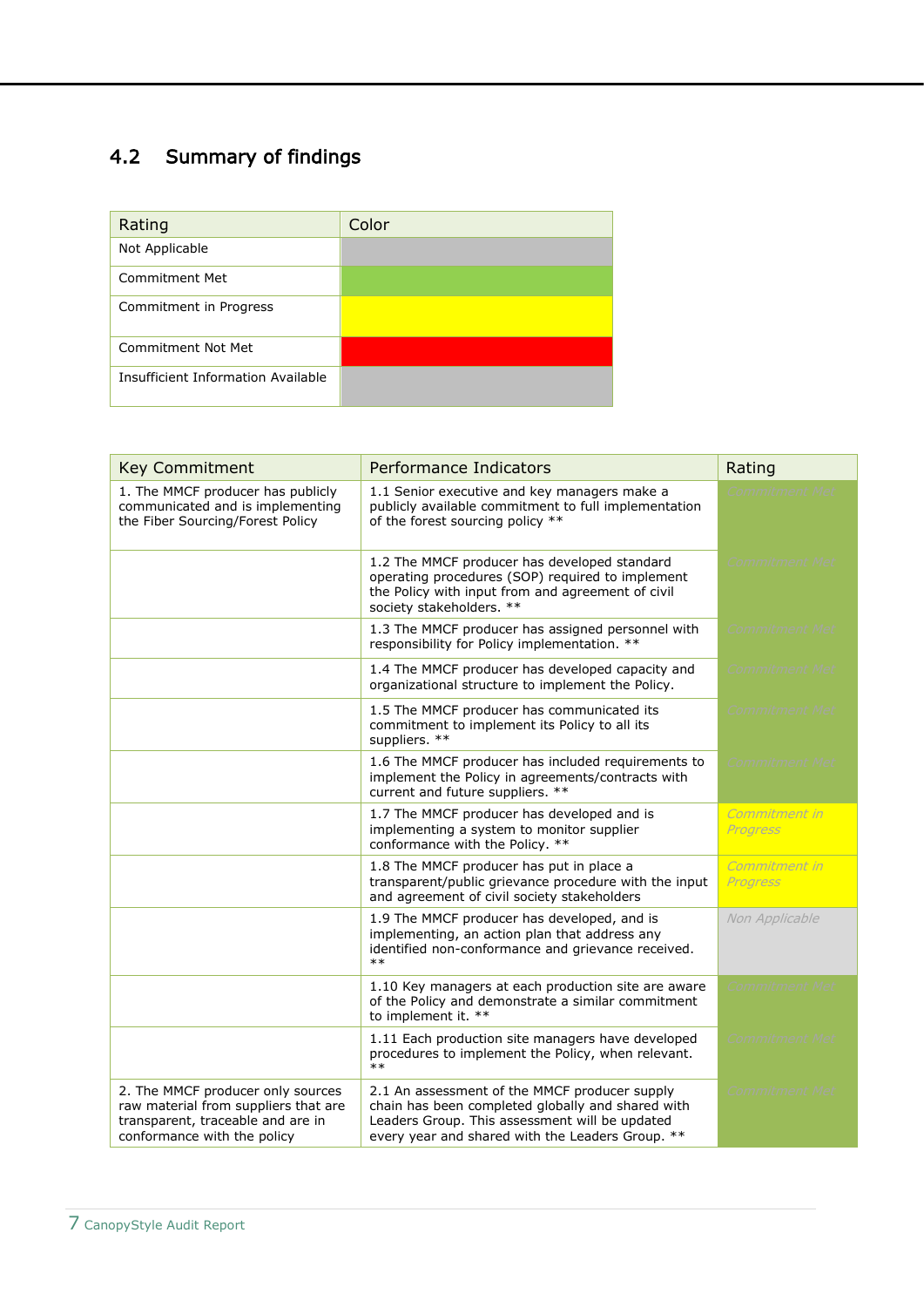

|                                                                                                                                                                     | 2.2 The assessment identifies all suppliers in the chain<br>that supply the MMCF mills, beginning at the forest or<br>plantation of origin.                                                                                                                                                                                                                                                 | <i>Commitment Mei</i>     |
|---------------------------------------------------------------------------------------------------------------------------------------------------------------------|---------------------------------------------------------------------------------------------------------------------------------------------------------------------------------------------------------------------------------------------------------------------------------------------------------------------------------------------------------------------------------------------|---------------------------|
|                                                                                                                                                                     | 2.3 A risk assessment has been done with the<br>information and shared with Leaders Group.                                                                                                                                                                                                                                                                                                  | <i>Commitment Met</i>     |
|                                                                                                                                                                     | 2.4 This supply chain assessment has been presented<br>to the Leaders Group and stakeholders, allowing for<br>questions to be answered and information gaps to be<br>highlighted.                                                                                                                                                                                                           | Commitment in<br>Progress |
|                                                                                                                                                                     | 2.5 The MMCF producer publishes its suppliers<br>publicly, or, in the absence of such transparency, is<br>providing its customers with a robust track and trace<br>system that can be used throughout the supply chain<br>up to clothing and textile retailers.                                                                                                                             | Commitment in<br>Progress |
| 3. No conversion of natural forest to<br>plantations                                                                                                                | 3.1 The initial date of the plantation development has<br>been documented and sourcing only occurs in areas<br>identified pre 1994, or post 1994 with a supporting<br>valid FSC certificate. **                                                                                                                                                                                             | Commitment in<br>Progress |
| 4. Since the signature of the Policy,<br>all sourcing from ancient and<br>endangered forests and other<br>controversial sources have been<br>eliminated             | 4.1 The MMCF producer has adopted clear definitions<br>for the terms included in their Policy, such as "ancient<br>& endangered forests", "intact forest", "natural<br>forest", "endangered species", "controversial<br>sources", "high conservation value", "high carbon<br>area", "peatlands", etc. that are consistent with this<br>document and the forest sourcing policy template. ** | Commitment Met            |
|                                                                                                                                                                     | 4.2 All areas meeting the definition of "ancient and<br>endangered forests" have been identified and mapped<br>and suppliers and fibre that have a high risk of being<br>considered controversial sources have been identified<br>and shared with Leaders Group. **                                                                                                                         | <b>Commitment Met</b>     |
|                                                                                                                                                                     | 4.3 Any raw materials in the MMCF producer's supply<br>chain originating from ancient and endangered<br>forests or other controversial sources and acquired<br>before the Policy was adopted by the company, such<br>as stocks in log yards, will be documented, identified<br>accordingly and utilised by the mills. **                                                                    | Non Applicable            |
|                                                                                                                                                                     | 4.4 The MMCF producer is aware of all relevant local,<br>national and international laws and there is no<br>evidence of non-compliance, with local, national or<br>international laws. **                                                                                                                                                                                                   | <i>Commitment Met</i>     |
|                                                                                                                                                                     | 4.5 The commitment not to source from ancient and<br>endangered forests and other controversial sources is<br>verified. **                                                                                                                                                                                                                                                                  | `ommitmen                 |
| 5. If suppliers contravene these<br>criteria, the MMCF producer will first<br>engage them to change practices<br>and then re-evaluate its relationship<br>with them | 5.1 All MMCF producers' suppliers are identified and<br>the forest of origin is known. **                                                                                                                                                                                                                                                                                                   | <b>Commitment Met</b>     |
|                                                                                                                                                                     | 5.2 The MMCF producer has developed procedures for<br>engaging with suppliers, up to withdrawing from<br>purchase and other agreements in situations where<br>non-conformance is found. **                                                                                                                                                                                                  | <b>Commitment Met</b>     |
|                                                                                                                                                                     | (Note: This means potential legal and contractual<br>issues associated with withdrawal are identified and<br>addressed.)                                                                                                                                                                                                                                                                    |                           |
|                                                                                                                                                                     | 5.3 The MMCF producer has documented withdrawals<br>from supply agreements where non-conformance has<br>been found. **                                                                                                                                                                                                                                                                      | Non Applicable            |
| 6. The MMCF producer welcomes<br>interested stakeholders and Leaders<br>Group observers to verify the<br>implementation.                                            | 6.1 Leaders Group and other stakeholder observers<br>are invited to participate freely and to report<br>observations during this verification process. **                                                                                                                                                                                                                                   | Commitment Met            |
|                                                                                                                                                                     | 6.2 Large scale scientifically based conservation                                                                                                                                                                                                                                                                                                                                           | Non Applicable            |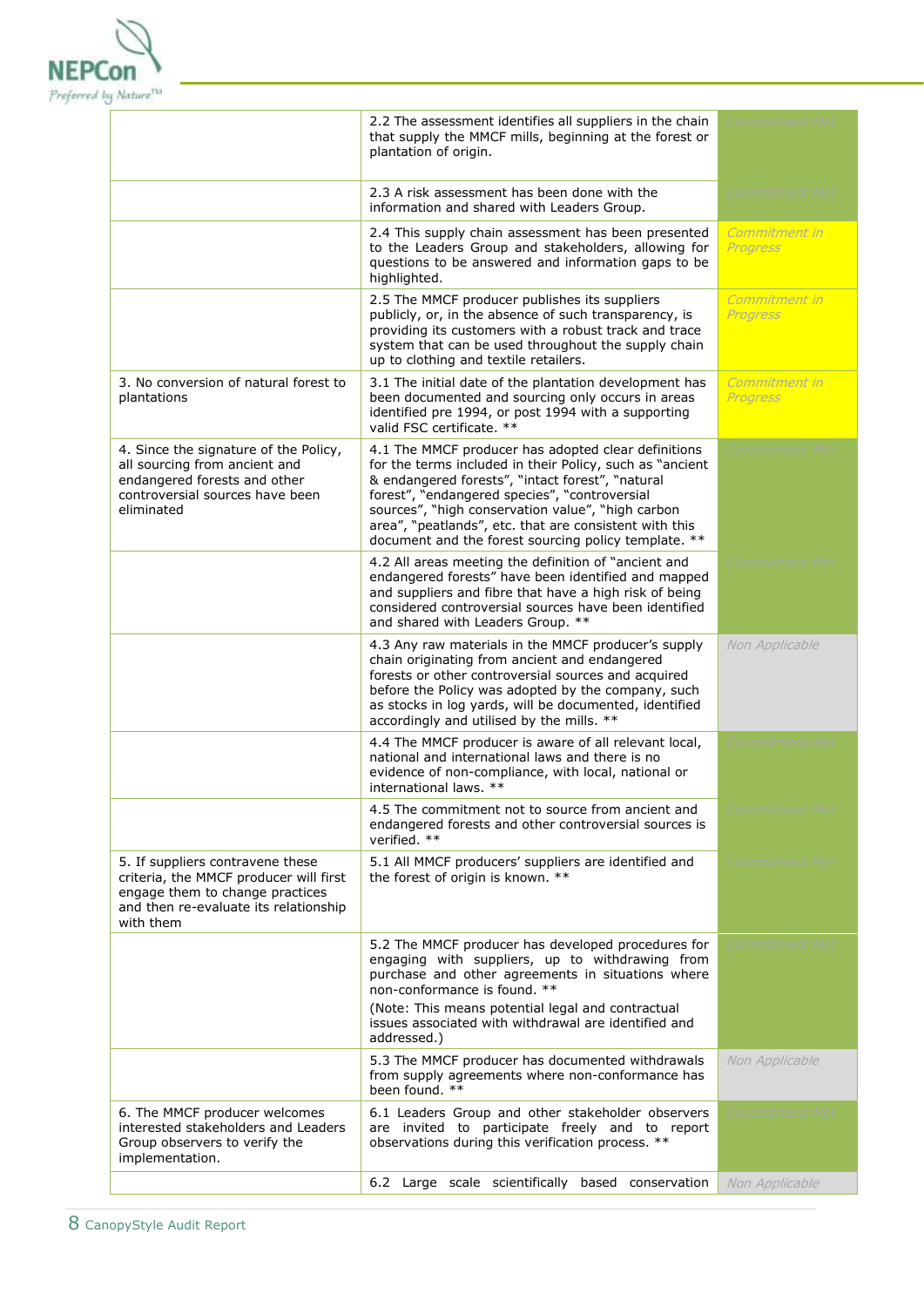|                                                                                                                                                                                                          | planning, High Conservation Value assessments,<br>and/or High Carbon Value assessment, identifying<br>areas for protection, has been completed, based on<br>best available science, by a credible third party, and<br>made public. **                                                                                                                                                                                                                                                                        |                           |
|----------------------------------------------------------------------------------------------------------------------------------------------------------------------------------------------------------|--------------------------------------------------------------------------------------------------------------------------------------------------------------------------------------------------------------------------------------------------------------------------------------------------------------------------------------------------------------------------------------------------------------------------------------------------------------------------------------------------------------|---------------------------|
|                                                                                                                                                                                                          | 6.3 If sourcing from controversial areas, with records<br>of conflict and human rights violation, an assessment<br>that includes participatory mapping of lands owned or<br>claimed by indigenous and local communities,<br>identification of areas for protection, areas for conflict<br>resolution and remedy of past harms that involve<br>affected parties, their chosen advisors and relevant<br>stakeholders, have been completed by a credible and<br>mutually agreed third party and made public. ** | Non Applicable            |
|                                                                                                                                                                                                          | 6.4 The MMCF producer has developed a<br>management plan that identifies measures to protect<br>areas identified in large scale scientifically based<br>conservation planning, HCV and HCS assessments<br>with the Free, Prior and Informed Consent of<br>indigenous and local communities whose land or land<br>claims are impacted and with input from credible<br>ENGOs. **                                                                                                                               | Non Applicable            |
|                                                                                                                                                                                                          | 6.5 The MMCF producer has developed and<br>implemented a time-bound action plan to actively<br>seek the legal protection of these areas with final<br>land-use decision-makers in a way that meets<br>principles of Free Prior and Informed Consent. **                                                                                                                                                                                                                                                      | Non Applicable            |
| 7. The MMCF producer shall<br>recognize, respect and uphold<br>human rights and the rights of<br>communities and workers affected<br>by the operations of their supply<br>chain and affiliated companies | 7.1 The MMCF producer has developed and requires<br>its suppliers to adopt a similar policy, systems and<br>procedures to implement Free, Prior and Informed<br>Consent of indigenous people and local communities.<br>$***$                                                                                                                                                                                                                                                                                 | Commitment Met            |
|                                                                                                                                                                                                          | 7.2 Suppliers document how they conform with the<br>MMCF producer's commitment to recognize and<br>respect human rights, community rights, First Nations<br>rights and rights of workers. **                                                                                                                                                                                                                                                                                                                 | Commitment Met            |
|                                                                                                                                                                                                          | 7.3 The MMCF producer and its suppliers show<br>responsible handling of complaints and resolution of<br>conflicts in a transparent and accountable manner<br>that is mutually agreed by the parties and includes<br>relevant stakeholders.                                                                                                                                                                                                                                                                   | Commitment Met            |
|                                                                                                                                                                                                          | 7.4 The MMCF producer and its suppliers have<br>developed internal capacity and organizational<br>structure to recognize and respect the rights of its<br>workers                                                                                                                                                                                                                                                                                                                                            |                           |
|                                                                                                                                                                                                          | 7.5 The MMCF producer has developed procedures to<br>ensure its Tier one suppliers uphold the International<br>Labour Organization (ILO) Declaration on Fundamental<br>Principles and Rights at Work and will require the<br>equivalent of their own suppliers.                                                                                                                                                                                                                                              | Commitment Met            |
|                                                                                                                                                                                                          | 7.6 Recognition and respect for human rights is<br>demonstrated. There is no evidence of avoiding or<br>failing to resolve social conflicts and remedy past or<br>current human rights violations. **                                                                                                                                                                                                                                                                                                        | <i>Commitment Met</i>     |
| 8. Development of Innovative and<br><b>Alternative Fiber</b>                                                                                                                                             | 8.1 The MMCF producer has developed and<br>implemented an internal action plan to collaborate<br>with innovative companies and suppliers to explore<br>and encourage the development of new alternative<br>fiber sources that reduce environmental and social<br>impacts, such as agricultural residues and recycled<br>fibers. $**$                                                                                                                                                                         | <i>Commitment Met</i>     |
|                                                                                                                                                                                                          | 8.2 The research and development phase to produce<br>pulp and cellulosic fiber made from alternative fiber                                                                                                                                                                                                                                                                                                                                                                                                   | Commitment in<br>Progress |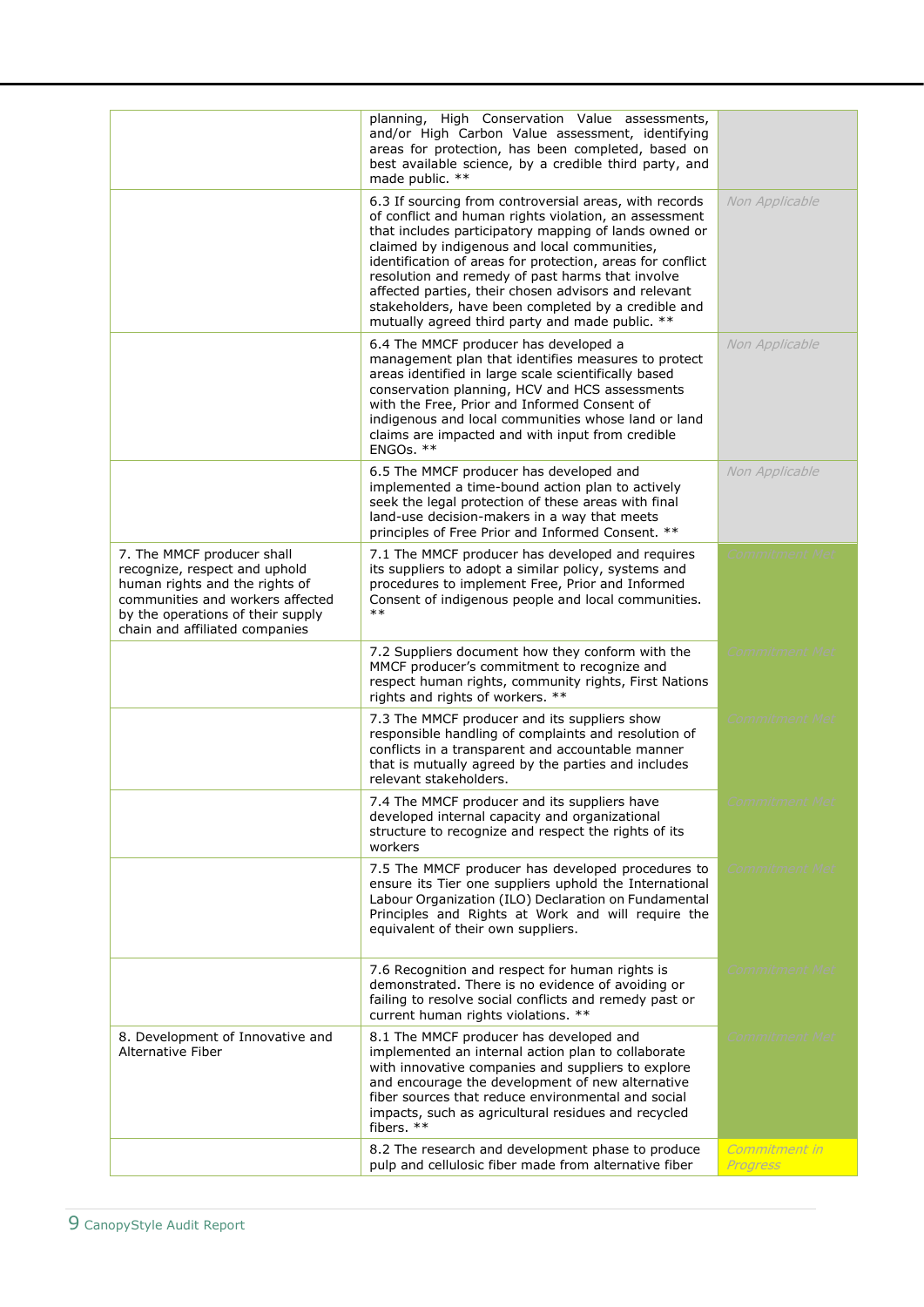

|                                                                                                                                       | sources has been successfully completed and the<br>MMCF producer is entering a commercial scale phase.                                                                                                                                                                                                        |                                                |
|---------------------------------------------------------------------------------------------------------------------------------------|---------------------------------------------------------------------------------------------------------------------------------------------------------------------------------------------------------------------------------------------------------------------------------------------------------------|------------------------------------------------|
| 9. Voluntary advocacy for<br>conservation solutions                                                                                   | 9.1 The MMCF producer has a track record of<br>participating in events that support collaborative and<br>visionary system solutions that aim protect remaining<br>ancient and endangered forests. **                                                                                                          | Commitment Met                                 |
|                                                                                                                                       | 9.2 When prompted, the MMCF producer uses its<br>brand influence or purchasing influence to positively<br>impact conservation and development solutions that<br>have the Free, Prior and Informed Consent of affected<br>indigenous and local communities. **                                                 | <i>Commitment Met</i>                          |
|                                                                                                                                       | 9.3 The MMCF producer publicly supports science-<br>based international and national target(s) and<br>programs for preserving designated protected and<br>conservation areas that have the Free, Prior and<br>Informed Consent of affected indigenous and local<br>communities.                               | <b>Commitment Met</b><br><b>Commitment Met</b> |
|                                                                                                                                       | 9.4 The MMCF producer is developing and<br>implementing specific programs to increase the<br>endangered species population and the maintenance<br>of their habitat through time, with government<br>and/or ENGO programs. **                                                                                  | Commitment in<br>Progress                      |
| 10. Responsible forest management                                                                                                     | 10.1 The MMCF producer has defined criteria for<br>responsible forest management, gives a preference<br>for FSC certification and has developed and<br>implemented an action plan to increase FSC intake.<br>$***$                                                                                            | <b>Commitment Met</b>                          |
| 11. Reduction of Greenhouse Gas<br>(GHG) Footprint by recognizing the<br>importance of forests and peatlands<br>as carbon storehouses | 11.1 The MMCF producer has developed and<br>implemented procedures to evaluate their suppliers'<br>performance in reducing GHG.                                                                                                                                                                               | Commitment in<br><b>Progress</b>               |
|                                                                                                                                       | 11.2 The MMCF producer can document giving<br>preference to suppliers that have identified and<br>adopted management measures to protect forested<br>peatland at the concession and landscape level (peat<br>dome) and that have identified, withdrawn from and<br>restored peatlands and their hydrology. ** | Commitment in<br>Progress                      |
| 12. Pollution Prevention                                                                                                              | 12.1 * This verification process will not address the<br>pulp and viscose manufacturing process which can<br>lead to air and water emissions that impact overall<br>environmental quality.                                                                                                                    | Commitment in<br>Progress                      |
|                                                                                                                                       | However, it will be noted when MMCF producers<br>invest in and use the cleanest dissolving pulp and<br>viscose manufacturing technology                                                                                                                                                                       |                                                |
|                                                                                                                                       | (i.e. lyocell process). The indicators will be the<br>number of mills using such cleaner processes and the<br>% of overall volumes produced with such technology.<br>This information will be treated and framed as<br>additional bonus performance by the MMCF producer.                                     |                                                |

### 4.3 Volume Summaries

| Category                   | Explanation                                                                                         | Volume | % Overall |
|----------------------------|-----------------------------------------------------------------------------------------------------|--------|-----------|
| <b>FSC Controlled Wood</b> | Material received with an FSC Controlled Wood claim<br>(either from an FM or COC certified company) | 12220  | 18,6      |
| Controlled material        | Noncertified material controlled by the company's<br>FSC Due Diligence System                       | 0      | 0         |
| <b>FSC Mix</b>             | Material received with an FSC Mix Credit or FSC<br>Mix % claim from an FSC CoC certified company    | 26441  | 40,4      |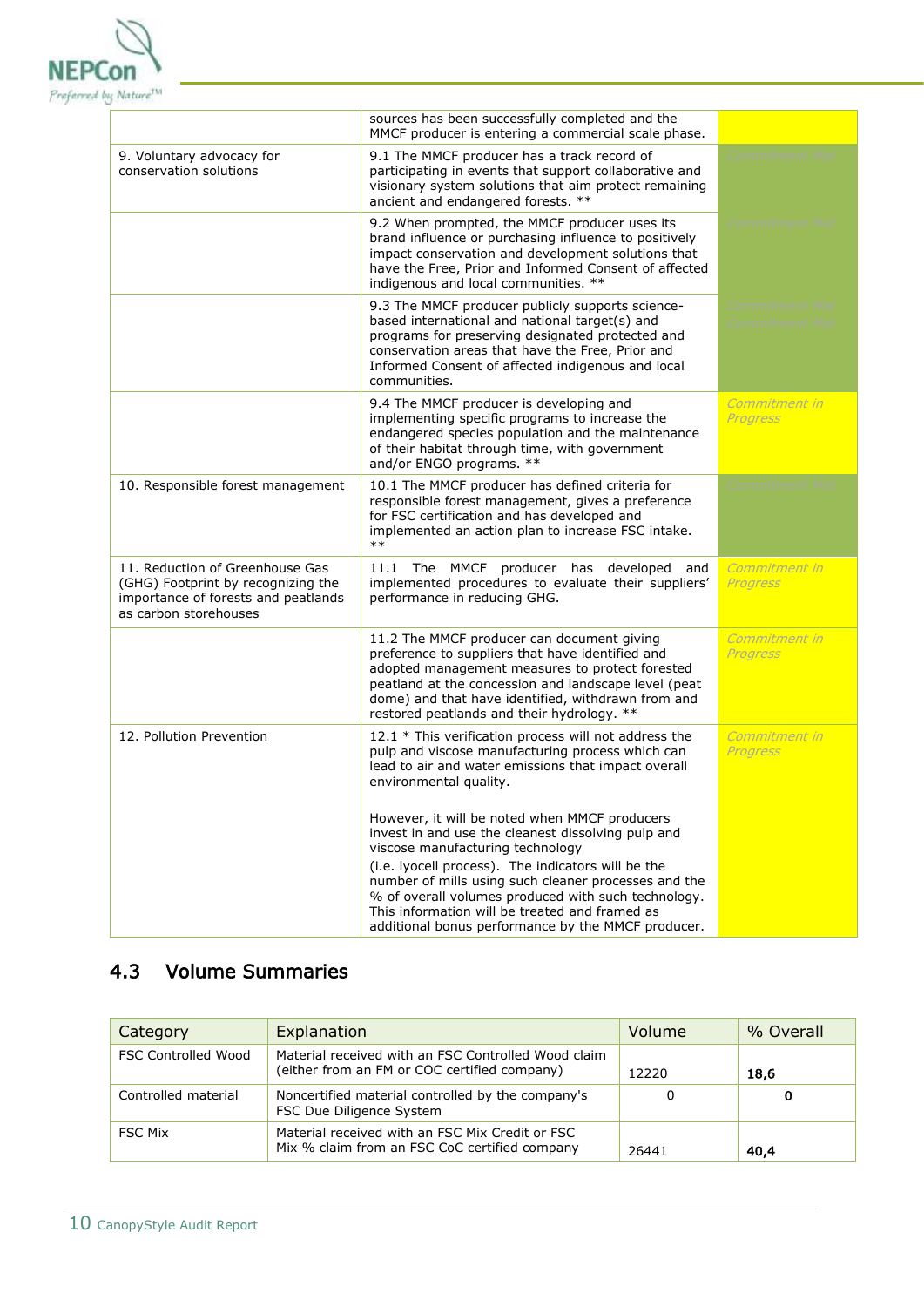| FSC 100%    | Material received with an FSC 100% claim from an<br>FSC certified company (FM or COC).                                         |       |     |
|-------------|--------------------------------------------------------------------------------------------------------------------------------|-------|-----|
| Non-FSC     | Material received with no FSC claim.                                                                                           |       |     |
| <b>PEFC</b> | Material received with an PEFC claim. Note materials<br>can be received with both a PEFC and FSC claim (no<br>double counting) | 26796 | -41 |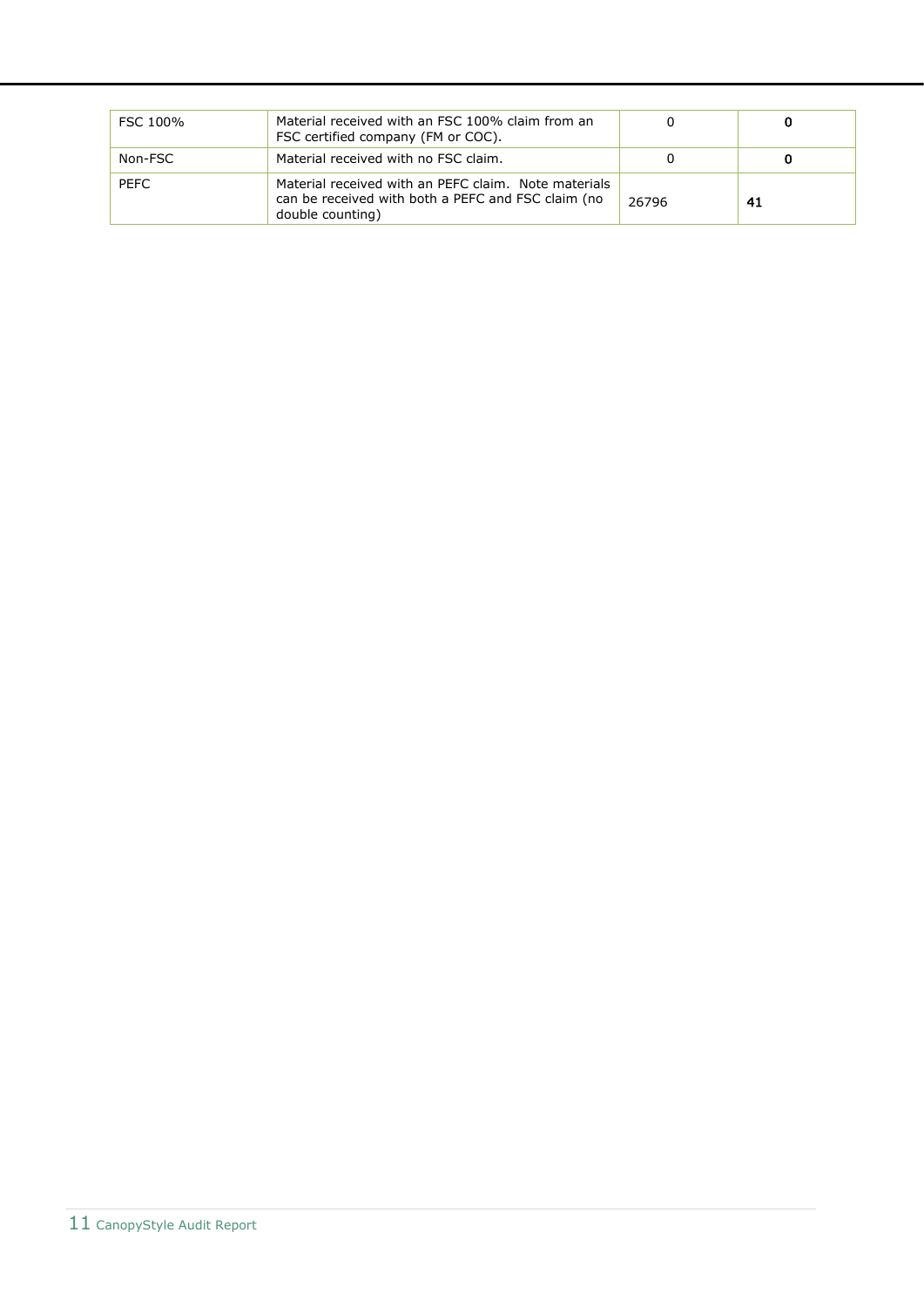

## <span id="page-11-0"></span>Appendix 1: STANDARD CHECKLIST (CanopyStyle Verification Framework – Corporate Sourcing)

### 1. Evaluation of Site: Kelheim Fibres GmbH

| <b>Primary Responsible Person:</b><br>(Responsible for control system<br>at site(s) | Craig Barker (Managing Director)                                                                                                                                                                        |  |
|-------------------------------------------------------------------------------------|---------------------------------------------------------------------------------------------------------------------------------------------------------------------------------------------------------|--|
| Auditor(s):                                                                         | Gusti Ayu Fransiska Dewi                                                                                                                                                                                |  |
| People Interviewed, Titles:                                                         | Craig Barker (Managing Director)<br>1.<br>2. Alexander Bachmann (Strategic Marketing and Sales<br>Manager)<br>3. Michael Svoboda (Head of Quality Management)<br>4. Robert Tremmel (Head of Purchasing) |  |
|                                                                                     | <b>Comments:</b> The interviewees were cooperative and provided necessary information in timely                                                                                                         |  |

manner.

### 2. Standard Checklist

| 1. The MMCF producer has publicly communicated and is implementing their Fiber<br><b>Sourcing/Forest Policy</b>                                                                     |                                                                                                                                                                                                                                                                                                                                                                                                                                                                                                                                              |  |
|-------------------------------------------------------------------------------------------------------------------------------------------------------------------------------------|----------------------------------------------------------------------------------------------------------------------------------------------------------------------------------------------------------------------------------------------------------------------------------------------------------------------------------------------------------------------------------------------------------------------------------------------------------------------------------------------------------------------------------------------|--|
| <b>Indicators</b>                                                                                                                                                                   | <b>Findings</b>                                                                                                                                                                                                                                                                                                                                                                                                                                                                                                                              |  |
| 1.1 Senior executive and key managers make<br>a publicly available commitment to full<br>implementation of the forest sourcing<br>policy.**                                         | Conformance with Indicator:<br>Not Applicable<br>$\bowtie$<br>Commitment Met<br>Commitment in Progress<br>Commitment Not Met<br><b>Insufficient Information Available</b>                                                                                                                                                                                                                                                                                                                                                                    |  |
|                                                                                                                                                                                     | Description of the finding:<br>Kelheim Fibres GmbH commitment is publicly<br>available on Kelheim Fibres GmbH website. Its<br>Managing Director (Craig Barker and Johann<br>Rockl) and Head of Purchasing (Robert Tremmel)<br>signed the commitment. Kelheim Fibres GmbH<br>also publicly informed its commitment through<br>Kelheim Fibres GmbH's press release that can be<br>seen in its website. At the CanopyStyle Brand<br>Summit in Shanghai, Kelheim Fibres GmbH also<br>announced that it is joining the CanopyStyle<br>initiative. |  |
| 1.2 The MMCF<br>producer has developed<br>standard operating procedures (SOP) required<br>to implement the Policy with input from and<br>agreement of civil society stakeholders.** | Conformance with Indicator:<br>Not Applicable<br>$\boxtimes$<br>Commitment Met<br>Commitment in Progress<br><b>Commitment Not Met</b><br><b>Insufficient Information Available</b><br>Description of the finding:<br>Kelheim Fibres GmbH has developed a Standard<br>Operating Procedures (SOP) for its staff and its                                                                                                                                                                                                                        |  |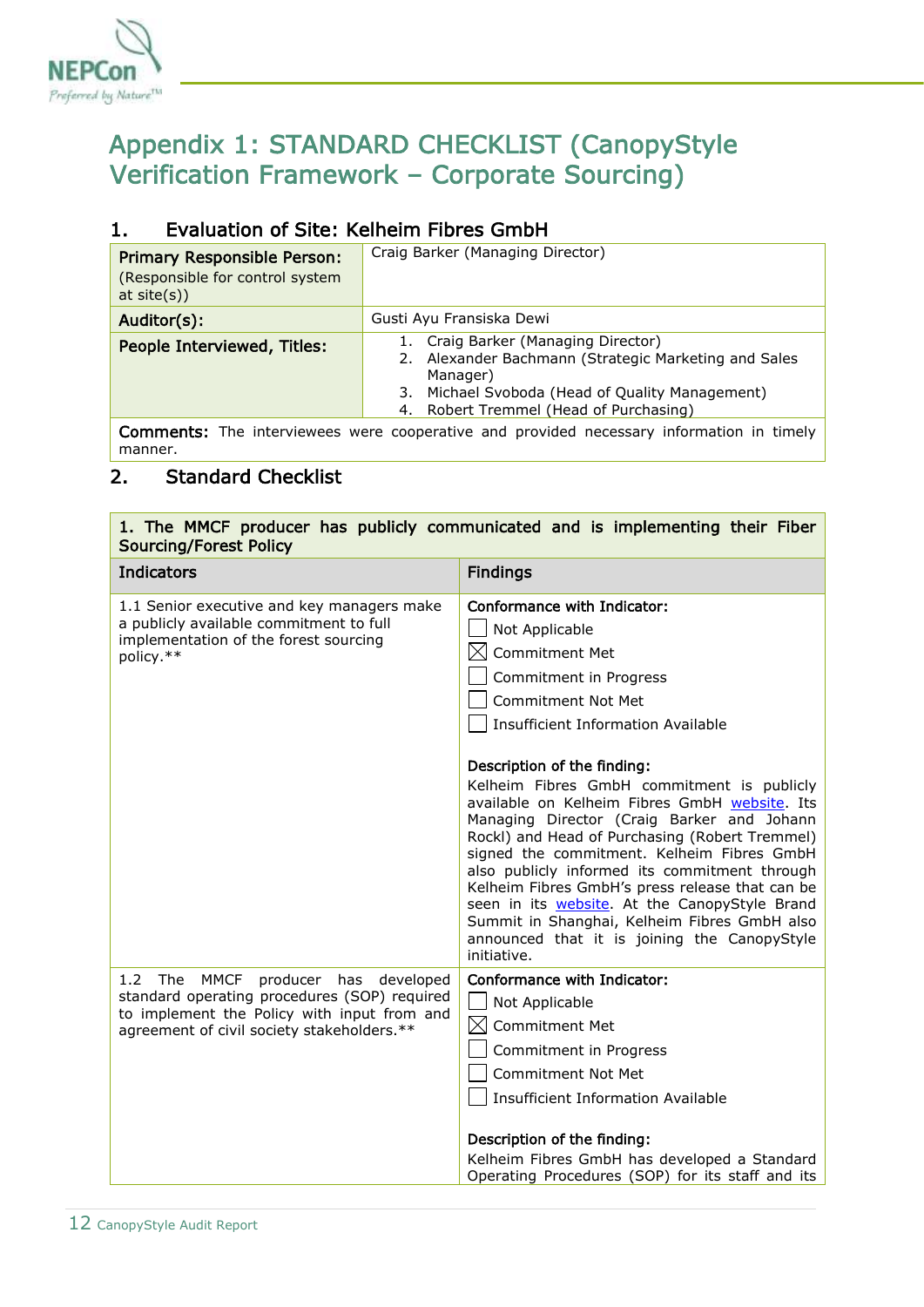|                                                                                                                                                              | suppliers to implement the policy. The SOP is<br>maintained through ISO 9001 Document Control<br>Procedure. However, it has not been reviewed by<br>civil society stakeholders.                                                                                                                                                                                                                                                                                                                                                                           |
|--------------------------------------------------------------------------------------------------------------------------------------------------------------|-----------------------------------------------------------------------------------------------------------------------------------------------------------------------------------------------------------------------------------------------------------------------------------------------------------------------------------------------------------------------------------------------------------------------------------------------------------------------------------------------------------------------------------------------------------|
| 1.3 The MMCF producer has assigned personnel<br>with responsibility for Policy implementation.**                                                             | Conformance with Indicator:<br>Not Applicable<br><b>Commitment Met</b><br>IХI<br>Commitment in Progress<br><b>Commitment Not Met</b><br><b>Insufficient Information Available</b><br>Description of the finding:                                                                                                                                                                                                                                                                                                                                          |
|                                                                                                                                                              | Key staff (including the procurement unit) are<br>given responsibility to implement the policy. For<br>instance, the head of quality management and<br>head of purchasing should make sure procedures<br>under their unit are aligned with the policy.                                                                                                                                                                                                                                                                                                    |
| 1.4 The MMCF producer has developed capacity<br>and organizational structure to implement the<br>Policy.                                                     | Conformance with Indicator:<br>Not Applicable<br><b>Commitment Met</b><br>Commitment in Progress<br><b>Commitment Not Met</b><br>Insufficient Information Available<br>Description of the finding:<br>Each department (e.g. production, purchasing,<br>management, marketing, and others) in Kelheim<br>Fibres GmbH has developed and has been<br>implementing a training plan to build its staff's<br>capacity to understand and implement the policy<br>and SOP. There are also evaluations for checking<br>the staff's understanding of the procedure. |
| 1.5 The MMCF producer has communicated its<br>commitment to implement its Policy to all its<br>suppliers.**                                                  | Conformance with Indicator:<br>Not Applicable<br>Commitment Met<br>Commitment in Progress<br><b>Commitment Not Met</b><br>Insufficient Information Available<br>Description of the finding:<br>Kelheim Fibres GmbH has communicated its wood<br>pulp sourcing policy to its supplier through<br>communication via email.                                                                                                                                                                                                                                  |
| 1.6<br>The<br>MMCF<br>included<br>producer<br>has<br>requirements to implement the Policy in<br>agreements/contracts with current and future<br>suppliers.** | Conformance with Indicator:<br>Not Applicable<br>$\times$<br><b>Commitment Met</b><br>Commitment in Progress<br>Commitment Not Met                                                                                                                                                                                                                                                                                                                                                                                                                        |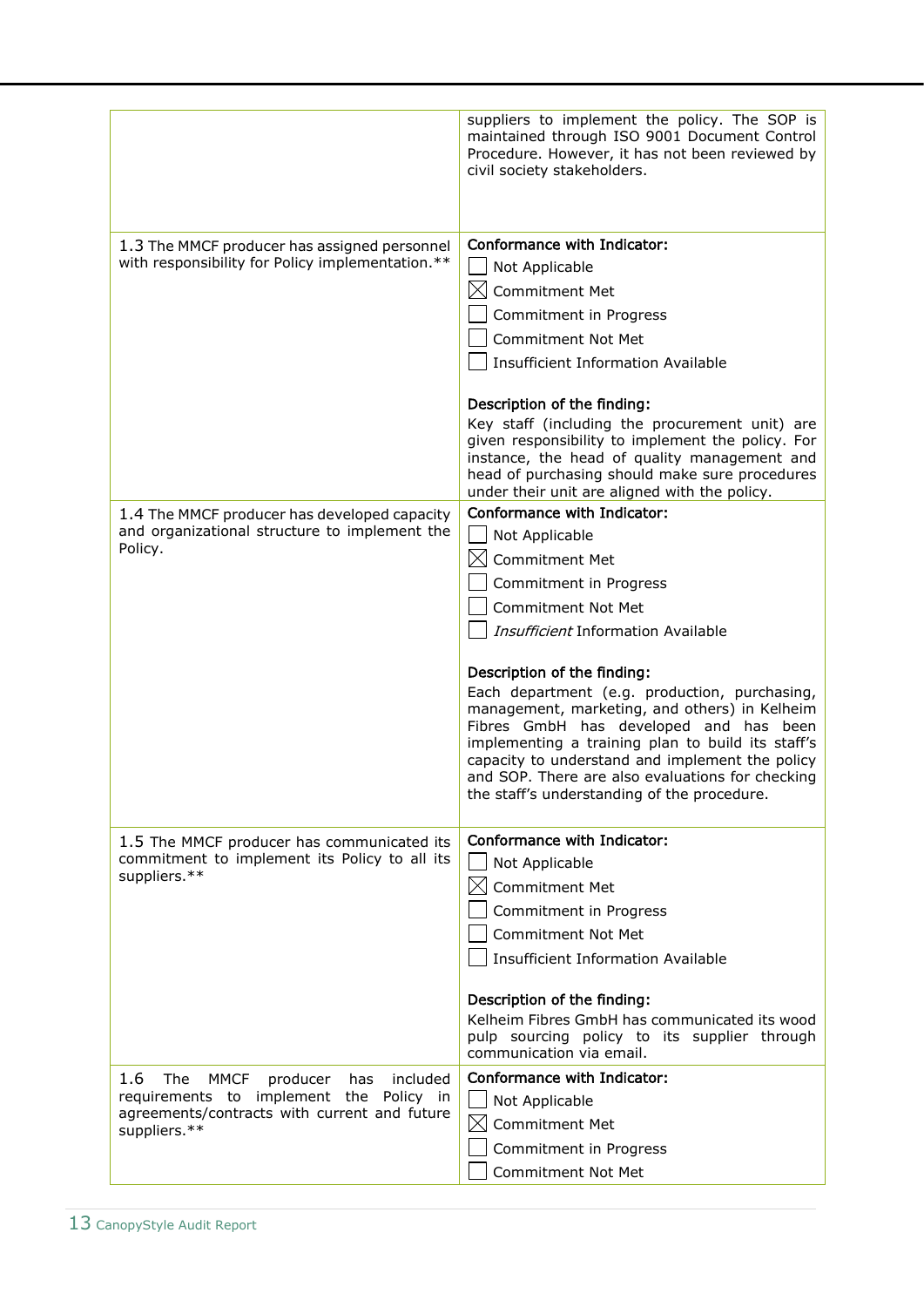

| And the aggregate to                                                                                                                                          |                                                                                                                                                                                                                                                                                                                                                                                                                                                                                                                                                                                                                    |
|---------------------------------------------------------------------------------------------------------------------------------------------------------------|--------------------------------------------------------------------------------------------------------------------------------------------------------------------------------------------------------------------------------------------------------------------------------------------------------------------------------------------------------------------------------------------------------------------------------------------------------------------------------------------------------------------------------------------------------------------------------------------------------------------|
|                                                                                                                                                               | <b>Insufficient Information Available</b>                                                                                                                                                                                                                                                                                                                                                                                                                                                                                                                                                                          |
|                                                                                                                                                               | Description of the finding:<br>Kelheim<br>Fibres<br>GmbH<br>states<br>supplier<br>requirements to implement the policy is in its<br>supplier contracts. The contract also states that<br>Kelheim Fibres GmbH has the right to reject<br>delivery of the material if it does not comply with<br>the policy.                                                                                                                                                                                                                                                                                                         |
| 1.7 The MMCF producer has developed and is<br>implementing a system to monitor supplier<br>conformance with the Policy.**                                     | Conformance with Indicator:<br>Not Applicable<br><b>Commitment Met</b><br>$\boxtimes$ Commitment in Progress<br><b>Commitment Not Met</b><br><b>Insufficient Information Available</b>                                                                                                                                                                                                                                                                                                                                                                                                                             |
|                                                                                                                                                               | Description of the finding:<br>Kelheim Fibres GmbH does not have a system to<br>directly monitor their suppliers in relevance to<br>Wood Sourcing Policy. However, Kelheim Fibres<br>GmbH has developed a system to check its<br>supplier conformance with the policy through its<br>due diligence in procurement system such as, FSC<br>CoC delivery documents (to make sure it's<br>FSC/PEFC certified), supplier audit plan, including<br>checking<br>the<br>supplier's<br>documentation<br>system. The procurement manager is responsible<br>ensure that all the suppliers<br>to<br>are<br>in.<br>conformance. |
| 1.8 The MMCF producer has put in place a<br>transparent/public grievance procedure with<br>the input and agreement of civil society<br>stakeholders.          | Conformance with Indicator:<br>Not Applicable<br><b>Commitment Met</b><br>$\boxtimes$ Commitment in Progress<br>Commitment Not Met<br><b>Insufficient Information Available</b><br>Description of the finding:<br>According to Kelheim Fibres GmbH's Managing<br>Director, Kelheim Fibres GmbH has developed a<br>hotline system to receive complaints and a system<br>to investigate the problem available for its                                                                                                                                                                                                |
| 1.9 The MMCF producer has developed, and is<br>implementing, an action plan that address any<br>identified non-conformance<br>and<br>grievance<br>received.** | customers, suppliers, stakeholders and local<br>residents.<br>Conformance with Indicator:<br>$\boxtimes$<br>Not Applicable<br><b>Commitment Met</b><br>Commitment in Progress<br><b>Commitment Not Met</b><br><b>Insufficient Information Available</b>                                                                                                                                                                                                                                                                                                                                                            |
|                                                                                                                                                               | Description of the finding:<br>Kelheim Fibres GmbH has an action plan to<br>address<br>non-conformance<br>and<br>grievance,<br>including non-conformities stated in the contract                                                                                                                                                                                                                                                                                                                                                                                                                                   |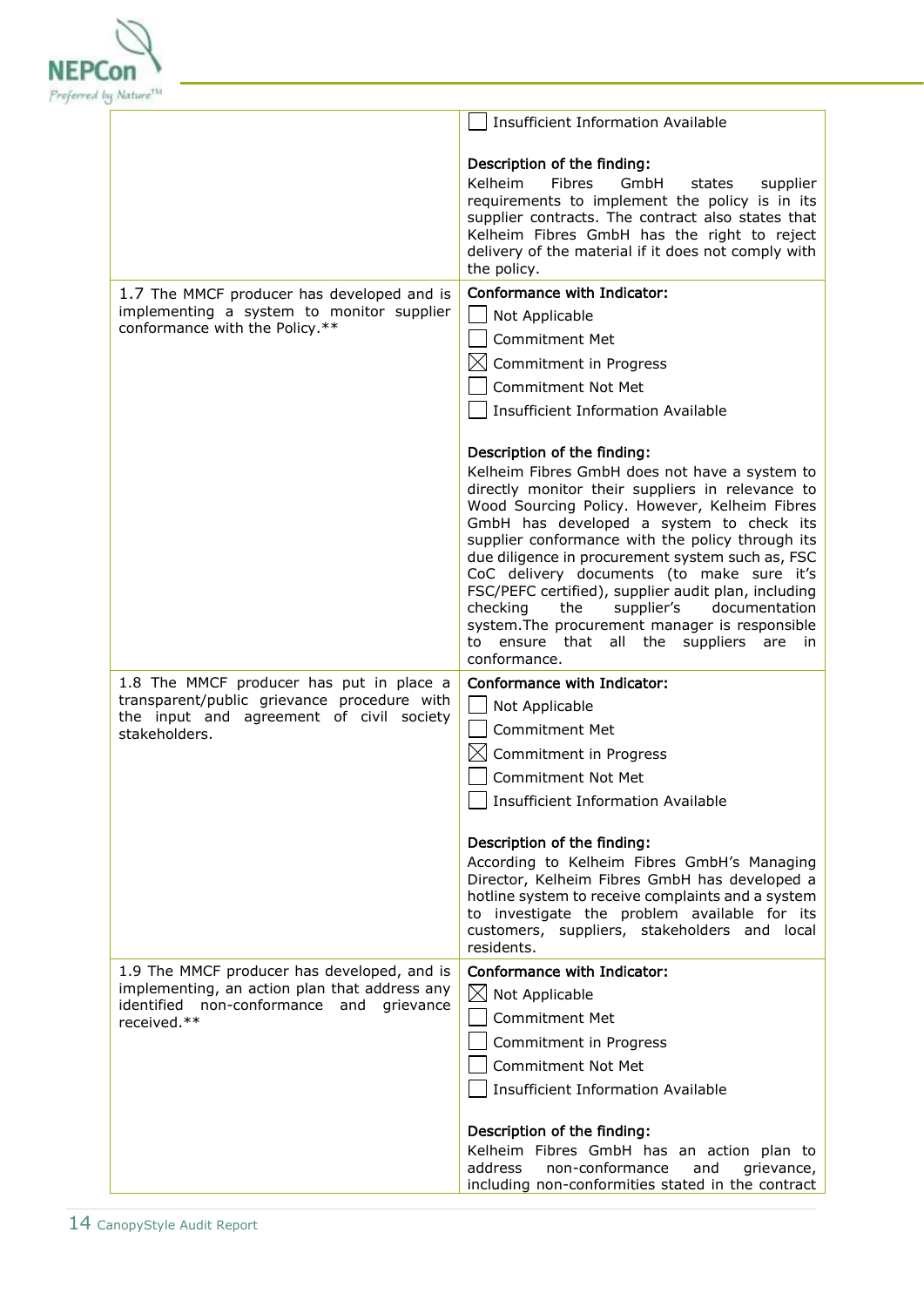|                                                                                                                                 | However, there is no<br>with<br>supplier.<br>non-<br>conformance nor grievance received<br>so far<br>because this is their initial audit.                                                                                                                                                                                                                                    |
|---------------------------------------------------------------------------------------------------------------------------------|------------------------------------------------------------------------------------------------------------------------------------------------------------------------------------------------------------------------------------------------------------------------------------------------------------------------------------------------------------------------------|
| 1.10 Key managers at each production site are<br>aware of the Policy and demonstrate a similar<br>commitment to implement it.** | Conformance with Indicator:<br>Not Applicable<br>Commitment Met<br>IXI<br>Commitment in Progress<br><b>Commitment Not Met</b><br><b>Insufficient Information Available</b><br>Description of the finding:<br>There is only one production site at Kelheim Fibres<br>GmbH. During the interview, the management<br>staff confirmed knowledge and commitment to the<br>policy. |
| 1.11<br>Each<br>production<br>site<br>manager<br>has<br>developed procedures to implement the Policy,<br>when relevant.**       | Conformance with Indicator:<br>Not Applicable<br>Commitment Met<br>IXI<br>Commitment in Progress<br><b>Commitment Not Met</b><br>Insufficient Information Available<br>Description of the finding:<br>There is only one production site at Kelheim<br>Fibres GmbH. During the interview, the<br>Managing Director explained the SOP, relevant<br>to point 1.2.               |
|                                                                                                                                 | Summary: Kelheim Fibres GmbH showed a clear commitment to not source from ancient and<br>endangered forests and other controversial sources, reflected in its policy that is publicly published,                                                                                                                                                                             |

supplier contracts, SOP and its staff's understanding of the policy. Kelheim Fibres GmbH has a grievance procedure, however it is only accessible to its customers.

#### 2. The MMCF producer only sources raw material from suppliers that are transparent, traceable and are in conformance with the policy

| Indicators                                                                                                                                                                                                 | <b>Findings</b>                                                                                                                                                                                                                                                                                                                                   |
|------------------------------------------------------------------------------------------------------------------------------------------------------------------------------------------------------------|---------------------------------------------------------------------------------------------------------------------------------------------------------------------------------------------------------------------------------------------------------------------------------------------------------------------------------------------------|
| 2.1 An assessment of the MMCF producer<br>supply chain has been completed globally and<br>shared with Leaders Group. This assessment<br>will be updated every year and shared with the<br>Leaders Group.** | Conformance with Indicator:<br>Not Applicable<br>Commitment Met<br>Commitment in Progress<br>Commitment Not Met<br>Insufficient Information Available<br>Description of the finding:<br>Kelheim Fibres GmbH has produced<br>risk<br>assessment of its supply chain and provided it to<br>Canopy with permission to share to the Leaders<br>Group. |
| 2.2 The assessment identifies all suppliers in<br>the chain beginning at the forest or plantation<br>of origin, that supply the MMCF mills.                                                                | Conformance with Indicator:<br>Not Applicable<br><b>Commitment Met</b>                                                                                                                                                                                                                                                                            |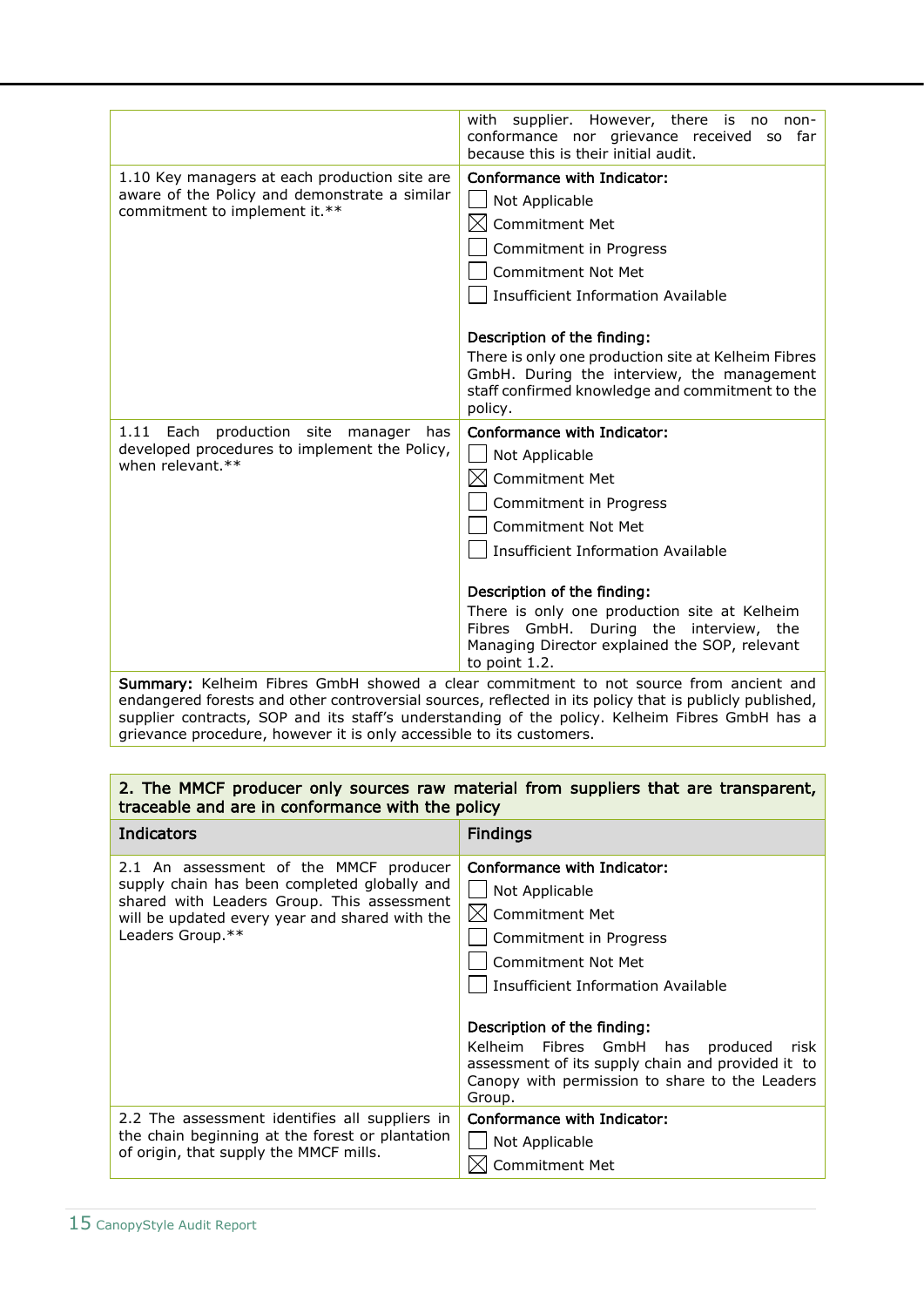

|                                                                                                                                                                                                                                                                     | Commitment in Progress                                                                                                                                                                                                                                                                                                                                                                                            |
|---------------------------------------------------------------------------------------------------------------------------------------------------------------------------------------------------------------------------------------------------------------------|-------------------------------------------------------------------------------------------------------------------------------------------------------------------------------------------------------------------------------------------------------------------------------------------------------------------------------------------------------------------------------------------------------------------|
|                                                                                                                                                                                                                                                                     | <b>Commitment Not Met</b>                                                                                                                                                                                                                                                                                                                                                                                         |
|                                                                                                                                                                                                                                                                     | <b>Insufficient Information Available</b>                                                                                                                                                                                                                                                                                                                                                                         |
|                                                                                                                                                                                                                                                                     | Description of the finding:<br>Kelheim Fibres GmbH only sourced from one sole<br>supplier that sources from two dissolving pulp<br>mills, which are classified as low risk supply chain<br>in Classification of Dissolving Pulp mills (October<br>2019). Both suppliers are FSC and PEFC certified.                                                                                                               |
| 2.3 A risk assessment has been done with the<br>information and shared with Leaders Group.                                                                                                                                                                          | Conformance with Indicator:<br>Not Applicable<br>$\bowtie$<br><b>Commitment Met</b><br>Commitment in Progress<br><b>Commitment Not Met</b><br><b>Insufficient Information Available</b>                                                                                                                                                                                                                           |
|                                                                                                                                                                                                                                                                     | Description of the finding:<br>Both dissolving mills suppliers are classified as low<br>risk supply chain in the Classification of Dissolving<br>Pulp mills (October 2019). Kelheim Fibres GmbH<br>has produced risk assessment of its supply chain<br>and provided it to Canopy with permission to<br>share to the Leaders Group.                                                                                |
| 2.4 This supply chain assessment has been<br>presented<br>the<br>Leaders<br>to<br>Group<br>and<br>stakeholders, allowing for questions to be<br>information<br>answered and<br>gaps<br>be<br>to<br>highlighted.                                                     | Conformance with Indicator:<br>Not Applicable<br><b>Commitment Met</b><br>Commitment in Progress<br><b>Commitment Not Met</b><br><b>Insufficient Information Available</b>                                                                                                                                                                                                                                        |
|                                                                                                                                                                                                                                                                     | Description of the finding:<br>Permission to share the supply chain assessment<br>to the Leaders Group has been given. There has<br>been no formal presentation to the Leaders<br>Group. Stakeholders have not been given an<br>opportunity for input.                                                                                                                                                            |
| 2.5 The MMCF producer publishes its suppliers<br>publicly, or, in the absence of such<br>transparency, is providing its customers with a<br>robust track and trace system that can be used<br>throughout the supply chain up to clothing and<br>textiles retailers. | Conformance with Indicator:<br>Not Applicable<br><b>Commitment Met</b><br>$\boxtimes$ Commitment in Progress<br><b>Commitment Not Met</b><br><b>Insufficient Information Available</b>                                                                                                                                                                                                                            |
|                                                                                                                                                                                                                                                                     | Description of the finding:<br>Due to its contract with its suppliers, Kelheim<br>Fibres GmbH is not allowed to publish its<br>suppliers' name publicly. However, Kelheim Fibres<br>GmbH allowed its customer to trace its supply<br>chain and provides a grievance system for its<br>customers if they object to a supplier. Therefore,<br>the commitment is in progress until suppliers are<br>listed publicly. |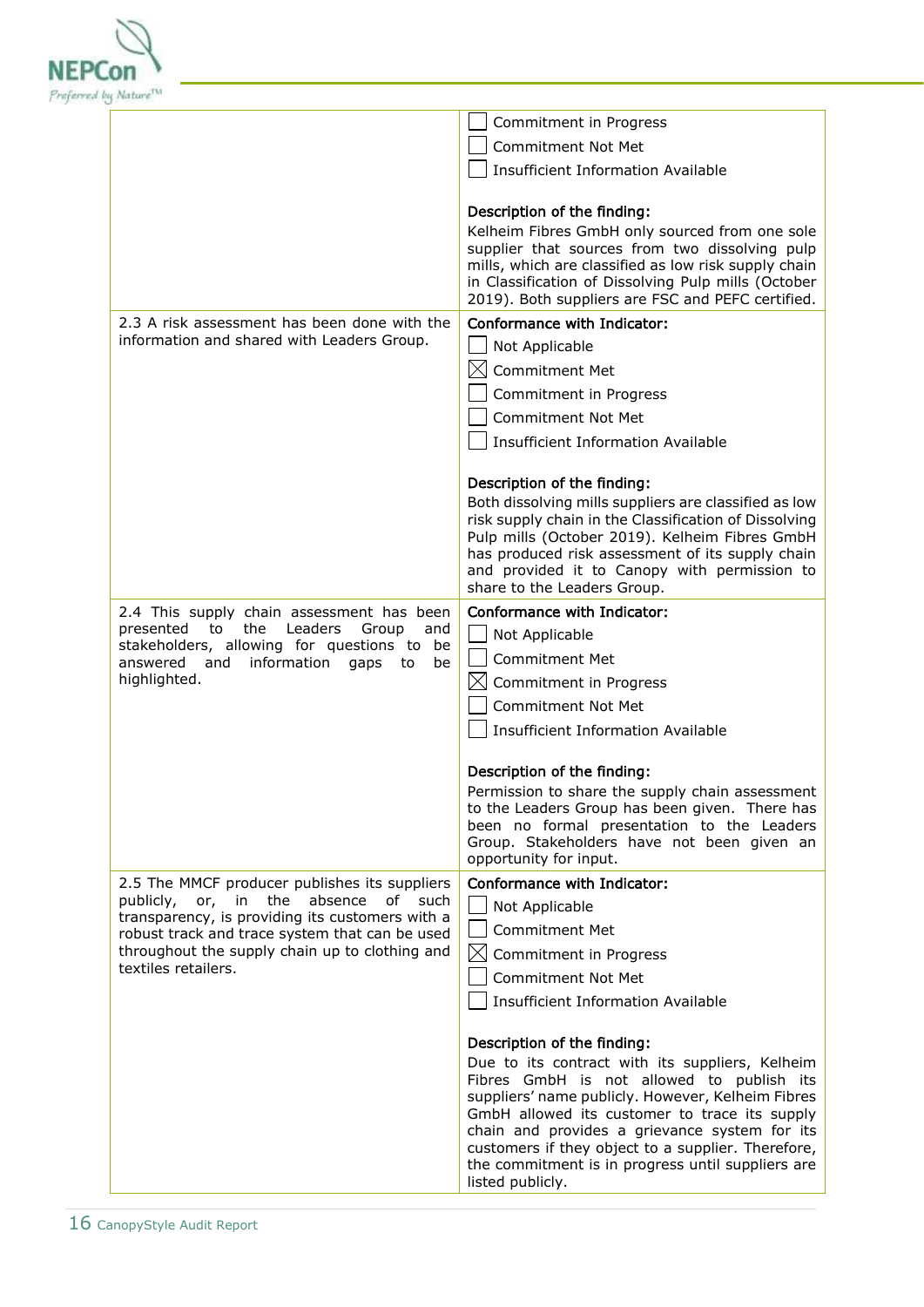Summary: Kelheim Fibres GmbH's one dissolving pulp mill supplier, was audited to the CanopyStyle verification framework in 2017 and determined to be sourcing from supply areas with low risk for ancient and endangered forests and other controversial sources. Their second audit is currently underway. Additionally, another dissolving pulp mill supplier, is covered in the Classification of Dissolving Pulp Mills. Results for both suppliers are determined at low risk of sourcing from key priority areas of ancient and endangered forests. Kelheim Fibres GmbH itself has conducted risk assessment for both suppliers with consistent results.

| 3. No conversion of natural forest to plantations                                                                                                                                                 |                                                                                                                                                                                                                                                                                                                                                                                                                                                                                                      |
|---------------------------------------------------------------------------------------------------------------------------------------------------------------------------------------------------|------------------------------------------------------------------------------------------------------------------------------------------------------------------------------------------------------------------------------------------------------------------------------------------------------------------------------------------------------------------------------------------------------------------------------------------------------------------------------------------------------|
| Indicators                                                                                                                                                                                        | <b>Findings</b>                                                                                                                                                                                                                                                                                                                                                                                                                                                                                      |
| initial date of the plantation<br>3.1 The<br>development has been documented<br>and<br>sourcing only occurs in areas identified pre<br>1994, or post 1994 with a supporting FSC<br>certificate.** | Conformance with Indicator:<br>Not Applicable<br>Commitment Met<br>Commitment in Progress<br>Commitment Not Met<br>Insufficient Information Available<br>Description of the finding:<br>Kelheim Fibres GmbH did not investigate to obtain<br>dates of plantation development of its supply<br>chain. Both of its suppliers are considered as low<br>risk for sourcing from key priority areas of ancient<br>endangered forests based<br>the<br>and<br>on<br>Classification of Dissolving Pulp Mills. |

Summary: Kelheim Fibres GmbH did not investigate to obtain information regarding dates of plantation development of its supply chain, but its suppliers have been confirmed as low risk of sourcing from key priority areas of ancient and endangered forests .

| 4. Since the signature of the Policy, all sourcing from ancient and endangered forests and<br>other controversial sources have been eliminated                                                                                                                                                                                                                                                |                                                                                                                                                                                                                                                                                                                                                                                                                                                                                       |
|-----------------------------------------------------------------------------------------------------------------------------------------------------------------------------------------------------------------------------------------------------------------------------------------------------------------------------------------------------------------------------------------------|---------------------------------------------------------------------------------------------------------------------------------------------------------------------------------------------------------------------------------------------------------------------------------------------------------------------------------------------------------------------------------------------------------------------------------------------------------------------------------------|
| <b>Indicators</b>                                                                                                                                                                                                                                                                                                                                                                             | <b>Findings</b>                                                                                                                                                                                                                                                                                                                                                                                                                                                                       |
| 4.1 The MMCF producer has adopted clear<br>definitions for the terms included in their Policy,<br>such as "ancient & endangered forests," "intact<br>forest," "natural forest," "endangered species,"<br>"controversial sources," "high conservation<br>value," "high carbon area," "peatlands," etc.<br>that are consistent with this document and the<br>forest sourcing policy template.** | Conformance with Indicator:<br>Not Applicable<br>$\boxtimes$ Commitment Met<br>Commitment in Progress<br><b>Commitment Not Met</b><br>Insufficient Information Available<br>Description of the finding:<br>Kelheim Fibres GmbH Wood Pulp Sourcing Policy<br>mentioned the definition for ancient<br>and<br>endangered forests to refer to Canopy's<br>Website. Kelheim Fibres GmbH has also added the<br>definitions to supplier contract's amendment and<br>sent it to its supplier. |
| 4.2 All areas meeting the definition of "ancient"<br>and endangered forests" have been identified<br>and mapped and suppliers and fibre that have<br>a high risk of being considered controversial                                                                                                                                                                                            | Conformance with Indicator:<br>Not Applicable<br>$\boxtimes$<br><b>Commitment Met</b><br>Commitment in Progress                                                                                                                                                                                                                                                                                                                                                                       |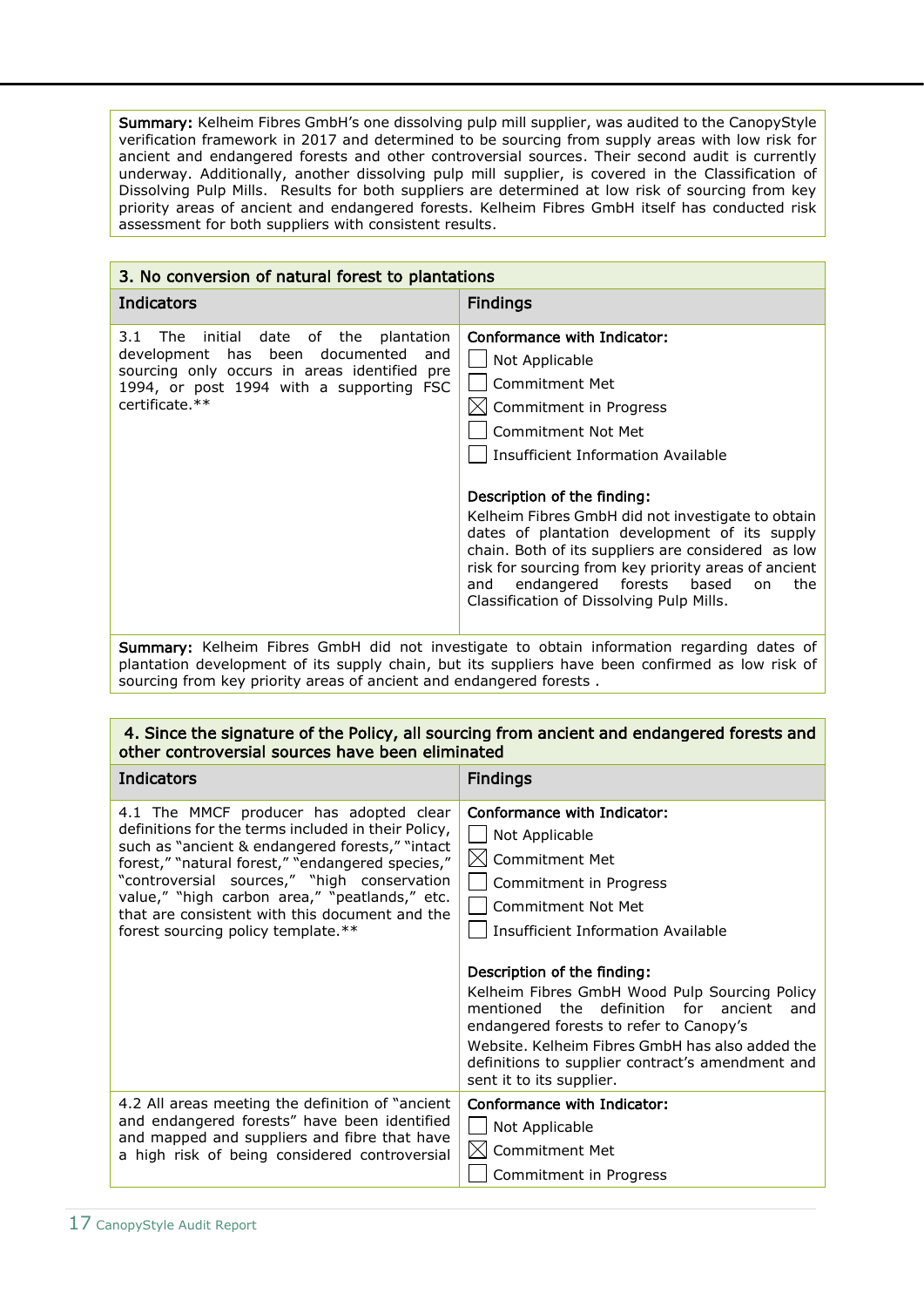

| sources have been identified and shared with<br>Leaders Group.**                                  | <b>Commitment Not Met</b>                                                                         |  |
|---------------------------------------------------------------------------------------------------|---------------------------------------------------------------------------------------------------|--|
|                                                                                                   | <b>Insufficient Information Available</b>                                                         |  |
|                                                                                                   |                                                                                                   |  |
|                                                                                                   | Description of the finding:                                                                       |  |
|                                                                                                   | As Kelheim Fibres GmbH policy to only source<br>FSC/PEFC wood pulp, its suppliers are all FSC and |  |
|                                                                                                   | PEFC certified and identified as low risk in the                                                  |  |
|                                                                                                   | Classification of Dissolving Pulp Mills.                                                          |  |
| 4.3 Any raw materials in the MMCF producer's                                                      | <b>Conformance with Indicator:</b>                                                                |  |
| supply chain originating from ancient and<br>endangered forests or other controversial            | $\boxtimes$ Not Applicable                                                                        |  |
| sources and acquired before the Policy was                                                        | <b>Commitment Met</b>                                                                             |  |
| adopted by the company, such as stocks in log                                                     | Commitment in Progress                                                                            |  |
| documented,<br>will<br>be<br>identified<br>yards,<br>accordingly and utilised by the mills.**     | <b>Commitment Not Met</b>                                                                         |  |
|                                                                                                   | <b>Insufficient Information Available</b>                                                         |  |
|                                                                                                   |                                                                                                   |  |
|                                                                                                   | Description of the finding:                                                                       |  |
|                                                                                                   | No such materials have been sourced.                                                              |  |
| 4.4 The MMCF producer is aware of all relevant                                                    | Conformance with Indicator:                                                                       |  |
| local, national and international laws and there<br>is no evidence of non-compliance, with local, | Not Applicable                                                                                    |  |
| national or international laws.                                                                   | $\boxtimes$ Commitment Met                                                                        |  |
|                                                                                                   | Commitment in Progress                                                                            |  |
|                                                                                                   | <b>Commitment Not Met</b>                                                                         |  |
|                                                                                                   | <b>Insufficient Information Available</b>                                                         |  |
|                                                                                                   |                                                                                                   |  |
|                                                                                                   | Description of the finding:                                                                       |  |
|                                                                                                   | Kelheim Fibres GmbH policy states that all<br>relevant German and EU policies are applied to its  |  |
|                                                                                                   | operation. There is no evidence of non-compliance                                                 |  |
|                                                                                                   | with relevant laws for its suppliers as well.                                                     |  |
| 4.5 The commitment not to source from ancient                                                     | <b>Conformance with Indicator:</b>                                                                |  |
| and endangered forests and other controversial<br>sources is verified.**                          | Not Applicable                                                                                    |  |
|                                                                                                   | $\boxtimes$<br><b>Commitment Met</b>                                                              |  |
|                                                                                                   | Commitment in Progress                                                                            |  |
|                                                                                                   | <b>Commitment Not Met</b>                                                                         |  |
|                                                                                                   | <b>Insufficient Information Available</b>                                                         |  |
|                                                                                                   |                                                                                                   |  |
|                                                                                                   | Description of the finding:                                                                       |  |
|                                                                                                   | The commitment is verified through confirmation<br>that Kelheim Fibres GmbH sources FSC and PEFC  |  |
|                                                                                                   | certified only and sources from suppliers that                                                    |  |
|                                                                                                   | have been determined low risk by CanopyStyle                                                      |  |
|                                                                                                   | audit and the Classification Dissolving Pulp Mills<br>for both suppliers.                         |  |
|                                                                                                   | Summary: Kelheim Fibres GmbH sources from suppliers that have been determined as low risk         |  |
| by the Classification Dissolving Pulp Mills. Kelheim Fibres GmbH sources FSC and PEFC certified   |                                                                                                   |  |

wood pulp only.

#### 5. If suppliers contravene these criteria, the MMCF producer will first engage them to change practices and then re-evaluate its relationship with them

**Indicators Findings**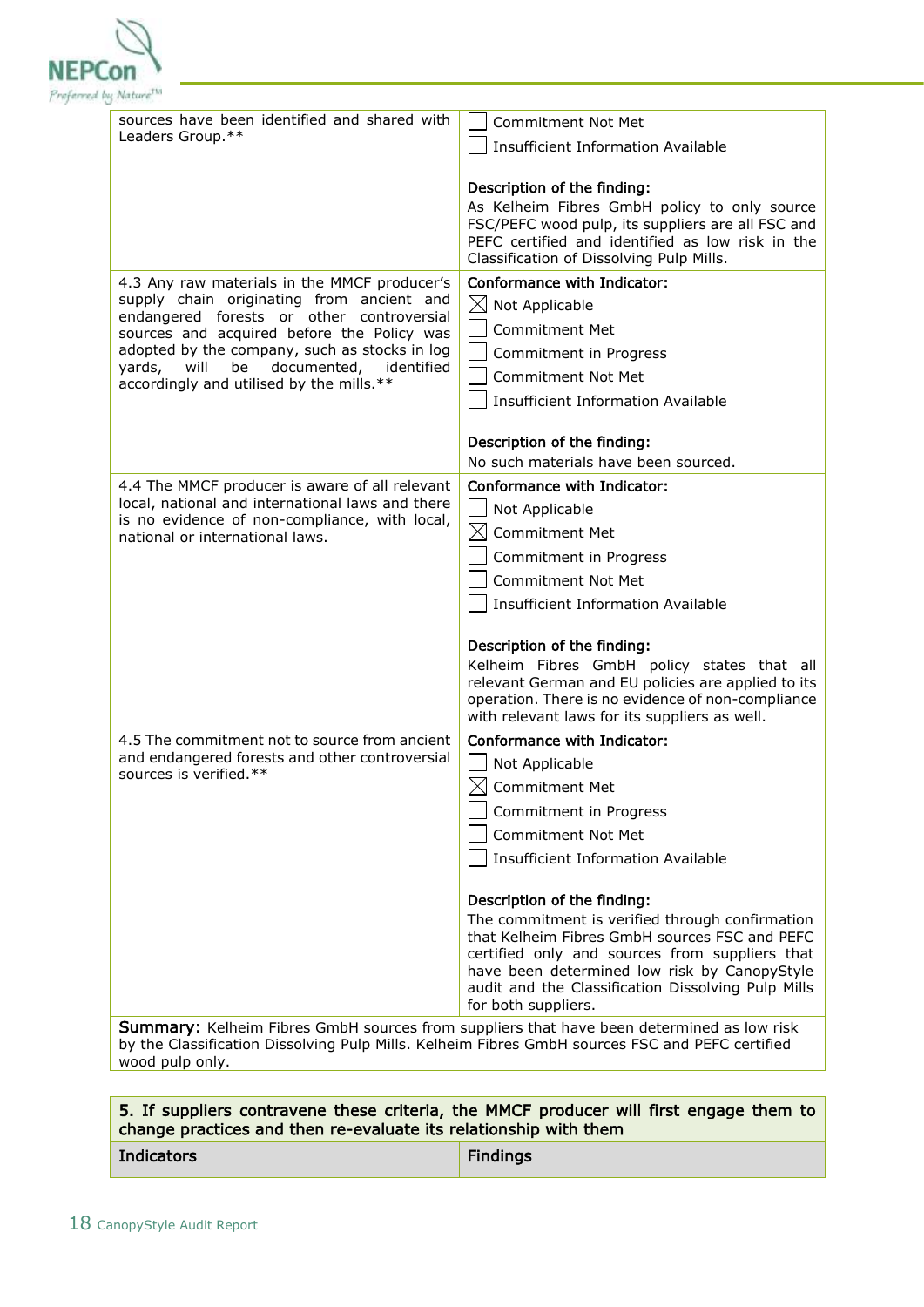| 5.1 All MMCF producers' suppliers are identified<br>and the forest of origin is known.**                                                                                                                                                                                                                                                                        | Conformance with Indicator:<br>Not Applicable<br>$\boxtimes$ Commitment Met<br>Commitment in Progress<br><b>Commitment Not Met</b><br><b>Insufficient Information Available</b>                                                                                                                                                                                                        |
|-----------------------------------------------------------------------------------------------------------------------------------------------------------------------------------------------------------------------------------------------------------------------------------------------------------------------------------------------------------------|----------------------------------------------------------------------------------------------------------------------------------------------------------------------------------------------------------------------------------------------------------------------------------------------------------------------------------------------------------------------------------------|
|                                                                                                                                                                                                                                                                                                                                                                 | Description of the finding:<br>One of Kelheim Fibres GmbH's supplier has<br>undergone a CanopyStyle audit and both suppliers<br>are listed in the Classification of Dissolving Pulp<br>Mills, indicating low risk. All suppliers are also FSC<br>and PEFC certified.                                                                                                                   |
| 5.2 The MMCF producer has developed<br>procedure for engaging with suppliers, up to<br>from<br>withdrawing<br>purchase<br>and<br>other<br>agreements<br>in<br>situations<br>where<br>non-<br>conformance is found.**<br>(Note:<br>This<br>means<br>potential<br>legal<br>and<br>contractual issues associated with withdrawal<br>are identified and addressed.) | Conformance with Indicator:<br>Not Applicable<br>$\boxtimes$<br><b>Commitment Met</b><br>Commitment in Progress<br><b>Commitment Not Met</b><br><b>Insufficient Information Available</b><br>Description of the finding:<br>In the Kelheim Fibres GmbH procurement policy<br>and contract with supplier, it is clear that it only<br>accepts sources compliant with the policy, at low |
|                                                                                                                                                                                                                                                                                                                                                                 | risk of sourcing from key areas of ancient and<br>endangered forests, and with FSC/PEFC certified.<br>If the delivery is not certified and non-<br>conformance is found, Kelheim Fibres GmbH has<br>rights to cut the contract. Up to date, there is no<br>non-conformance found.                                                                                                      |
| 5.3 The MMCF producer has documented<br>withdrawals from supply agreements where<br>non-conformance has been found.**                                                                                                                                                                                                                                           | Conformance with Indicator:<br>$\boxtimes$ Not Applicable<br><b>Commitment Met</b><br>$\Box$ Commitment in Progress<br><b>Commitment Not Met</b><br><b>Insufficient Information Available</b>                                                                                                                                                                                          |
| Summary:                                                                                                                                                                                                                                                                                                                                                        | Description of the finding:<br>There is no non-conformance case found so far,<br>thus there is no withdrawal/contract cut with its<br>suppliers.                                                                                                                                                                                                                                       |

Kelheim Fibres GmbH procurement policy and its contract with suppliers stated the possibility to end the cooperation when any non-conformities are found.

#### 6. The MMCF producer welcomes interested stakeholders and Leaders Group observers to verify the implementation.

| <b>Indicators</b>                                                     | <b>Findings</b> |
|-----------------------------------------------------------------------|-----------------|
| 6.1 Leaders Group and other stakeholder Conformance with Indicator:   |                 |
| observers are invited to participate freely and $\Box$ Not Applicable |                 |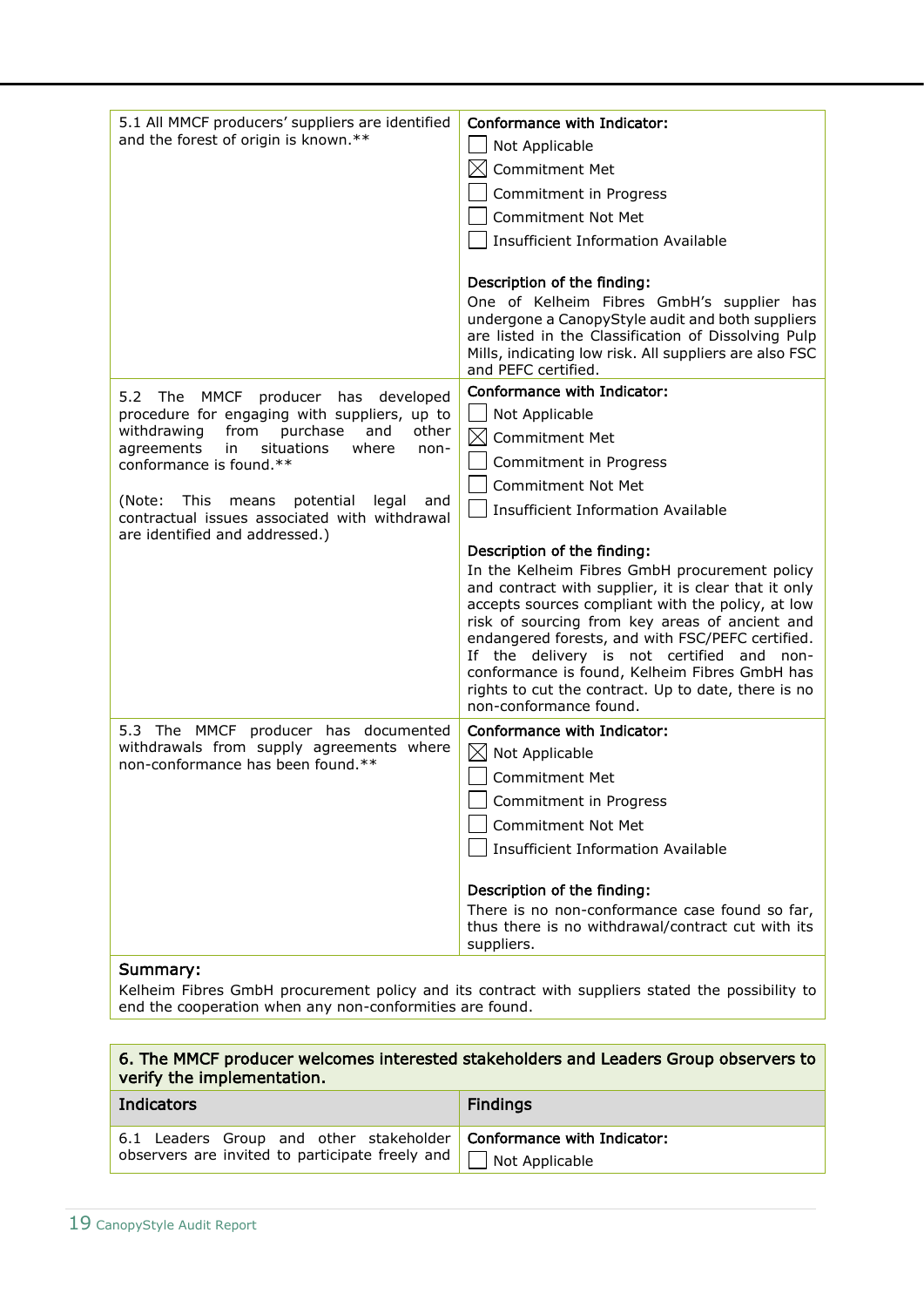

| to report observations during this verification<br>process.**                                                                                                                                                                                                                                                                                                                                                                                                                                                             | $\boxtimes$ Commitment Met<br>Commitment in Progress<br><b>Commitment Not Met</b><br><b>Insufficient Information Available</b><br>Description of the finding:<br>Kelheim Fibres GmbH is agreeable to having<br>Leaders<br>Group<br>and other stakeholders<br><i>in</i><br>participation. |
|---------------------------------------------------------------------------------------------------------------------------------------------------------------------------------------------------------------------------------------------------------------------------------------------------------------------------------------------------------------------------------------------------------------------------------------------------------------------------------------------------------------------------|------------------------------------------------------------------------------------------------------------------------------------------------------------------------------------------------------------------------------------------------------------------------------------------|
| 6.2<br>scientifically<br>scale<br>based<br>Large<br>conservation planning, High Conservation Value<br>and/or High Carbon<br>assessments,<br>Value<br>assessment, identifying areas for protection<br>has been completed, based on best available<br>science, by a credible third party, and made<br>public.**                                                                                                                                                                                                             | Conformance with Indicator:<br>$\boxtimes$ Not Applicable<br><b>Commitment Met</b><br>Commitment in Progress<br><b>Commitment Not Met</b><br><b>Insufficient Information Available</b><br>Description of the finding:                                                                    |
| 6.3 If sourcing from controversial areas with<br>records of conflict and human rights violation,<br>an assessment that includes participatory<br>mapping of lands owned or claimed by<br>indigenous<br>and<br>local<br>communities,<br>identification of areas for protection, areas for<br>conflict resolution and remedy of past harms<br>that involve affected parties, their chosen<br>advisors and relevant stakeholders, have been<br>completed by a credible and mutually agreed<br>third party and made public.** | Conformance with Indicator:<br>$\boxtimes$ Not Applicable<br><b>Commitment Met</b><br>Commitment in Progress<br><b>Commitment Not Met</b><br><b>Insufficient Information Available</b><br>Description of the finding:                                                                    |
| 6.4 The MMCF producer has developed a<br>management plan that identifies and measures<br>to protect areas identified in large scale<br>scientifically based conservation planning, HCV<br>and HCS assessments with the Free, Prior and<br>Informed Consent of indigenous and local<br>communities whose land or land claims are<br>with<br>input from<br>credible<br>impacted<br>and<br>ENGOs.**                                                                                                                          | Conformance with Indicator:<br>$\boxtimes$ Not Applicable<br><b>Commitment Met</b><br>Commitment in Progress<br><b>Commitment Not Met</b><br><b>Insufficient Information Available</b><br>Description of the finding:                                                                    |
| 6.5 The MMCF producer has developed and<br>implemented a time-bound action plan to<br>actively seek the legal protection of these areas<br>with final land-use decision-makers in a way<br>that meets principles of Free, Prior and<br>Informed Consent.**                                                                                                                                                                                                                                                                | Conformance with Indicator:<br>$\boxtimes$ Not Applicable<br><b>Commitment Met</b><br>Commitment in Progress<br><b>Commitment Not Met</b><br><b>Insufficient Information Available</b><br>Description of the finding:                                                                    |

discuss sustainability aspects in its production and supply chain. It is also preparing to work with ENGOs to implement forest conservation and community empowerment plan.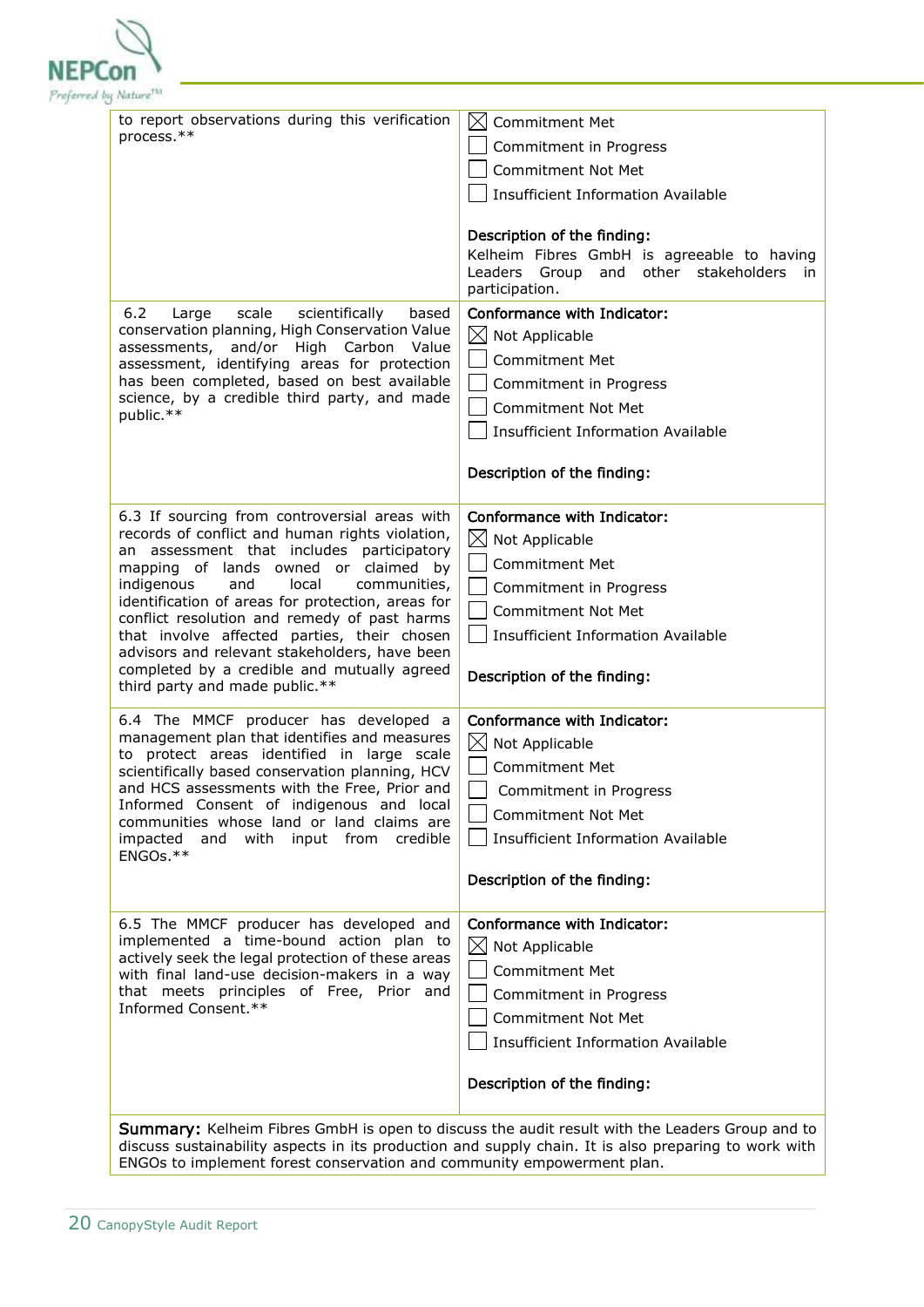#### 7. The MMCF producer shall recognize, respect and uphold human rights and the rights of communities and workers affected by the operations of their supply chain and affiliated companies.

| <b>Indicators</b>                                                                                                                                                                                                                                      | <b>Findings</b>                                                                                                                                                                                                                                                                                                                                                                                                                                                                                                                                                                                           |
|--------------------------------------------------------------------------------------------------------------------------------------------------------------------------------------------------------------------------------------------------------|-----------------------------------------------------------------------------------------------------------------------------------------------------------------------------------------------------------------------------------------------------------------------------------------------------------------------------------------------------------------------------------------------------------------------------------------------------------------------------------------------------------------------------------------------------------------------------------------------------------|
| 7.1 The MMCF producer has developed and<br>requires its suppliers to adopt a similar policy,<br>systems and procedures to implement Free,<br>Prior and Informed Consent of indigenous<br>people and local communities.**                               | Conformance with Indicator:<br>Not Applicable<br>$\boxtimes$<br><b>Commitment Met</b><br>Commitment in Progress<br>Commitment Not Met<br><b>Insufficient Information Available</b>                                                                                                                                                                                                                                                                                                                                                                                                                        |
|                                                                                                                                                                                                                                                        | Description of the finding:<br>Kelheim Fibres GmbH states its commitment to<br>fully comply with German/EU law regarding<br>human rights in its company policy as well as<br>commitment<br>CanopyStyle<br>Verification<br>to<br>Framework which requires implementation of<br>Free, Prior and Informed Consent of indigenous<br>people and local communities and in addition to<br>requiring all of its suppliers to do the same as<br>stated in its contracts and SOPs.                                                                                                                                  |
| 7.2 Suppliers document how they conform with<br>the MMCF producer's commitment to recognize<br>and respect human rights, community rights,<br>First Nations rights and rights of workers.**                                                            | Conformance with Indicator:<br>Not Applicable<br>$\boxtimes$<br><b>Commitment Met</b><br>Commitment in Progress<br><b>Commitment Not Met</b><br><b>Insufficient Information Available</b><br>Description of the finding:<br>Kelheim Fibres GmbH suppliers sign contracts<br>where they state their commitment to Kelheim<br>Fibres GmbH policy on human rights, as<br>articulated in its procurement policy and company<br>code of conduct. All of its suppliers hold FSC Mix,<br>FSC Controlled Wood and PEFC, and one of its<br>suppliers has been audited to the CanopyStyle                           |
| 7.3 The MMCF producer and its suppliers show<br>handling<br>of<br>complaints<br>responsible<br>and<br>resolution of conflicts in a transparent and<br>accountable manner that is mutually agreed by<br>the parties and includes relevant stakeholders. | Verification Framework.<br>Conformance with Indicator:<br>Not Applicable<br>$\boxtimes$ Commitment Met<br>Commitment in Progress<br><b>Commitment Not Met</b><br><b>Insufficient Information Available</b><br>Description of the finding:<br>Kelheim Fibres GmbH and its supplier hold FSC<br>CoC certificate in which they are required to have<br>a complaints procedure. Its both dissolving pulp<br>mills suppliers both suppliers hold FSC Controlled<br>Wood and FSC Mix, as well as PEFC and Canopy<br>audited dissolving pulp mill. FSC and PEFC<br>standards include requirements for complaints |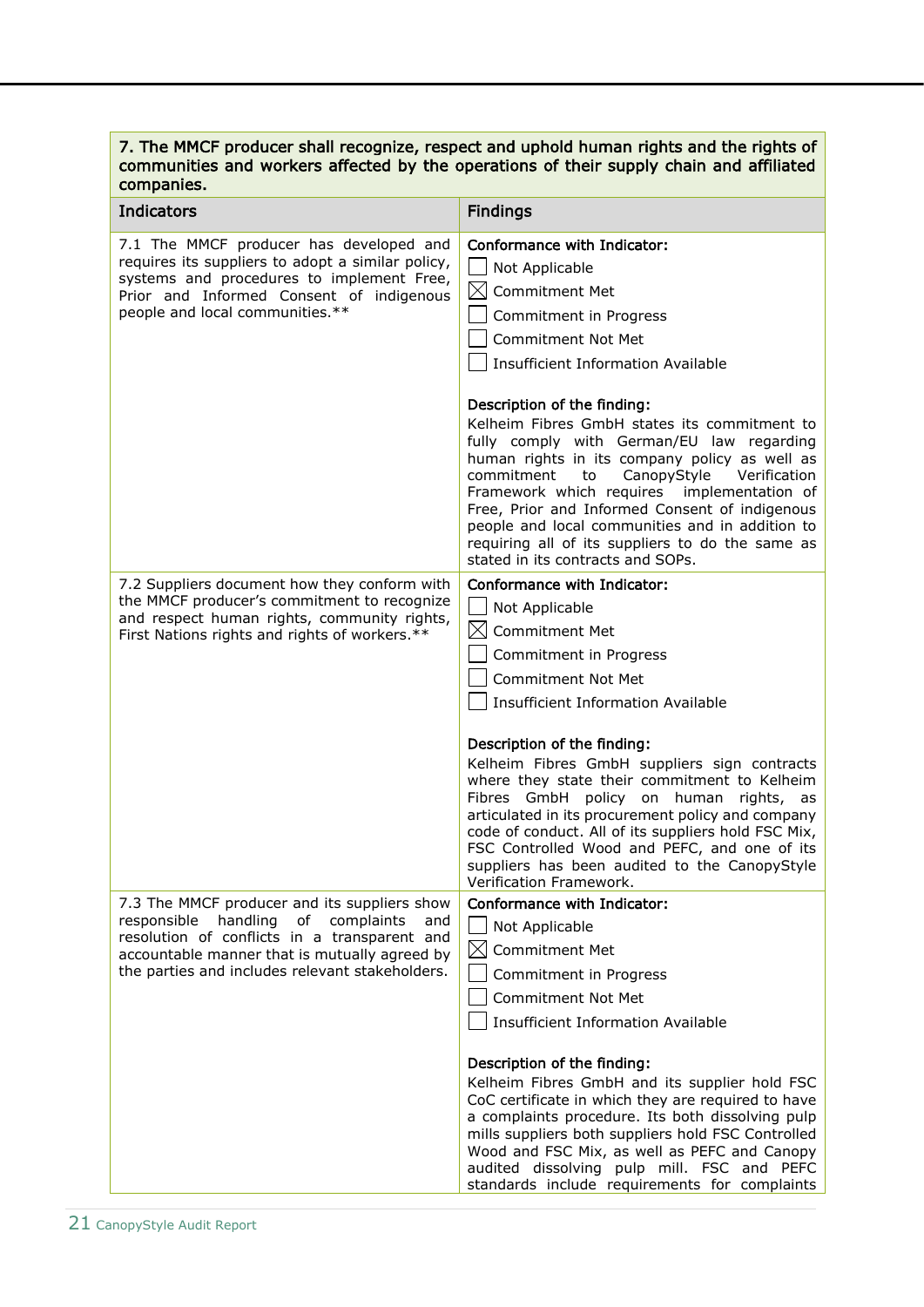

|                                                                                                                                                                                                                                                                       | mechanism. There have been no complaints<br>lodged as of this audit, and therefore this<br>requirement is not applicable.                                                                                                                                                                                                                                                                                                                                                                                                                                                                                                                                                        |
|-----------------------------------------------------------------------------------------------------------------------------------------------------------------------------------------------------------------------------------------------------------------------|----------------------------------------------------------------------------------------------------------------------------------------------------------------------------------------------------------------------------------------------------------------------------------------------------------------------------------------------------------------------------------------------------------------------------------------------------------------------------------------------------------------------------------------------------------------------------------------------------------------------------------------------------------------------------------|
| 7.4 The MMCF producer and its suppliers have<br>developed internal capacity and organizational<br>structure to recognize and respect the rights of<br>its workers.                                                                                                    | Conformance with Indicator:<br>Not Applicable<br>$\boxtimes$<br>Commitment Met<br>Commitment in Progress<br><b>Commitment Not Met</b><br><b>Insufficient Information Available</b>                                                                                                                                                                                                                                                                                                                                                                                                                                                                                               |
|                                                                                                                                                                                                                                                                       | Description of the finding:<br>According to interview with Kelheim Fibres GmbH<br>Managing Director, the workers' rights have been<br>shared to their staffs, including stated in the<br>company policy (which refer to German Law).<br>Kelheim Fibres GmbH and all of its suppliers are<br>applying the same regulation based on their<br>regional worker law (such as Austrian and Czech<br>law). Worker Union in Kelheim Fibres GmbH has<br>also an active role to make sure that worker's<br>rights are respected. Additionally, FSC and PEFC<br>standards include a commitment to uphold the<br>ILO Declaration, where both suppliers are certified<br>under those schemes. |
| 7.5 The MMCF<br>producer has developed<br>procedures to ensure its Tier one suppliers<br>uphold the International Labour Organization<br>(ILO) Declaration on Fundamental Principles<br>and Rights at Work and will require the<br>equivalent of their own suppliers. | Conformance with Indicator:<br>Not Applicable<br>$\boxtimes$<br>Commitment Met<br>Commitment in Progress<br><b>Commitment Not Met</b><br><b>Insufficient Information Available</b>                                                                                                                                                                                                                                                                                                                                                                                                                                                                                               |
|                                                                                                                                                                                                                                                                       | Description of the finding:<br>As Kelheim Fibres GmbH only source from<br>certified FSC or PEFC products, all suppliers are<br>upholding ILO Declaration on Fundamental<br>Principles and Rights at Work as this requirement<br>has always been part of FSC and PEFC certification<br>requirements.                                                                                                                                                                                                                                                                                                                                                                              |
| 7.6 Recognition and respect for human rights is<br>demonstrated. There is no evidence of avoiding<br>or failing to resolve social conflicts and remedy<br>past or current human rights violations.**                                                                  | Conformance with Indicator:<br>Not Applicable<br>$\boxtimes$<br><b>Commitment Met</b><br>Commitment in Progress<br><b>Commitment Not Met</b><br><b>Insufficient Information Available</b><br>Description of the finding:                                                                                                                                                                                                                                                                                                                                                                                                                                                         |
|                                                                                                                                                                                                                                                                       | Kelheim Fibres GmbH states its recognition and<br>respect for human rights in its company code of<br>conduct and principles, as well as being certified<br>by FSC. There are no known social conflicts found.                                                                                                                                                                                                                                                                                                                                                                                                                                                                    |

Summary: Kelheim Fibres GmbH states its commitment to human rights (including to workers and community) refer to applicable law (German and EU) and uphold ILO Declaration on Fundamental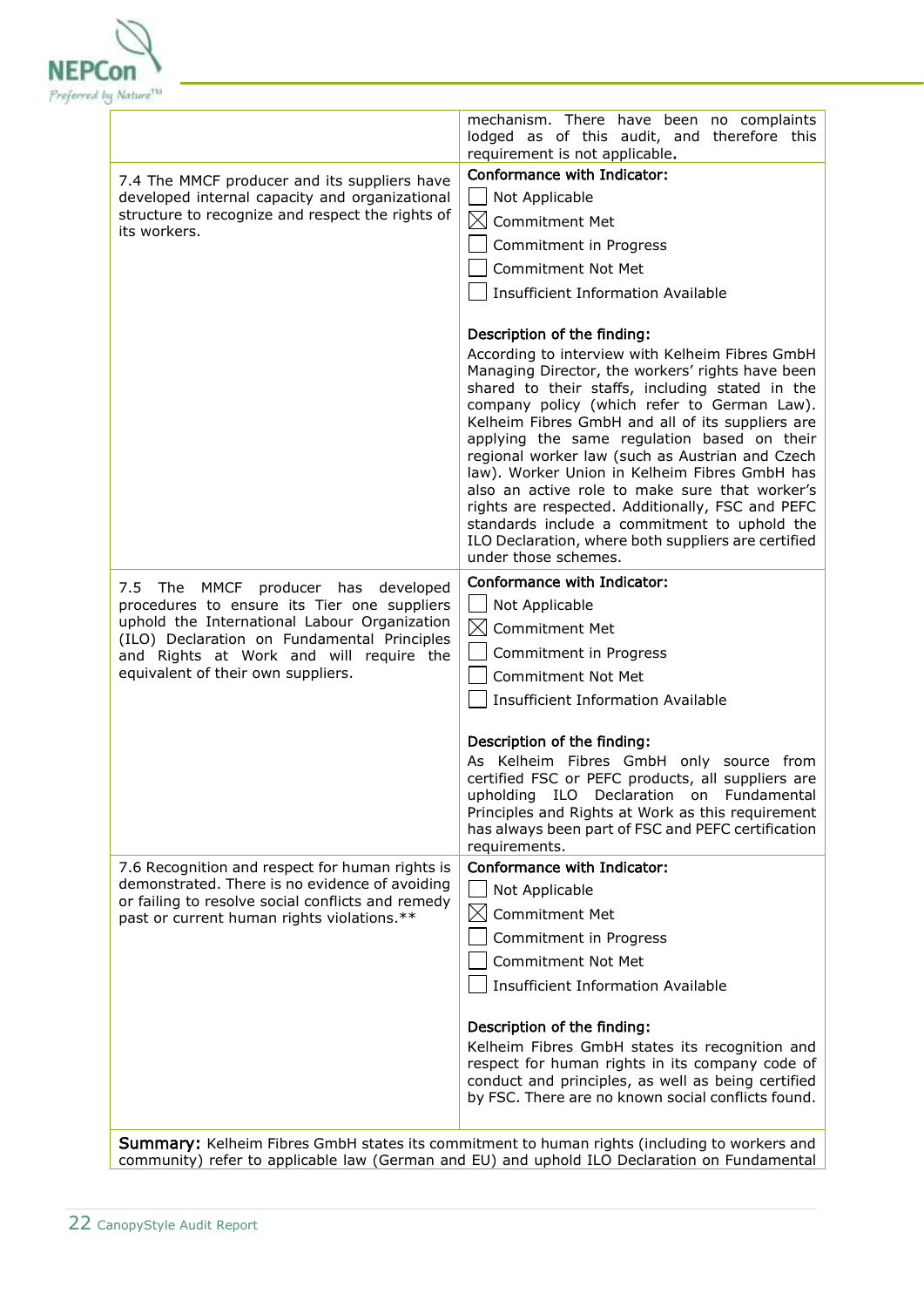Principles and Rights at Work as part of FSC requirement. The commitments to human/worker rights and principles apply to all of its suppliers that are also FSC and PEFC certified.

| 8. Development of Innovative and Alternative Fiber                                                                                                                                                                                                                                                                                                     |                                                                                                                                                                                                                                                                                                                                                                                                                                                                   |
|--------------------------------------------------------------------------------------------------------------------------------------------------------------------------------------------------------------------------------------------------------------------------------------------------------------------------------------------------------|-------------------------------------------------------------------------------------------------------------------------------------------------------------------------------------------------------------------------------------------------------------------------------------------------------------------------------------------------------------------------------------------------------------------------------------------------------------------|
| <b>Indicators</b>                                                                                                                                                                                                                                                                                                                                      | <b>Findings</b>                                                                                                                                                                                                                                                                                                                                                                                                                                                   |
| 8.1 The MMCF producer has developed and<br>implemented an internal<br>action<br>plan<br>to<br>collaborate with innovative companies<br>and<br>suppliers to explore and<br>encourage<br>the<br>development of new alternative fiber sources<br>that reduce environmental and social impacts,<br>such as agricultural residues and recycled<br>fibers.** | Conformance with Indicator:<br>Not Applicable<br>$\boxtimes$<br><b>Commitment Met</b><br>Commitment in Progress<br>Commitment Not Met<br><b>Insufficient Information Available</b>                                                                                                                                                                                                                                                                                |
|                                                                                                                                                                                                                                                                                                                                                        | Description of the finding:<br>Kelheim Fibres GmbH does have and implement<br>internal action plan with innovative companies to<br>alternative<br>fibres<br>that<br>develop<br>reduce<br>environmental and social impacts. Further details<br>regarding this is confidential.                                                                                                                                                                                     |
| 8.2 The research and development phase for<br>the production of pulp and cellulosic fiber made<br>from alternative fiber sources has<br>heen<br>successfully completed and the MMCF producer<br>is entering a commercial scale phase.                                                                                                                  | Conformance with Indicator:<br>Not Applicable<br><b>Commitment Met</b><br>M<br>Commitment in Progress<br><b>Commitment Not Met</b><br><b>Insufficient Information Available</b><br>Description of the finding:<br>Kelheim Fibres GmbH is currently in the testing<br>stage of several alternative sources. Meanwhile<br>several research reports have been produced,<br>the company will prepare for entering a<br>commercial scale phase after the test results. |
| <b>Summary:</b> Kelheim Fibres GmbH is committed to develop alternative fibres by working with several                                                                                                                                                                                                                                                 |                                                                                                                                                                                                                                                                                                                                                                                                                                                                   |

Summary: Kelheim Fibres GmbH is committed to develop alternative fibres by working with several companies through its Research and Development unit on this development.

| 9. Advocacy for conservation solutions                                                                                                                                                                                       |                                                                                                                                                                                                                                                                                                                                                                                           |
|------------------------------------------------------------------------------------------------------------------------------------------------------------------------------------------------------------------------------|-------------------------------------------------------------------------------------------------------------------------------------------------------------------------------------------------------------------------------------------------------------------------------------------------------------------------------------------------------------------------------------------|
| <b>Indicators</b>                                                                                                                                                                                                            | <b>Findings</b>                                                                                                                                                                                                                                                                                                                                                                           |
| 9.1 The MMCF producer has a track record of<br>participating in events and taking actions that<br>support collaborative and visionary system<br>solutions that aim to protect remaining ancient<br>and endangered forests.** | Conformance with Indicator:<br>Not Applicable<br>$\boxtimes$ Commitment Met<br>Commitment in Progress<br>Commitment Not Met<br>Insufficient Information Available<br>Description of the finding:<br>Kelheim Fibres GmbH has been showing<br>its<br>support to protect remaining ancient and<br>endangered forests<br>through advocating<br>CanopyStyle Verification Framework at Dardbirn |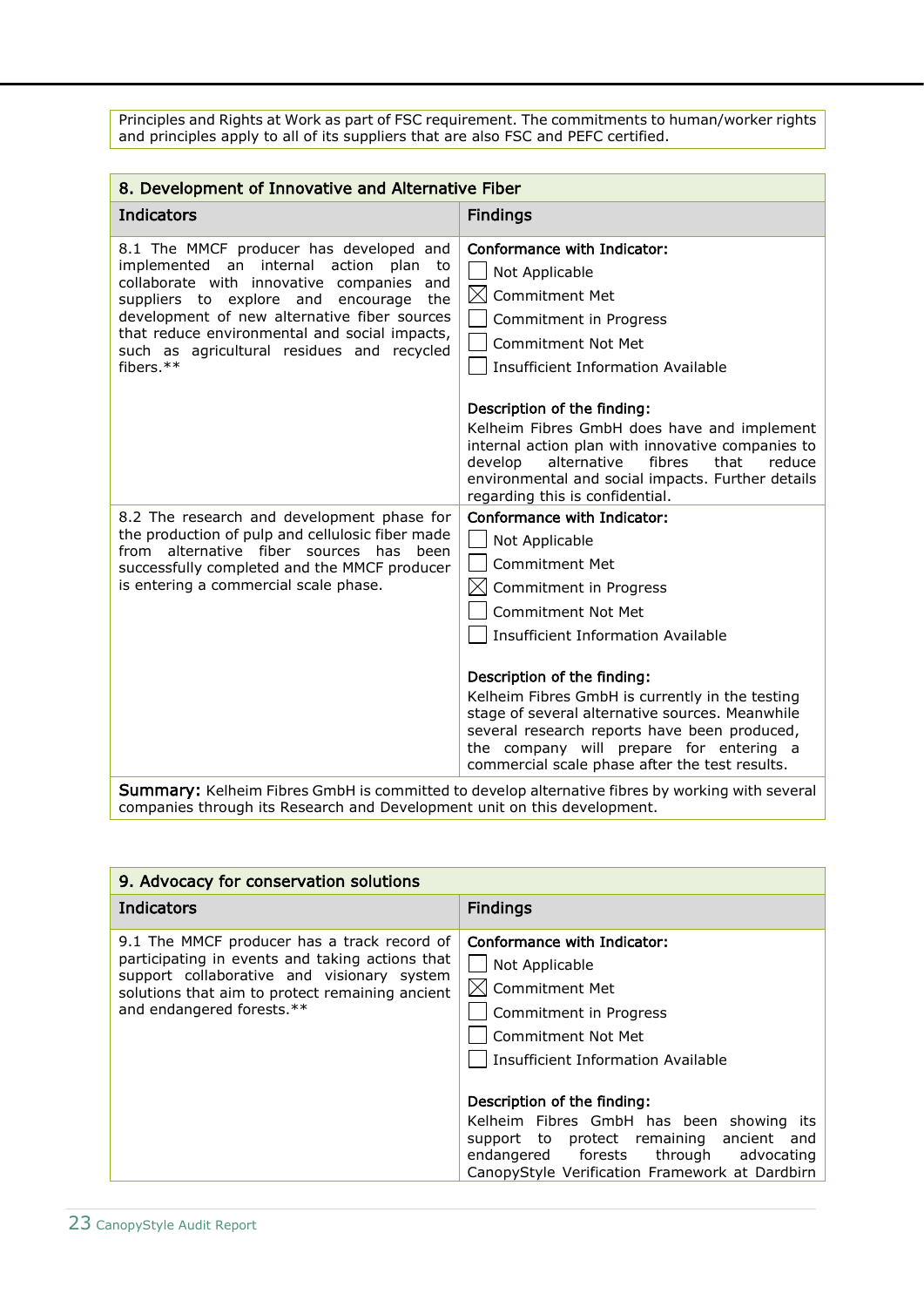

|                                                                                                     | Global Fibre Congress and communicate its<br>commitment to the framework at some fairs its<br>staff attended. International Textile Machinery<br>Association (ITMA) exhibition) news reported that<br>Kelheim Fibres GmbH was joining CanopyStyle<br>and that attracted people to further discuss it at<br>its exhibition booth. Additionaly, Kelheim Fibres<br>GmbH is also preparing to work with ENGOs on a<br>conservation effort. |
|-----------------------------------------------------------------------------------------------------|----------------------------------------------------------------------------------------------------------------------------------------------------------------------------------------------------------------------------------------------------------------------------------------------------------------------------------------------------------------------------------------------------------------------------------------|
| 9.2 When prompted, the MMCF producer uses                                                           | Conformance with Indicator:                                                                                                                                                                                                                                                                                                                                                                                                            |
| its brand influence or purchasing influence to                                                      | Not Applicable                                                                                                                                                                                                                                                                                                                                                                                                                         |
| positively<br>impact<br>conservation<br>and<br>development solutions including Free, Prior and      | $\boxtimes$ Commitment Met                                                                                                                                                                                                                                                                                                                                                                                                             |
| Informed Consent of affected indigenous and                                                         | Commitment in Progress                                                                                                                                                                                                                                                                                                                                                                                                                 |
| local communities.**                                                                                | <b>Commitment Not Met</b>                                                                                                                                                                                                                                                                                                                                                                                                              |
|                                                                                                     | <b>Insufficient Information Available</b>                                                                                                                                                                                                                                                                                                                                                                                              |
|                                                                                                     | Description of the finding:                                                                                                                                                                                                                                                                                                                                                                                                            |
|                                                                                                     | Kelheim Fibres GmbH, through its Danufil® event                                                                                                                                                                                                                                                                                                                                                                                        |
|                                                                                                     | presentation, promotes and explicitly mentions<br>the CanopyStyle Initiative in its presentation and<br>its meaning to the audience at one event they<br>attended.                                                                                                                                                                                                                                                                     |
|                                                                                                     | Update since the audit was conducted:<br>In addition, Kelheim Fibres GmbH have taken<br>action to support the conservation of critical forest<br>landscapes,<br>such<br>Indonesia's<br>as<br>Leuser<br>Ecosystem, and Vancouver Island Rainforests.                                                                                                                                                                                    |
| 9.3 The MMCF producer publicly supports large                                                       | Conformance with Indicator:                                                                                                                                                                                                                                                                                                                                                                                                            |
| scientifically<br>scale<br>based<br>conservation<br>solutions, international and national target(s) | Not Applicable                                                                                                                                                                                                                                                                                                                                                                                                                         |
| programs for preserving designated<br>and                                                           | $\boxtimes$ Commitment Met                                                                                                                                                                                                                                                                                                                                                                                                             |
| protected and conservation areas including the                                                      | Commitment in Progress                                                                                                                                                                                                                                                                                                                                                                                                                 |
| Free, Prior and Informed Consent of affected<br>indigenous and local communities.                   | <b>Commitment Not Met</b>                                                                                                                                                                                                                                                                                                                                                                                                              |
|                                                                                                     | <b>Insufficient Information Available</b>                                                                                                                                                                                                                                                                                                                                                                                              |
|                                                                                                     | Description of the finding:                                                                                                                                                                                                                                                                                                                                                                                                            |
|                                                                                                     | Kelheim Fibres GmbH<br>publicly released<br>a                                                                                                                                                                                                                                                                                                                                                                                          |
|                                                                                                     | statement to support conservation efforts by<br>relevant governments and Canopy of the Leuser<br>ecosystems and ancient forests on Vancouver<br>Island.                                                                                                                                                                                                                                                                                |
| 9.4 The MMCF producer is developing and                                                             | Conformance with Indicator:                                                                                                                                                                                                                                                                                                                                                                                                            |
| implementing specific programs to increase the<br>endangered<br>species population<br>and<br>the    | Not Applicable                                                                                                                                                                                                                                                                                                                                                                                                                         |
| maintenance of their habitat through time, with                                                     | Commitment Met                                                                                                                                                                                                                                                                                                                                                                                                                         |
| government and/or ENGO programs.**                                                                  | $\boxtimes$ Commitment in Progress                                                                                                                                                                                                                                                                                                                                                                                                     |
|                                                                                                     | <b>Commitment Not Met</b>                                                                                                                                                                                                                                                                                                                                                                                                              |
|                                                                                                     | <b>Insufficient Information Available</b>                                                                                                                                                                                                                                                                                                                                                                                              |
|                                                                                                     | Description of the finding:                                                                                                                                                                                                                                                                                                                                                                                                            |
|                                                                                                     | Kelheim Fibres GmbH has a program to<br>increase endangered species population and                                                                                                                                                                                                                                                                                                                                                     |
|                                                                                                     | the maintenance of their habitat through its                                                                                                                                                                                                                                                                                                                                                                                           |
|                                                                                                     | conservation action plan. Currently Kelheim                                                                                                                                                                                                                                                                                                                                                                                            |
|                                                                                                     | Fibres GmbH is identifying suitable NGOs to<br>work with them.                                                                                                                                                                                                                                                                                                                                                                         |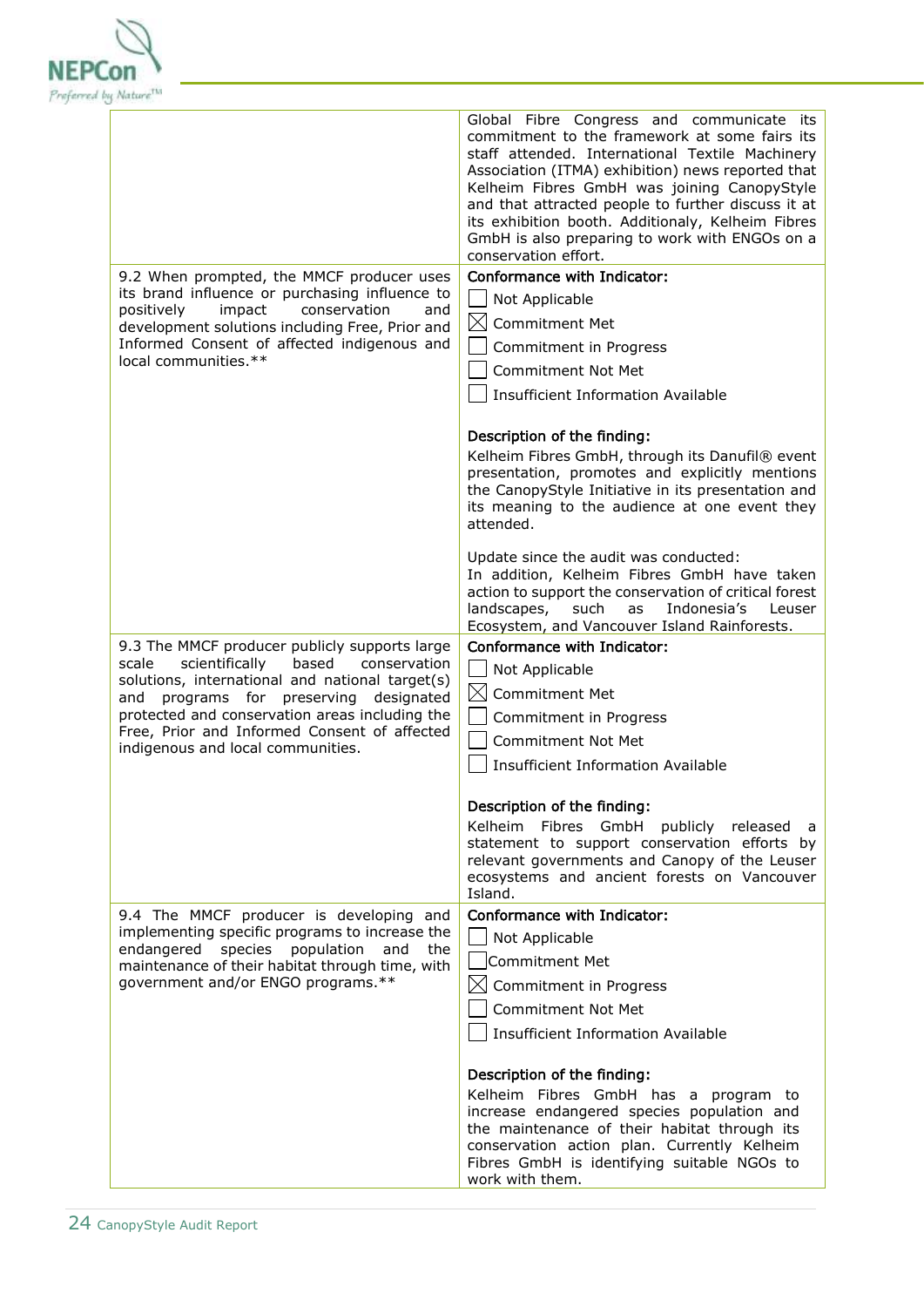Summary: Kelheim Fibres GmbH has been actively promoting CanopyStyle Initiative and have endorsed conservation solutions through various events, letters and actions. They also have a plan to work with conservation NGOs to implement its conservation action plan .

| 10. Responsible forest management                                                                                                                                                                              |                                                                                                                                                                                                                                                                                                                                                                                                                                                                                                                                                                                                                                                                                                                                          |
|----------------------------------------------------------------------------------------------------------------------------------------------------------------------------------------------------------------|------------------------------------------------------------------------------------------------------------------------------------------------------------------------------------------------------------------------------------------------------------------------------------------------------------------------------------------------------------------------------------------------------------------------------------------------------------------------------------------------------------------------------------------------------------------------------------------------------------------------------------------------------------------------------------------------------------------------------------------|
| <b>Indicators</b>                                                                                                                                                                                              | <b>Findings</b>                                                                                                                                                                                                                                                                                                                                                                                                                                                                                                                                                                                                                                                                                                                          |
| 10.1 The MMCF producer has defined criteria for<br>responsible forest management, gives a<br>preference for FSC certification and has<br>developed and implemented an action plan to<br>increase FSC intake.** | Conformance with Indicator:<br>Not Applicable<br>$\boxtimes$ Commitment Met<br>Commitment in Progress<br><b>Commitment Not Met</b><br>Insufficient Information Available<br>Description of the finding:<br>Kelheim Fibres<br>GmbH refers criteria<br>for<br>responsible forest management according to<br>EUTR 995/2010, FSC and PEFC standards and<br>CanopyStyle Verification Framework.<br>Its<br>Managing Director states that their plan is to<br>continue their sourcing policy to only source from<br>FSC and PEFC certified product. Its internal<br>strategic targets also include increasing FSC<br>certified source for over the next 1-3 years, where<br>after that they hope to have FSC 100% from all of<br>its suppliers. |
|                                                                                                                                                                                                                | <b>Summary:</b> Kelheim Fibres GmbH has defined criteria for responsible forest management as a<br>combination of Canony Ctyle policy and ECC. Their target is to baye ECC 1000/4 within the next three                                                                                                                                                                                                                                                                                                                                                                                                                                                                                                                                  |

combination of CanopyStyle policy and FSC. Their target is to have FSC 100% within the next three years.

#### 11. Reduction of Greenhouse Gas (GHG) Footprint by Recognizing the importance of forests and peatlands as carbon storehouses

| <b>Indicators</b>                                                                                                               | <b>Findings</b>                                                                                                                                                                                                                                                                                                                                                                                                                                                                                                           |
|---------------------------------------------------------------------------------------------------------------------------------|---------------------------------------------------------------------------------------------------------------------------------------------------------------------------------------------------------------------------------------------------------------------------------------------------------------------------------------------------------------------------------------------------------------------------------------------------------------------------------------------------------------------------|
| 11.1 The MMCF producer has developed and<br>implemented procedures to evaluate their<br>suppliers' performance in reducing GHG. | Conformance with Indicator:<br>Not Applicable<br>Commitment Met<br>Commitment in Progress<br>Commitment Not Met<br>Insufficient Information Available<br>Description of the finding:<br>While Kelheim Fibres GmbH has a procedure to<br>evaluate its own GHG production and energy<br>saving. They also review one of their supplier's<br>CO2 consumption and emission report and carbon<br>neutral targets. However, Kelheim Fibres GmbH<br>has not developed a procedure to review all its<br>supplier's GHG emissions. |
| 11.2 The MMCF producer can document giving<br>preference to suppliers that have identified and                                  | Conformance with Indicator:<br>Not Applicable                                                                                                                                                                                                                                                                                                                                                                                                                                                                             |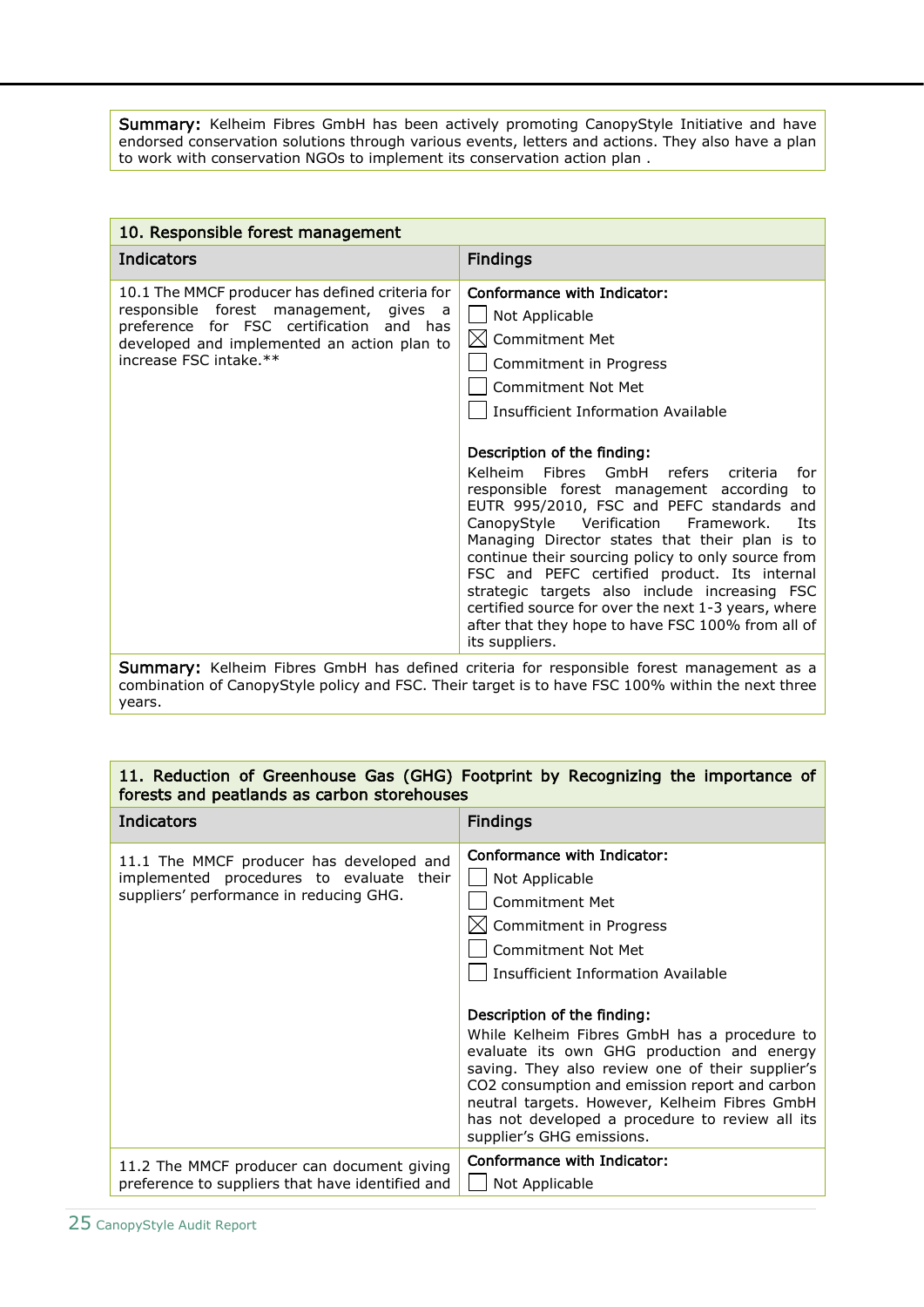

|                                                                                                                                                                                 | adopted management measures to protect<br>forests, forested peatland at the concession and<br>landscape level (peat dome) and identify,<br>withdraw from and restore peatlands and their<br>hydrology.** | Commitment Met<br>$\boxtimes$ Commitment in Progress<br>Commitment Not Met<br>Insufficient Information Available                                                                                                                                                                                                                                                                                        |
|---------------------------------------------------------------------------------------------------------------------------------------------------------------------------------|----------------------------------------------------------------------------------------------------------------------------------------------------------------------------------------------------------|---------------------------------------------------------------------------------------------------------------------------------------------------------------------------------------------------------------------------------------------------------------------------------------------------------------------------------------------------------------------------------------------------------|
|                                                                                                                                                                                 |                                                                                                                                                                                                          | Description of the finding:<br>Kelheim Fibres GmbH sources all pulp from 2<br>suppliers engaged in CanopyStyle initiative.<br>Despite the company confirmed is not sourcing<br>from tropical areas and peatlands, some of their<br>products are coming from FSC Mix and FSC<br>Controlled Wood, which do not include forest<br>management standard. The documentation is<br>their policy and contracts. |
| <b>Summary:</b> Kelheim Fibres GmbH sources all pulp from 2 suppliers engaged in CanopyStyle<br>initiative. The organization is not sourcing from tropical areas and peatlands. |                                                                                                                                                                                                          |                                                                                                                                                                                                                                                                                                                                                                                                         |

| 12. Pollution Prevention                                                                                                                                                                                                                                                                                                                                                                                                                                                                                                                                                                                                  |                                                                                                                                                                                                                                                                                                                                                                                                                                                                                                                                  |
|---------------------------------------------------------------------------------------------------------------------------------------------------------------------------------------------------------------------------------------------------------------------------------------------------------------------------------------------------------------------------------------------------------------------------------------------------------------------------------------------------------------------------------------------------------------------------------------------------------------------------|----------------------------------------------------------------------------------------------------------------------------------------------------------------------------------------------------------------------------------------------------------------------------------------------------------------------------------------------------------------------------------------------------------------------------------------------------------------------------------------------------------------------------------|
| Indicators                                                                                                                                                                                                                                                                                                                                                                                                                                                                                                                                                                                                                | <b>Findings</b>                                                                                                                                                                                                                                                                                                                                                                                                                                                                                                                  |
| 12.1 This verification process will not address<br>the pulp and viscose manufacturing process<br>which can lead to air and water emissions that<br>impact overall environmental quality. However,<br>it will be noted when MMCF producers invest in<br>and use the cleanest dissolving pulp and<br>viscose manufacturing technology (i.e. lyocell<br>process). The indicators will be the number of<br>mills using such cleaner processes and the % of<br>overall volumes produced<br>with<br>such<br>technology. This information will be treated and<br>framed as additional bonus performance by the<br>MMCF producer. | Conformance with Indicator:<br>Not Applicable<br>Commitment Met<br>$\boxtimes$ Commitment in Progress<br><b>Commitment Not Met</b><br>Insufficient Information Available<br>Description of the finding:<br>Kelheim Fibres GmbH does not have lyocell<br>process but since a fire recently occurred at<br>Kelheim Fibres GmbH mill, it switched into more<br>efficient technologies. The technologies include<br>sulphur and CO2 emission reduction and waste<br>purification, however, its power plant uses 100%<br>natural gas. |
| Summary: Kelheim Fibres GmbH does not make use of the lyocell process. The company has<br>started to make investments in more efficient technology in its manufacturing process.                                                                                                                                                                                                                                                                                                                                                                                                                                          |                                                                                                                                                                                                                                                                                                                                                                                                                                                                                                                                  |

\*\* Indicates Critical Indicators

## <span id="page-25-0"></span>Appendix 2: STANDARD CHECKLIST (CanopyStyle Verification Framework – Viscose Mill Checklist)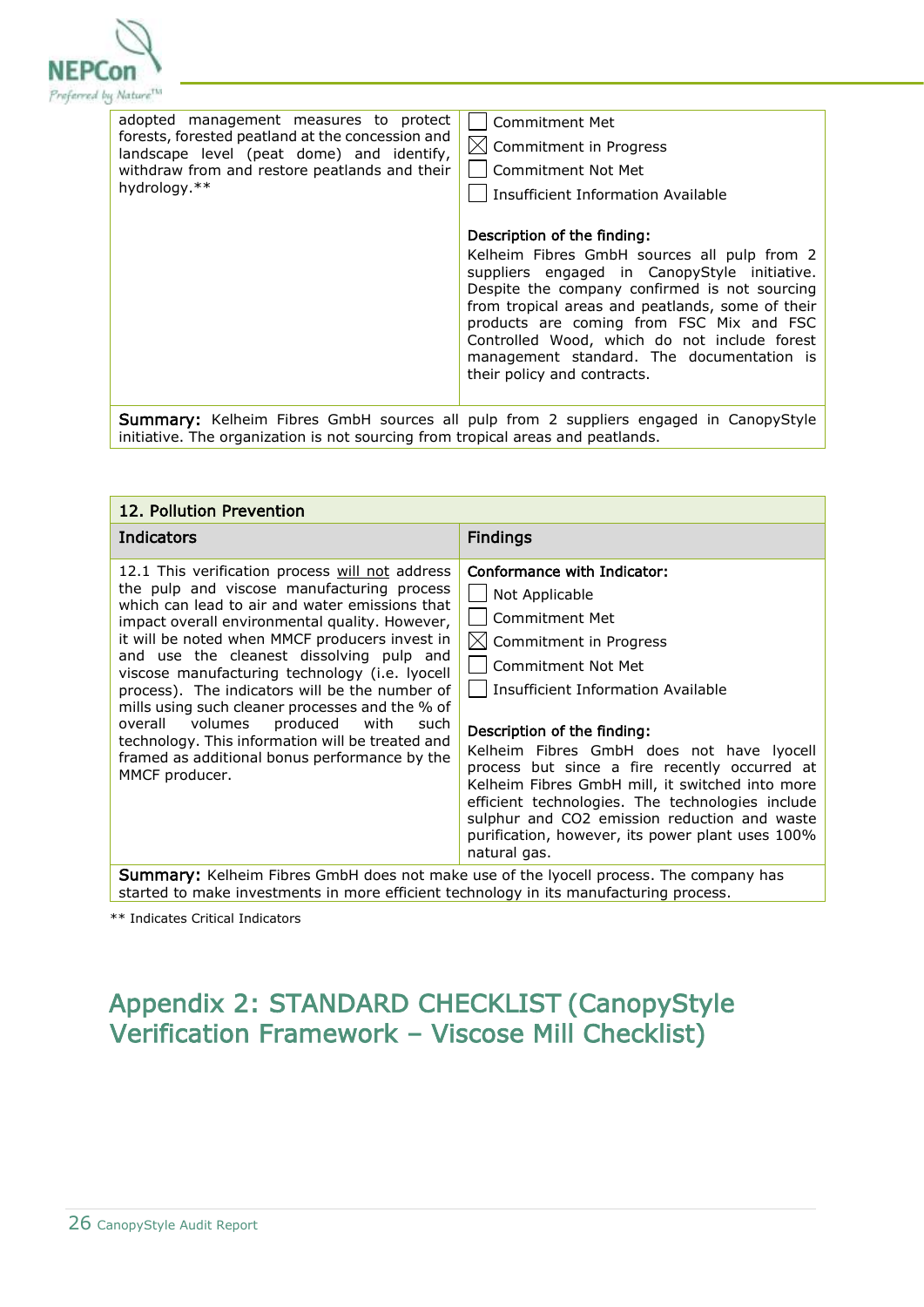### 1. Evaluation of Site: Kelheim Fibres GmbH Production Site (Desktop Audit)

| <b>Primary Responsible Person:</b><br>(Responsible for control system<br>at $site(s)$ ) | Mr. Craig Barker (Managing Director)                                                                                                                                                                 |  |
|-----------------------------------------------------------------------------------------|------------------------------------------------------------------------------------------------------------------------------------------------------------------------------------------------------|--|
| Auditor(s):                                                                             | Gusti Ayu Fransiska Dewi                                                                                                                                                                             |  |
| People Interviewed, Titles:                                                             | Craig Barker (Managing Director)<br>Alexander Bachmann (Strategic Marketing and Sales<br>2.<br>Manager)<br>3. Michael Svoboda (Head of Quality Management)<br>4. Robert Tremmel (Head of Purchasing) |  |
| <b>Brief</b><br>Overview<br>– Audit<br>of .<br>Process for this Location:               | This audit is conducted through Deskstop, together with the<br>corporate sourcing checklists.                                                                                                        |  |
| Comments:                                                                               |                                                                                                                                                                                                      |  |

### 2. Standard Checklist

1. The MMCF producer has publicly communicated and is implementing their Fiber Sourcing/Forest Policy

| <b>Indicators</b>                                                                                                                       | <b>Findings</b>                                                                                                                                                                                                                                                                                                                                                                                                        |
|-----------------------------------------------------------------------------------------------------------------------------------------|------------------------------------------------------------------------------------------------------------------------------------------------------------------------------------------------------------------------------------------------------------------------------------------------------------------------------------------------------------------------------------------------------------------------|
| 1.10 Key managers at each production<br>site/mill are aware of the Policy and<br>demonstrate a similar commitment to<br>implement it.** | Conformance with Indicator:<br>Not Applicable<br>Commitment Met<br>Commitment in Progress<br><b>Commitment Not Met</b><br><b>Insufficient Information Available</b>                                                                                                                                                                                                                                                    |
|                                                                                                                                         | Description of the finding:<br>Kelheim Fibres GmbH has only one production<br>site, thus the management is the same (with the<br>same key staffs). The company has the same<br>procedures to be implemented at corporate<br>sourcing and mill, and during the interview the<br>key managers demonstrated their understanding<br>of the policy and have commitments to implement<br>the policy.                         |
| 1.11 Each production site's/mill's managers<br>have developed procedures to implement the<br>Policy, when relevant.**                   | Conformance with Indicator:<br>Not Applicable<br><b>Commitment Met</b><br>Commitment in Progress<br><b>Commitment Not Met</b><br><b>Insufficient Information Available</b><br>Description of the finding:<br>Kelheim Fibres GmbH has only one production<br>site, thus the management is the same (with the<br>same key staffs). The prodcution site has the<br>same procedures to be implemented as the<br>company's. |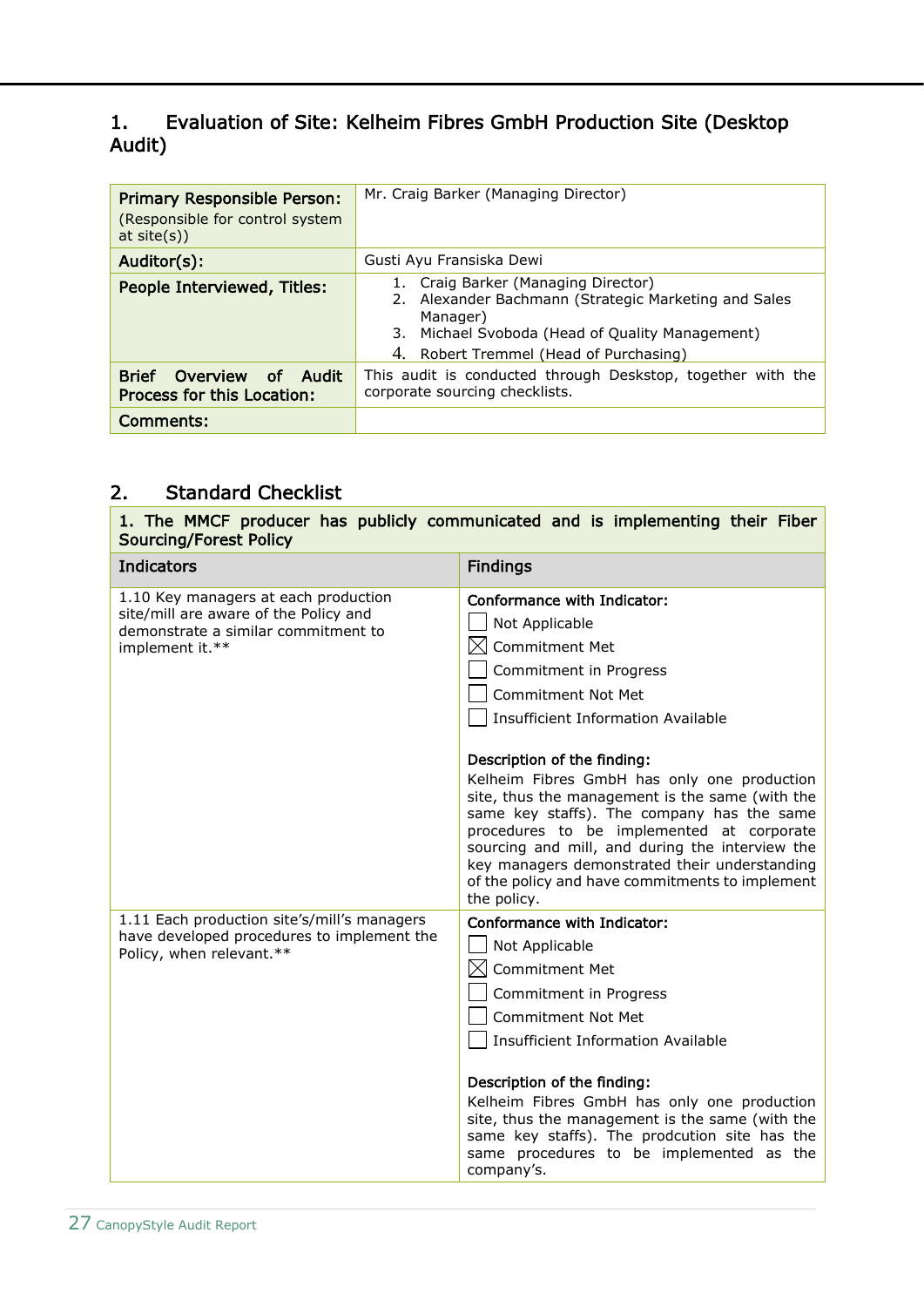

Summary: Kelheim Fibres GmbH has only one production site with the same management as its corporate sourcing. The company shares the same SOP to be implemented at corporate sourcing and mill, and during the interview the key managers demonstrated their understanding of the policy and have commitments to implement the policy.

| 2. Sourcing from transparent supply chains that are in conformance with the policy.                                                                                                            |                                                                                                                                                                                                                                                                                                                                                                                                                           |
|------------------------------------------------------------------------------------------------------------------------------------------------------------------------------------------------|---------------------------------------------------------------------------------------------------------------------------------------------------------------------------------------------------------------------------------------------------------------------------------------------------------------------------------------------------------------------------------------------------------------------------|
| <b>Indicators</b>                                                                                                                                                                              | <b>Findings</b>                                                                                                                                                                                                                                                                                                                                                                                                           |
| 2.6 The production site/mill maintains all<br>purchase and sales, documentation related to<br>the wood fiber inputs. Such documentation<br>includes an identification of the forest of origin. | Conformance with Indicator:<br>Not Applicable<br><b>Commitment Met</b><br>$\bowtie$<br>Commitment in Progress<br><b>Commitment Not Met</b><br><b>Insufficient Information Available</b>                                                                                                                                                                                                                                   |
|                                                                                                                                                                                                | Description of the finding:<br>Kelheim Fibres GmbH's production site maintains<br>all purchase and sales and documentation related<br>to the wood fiber inputs. Kelheim Fibres GmbH<br>mentioned forest origin of the wood pulps in the<br>supplier form for overal inputs, however its<br>suppliers do not provide forest of origin nor GPS<br>points, coordinates, shapefiles, etc to Kelheim<br>Fibres GmbH.           |
|                                                                                                                                                                                                | Both of its suppliers are FSC and PEFC certified<br>and one have undergone to a CanopyStyle audit<br>and both are mentioned in the Classification of<br>Dissolving Pulp Mills.                                                                                                                                                                                                                                            |
| 2.7 The mill/production site maintains all<br>delivery documentation received with the wood<br>fiber inputs. Such documentation includes an<br>identification of the forest of origin.         | Conformance with Indicator:<br>Not Applicable<br><b>Commitment Met</b><br>$\boxtimes$ Commitment in Progress<br><b>Commitment Not Met</b><br><b>Insufficient Information Available</b>                                                                                                                                                                                                                                    |
|                                                                                                                                                                                                | Description of the finding:<br>production<br>site<br>The<br>records<br>all<br>delivery<br>documentation with the wood<br>fibre<br>inputs,<br>however its suppliers do not provide identification<br>of forest of origin nor GPS points, coordinates,<br>shapefiles, etc.<br>In the supplier form, Kelheim Fibres GmbH<br>management<br>also<br>noted<br>the<br>area<br>οf<br>forest/plantation origin for overall inputs. |
| 2.8 When sourcing from certified or verified<br>land origin, the supplier code and claim for the<br>applicable third-party verification is included on<br>sales and delivery documentation.    | Conformance with Indicator:<br>Not Applicable<br>$\boxtimes$<br><b>Commitment Met</b><br>Commitment in Progress<br>Commitment Not Met<br><b>Insufficient Information Available</b>                                                                                                                                                                                                                                        |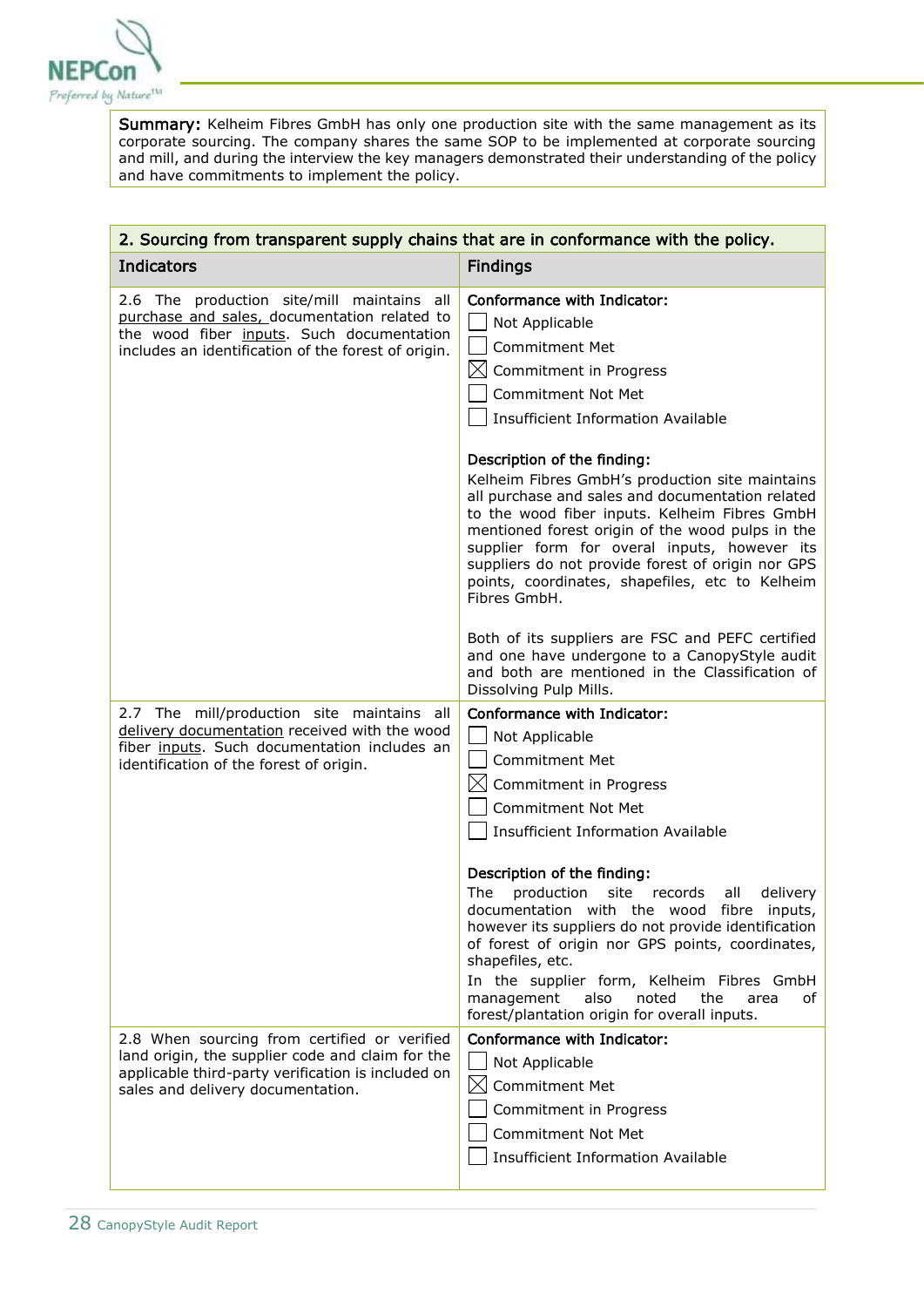|                                                                                                  | Description of the finding:<br><b>Kelheim</b><br>Fibres<br>GmbH<br>sales<br>and                    |
|--------------------------------------------------------------------------------------------------|----------------------------------------------------------------------------------------------------|
|                                                                                                  | delivery<br>documentation records verified that the delivery                                       |
|                                                                                                  | is FSC and PEFC certified.                                                                         |
|                                                                                                  |                                                                                                    |
| 2.9 The production site maintains a summary of<br>annual purchases and then sales to the MMCF    | Conformance with Indicator:                                                                        |
|                                                                                                  | Not Applicable                                                                                     |
| producer.                                                                                        | <b>Commitment Met</b>                                                                              |
|                                                                                                  | Commitment in Progress                                                                             |
|                                                                                                  | <b>Commitment Not Met</b>                                                                          |
|                                                                                                  | <b>Insufficient Information Available</b>                                                          |
|                                                                                                  |                                                                                                    |
|                                                                                                  | Description of the finding:                                                                        |
|                                                                                                  | Since production site and MMCF producer is under                                                   |
|                                                                                                  | one management, the information regarding<br>summary of annual purchases and sales are             |
|                                                                                                  | shared with the producer.                                                                          |
| 2.10<br>All<br>Suppliers<br>provide<br>outgoing                                                  | Conformance with Indicator:                                                                        |
| transportation documents that include the                                                        | Not Applicable                                                                                     |
| forest/plantation of origin and certification<br>status if relevant                              | <b>Commitment Met</b>                                                                              |
|                                                                                                  | Commitment in Progress                                                                             |
|                                                                                                  | Commitment Not Met                                                                                 |
|                                                                                                  | Insufficient Information Available                                                                 |
|                                                                                                  |                                                                                                    |
|                                                                                                  | Description of the finding:                                                                        |
|                                                                                                  | When an FSC-certified or FSC Controlled Wood                                                       |
|                                                                                                  | sale is being made, an FSC claim is made via the<br>transportation<br>documents.<br>However,<br>no |
|                                                                                                  | information on forest of origin is specified.                                                      |
| <b>Summary:</b> Although all of Kelheim Fibres GmbH suppliers are FSC certified and one has been |                                                                                                    |
| audited by a CanopyStyle audit, Kelheim Fibres GmbH does not have information of                 |                                                                                                    |
| forest/plantation origin for each delivery.                                                      |                                                                                                    |

#### 4. Sourcing from ancient and endangered forests and other controversial sources have been eliminated.

| <b>Indicators</b>                                                                                                                                                                               | <b>Findings</b>                                                                                                                                                                                                                                                                                                                                                                                                |
|-------------------------------------------------------------------------------------------------------------------------------------------------------------------------------------------------|----------------------------------------------------------------------------------------------------------------------------------------------------------------------------------------------------------------------------------------------------------------------------------------------------------------------------------------------------------------------------------------------------------------|
| 4.4 The production site/mill is aware of all<br>relevant local, national and international laws<br>and there is no evidence of non-compliance,<br>with local, national or international laws.** | Conformance with Indicator:<br>Not Applicable<br>Commitment Met<br>Commitment in Progress<br><b>Commitment Not Met</b><br>Insufficient Information Available<br>Description of the finding:<br>Since the production site and the company are<br>under the same Kelheim Fibres GmbH policy, the<br>production site also states that all relevant<br>German and EU policies are applied for to its<br>operation. |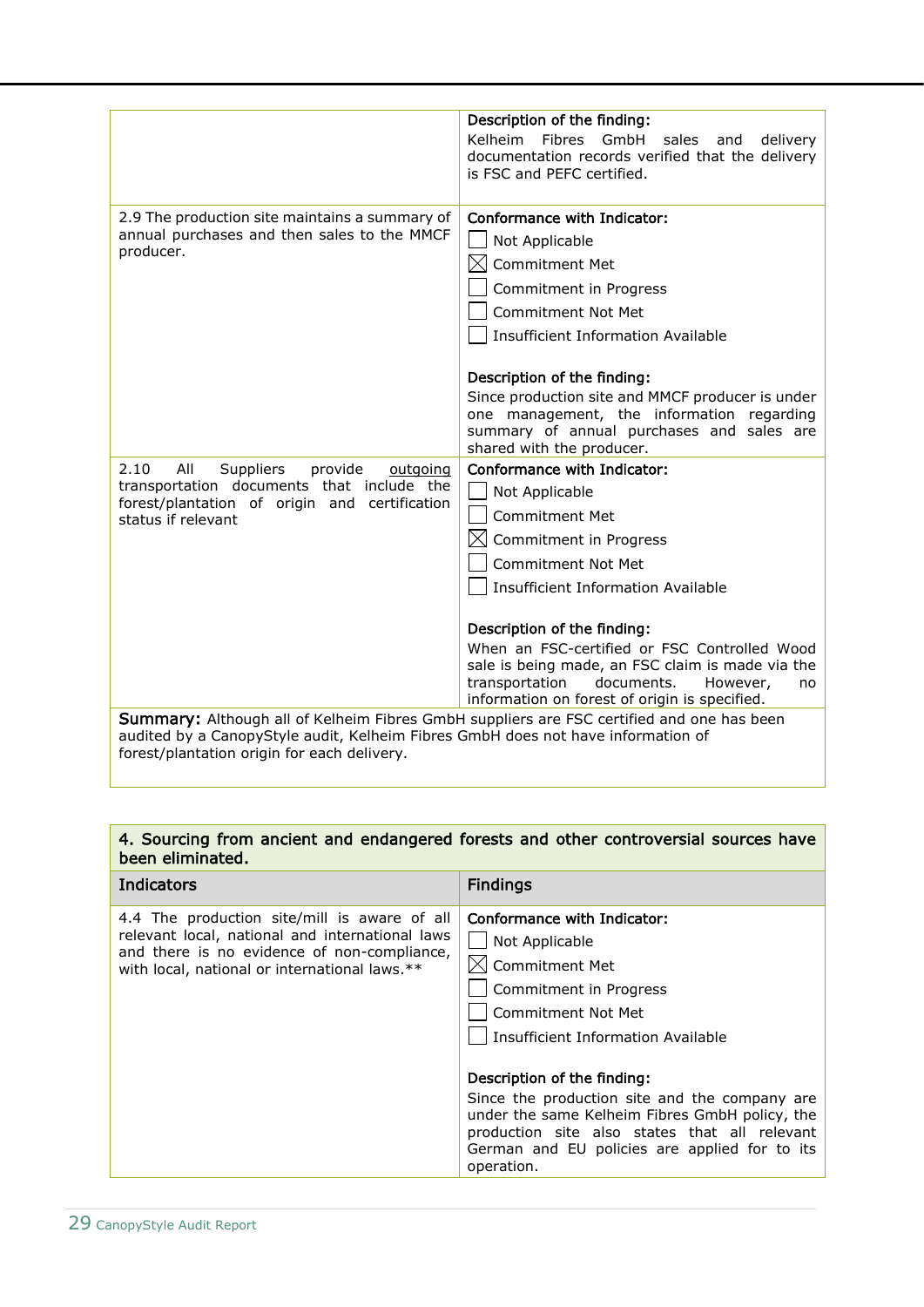

| 4.5 Production site/mill understands the<br>definitions of Ancient and Endangered forests<br>and controversial sources. They also comply<br>with the commitment to not procure wood<br>from Ancient and Endangered forests and<br>controversial sources. | Conformance with Indicator:<br>Not Applicable<br>$\boxtimes$<br><b>Commitment Met</b><br>Commitment in Progress<br>Commitment Not Met<br>Insufficient Information Available<br>Description of the finding:                                                                                                                                                                                                                                                                                                                                                                                                                                           |
|----------------------------------------------------------------------------------------------------------------------------------------------------------------------------------------------------------------------------------------------------------|------------------------------------------------------------------------------------------------------------------------------------------------------------------------------------------------------------------------------------------------------------------------------------------------------------------------------------------------------------------------------------------------------------------------------------------------------------------------------------------------------------------------------------------------------------------------------------------------------------------------------------------------------|
|                                                                                                                                                                                                                                                          | Since the production site and corporate sourcing<br>are under the same Kelheim Fibres GmbH policy,<br>during interview, the managers showed their<br>understanding of the definitions of the Ancient<br>and Endagered forests and controversial sources.<br>The production site also complies with the<br>commitment to not procure wood from those<br>area, as the policy states only source from FSC<br>and or PEFC certified suppliers.                                                                                                                                                                                                           |
| 4.6 Production mills have conducted<br>assessment of presence of ancient and<br>endangered forests and other controversial<br>forests in their wood supply areas.                                                                                        | Conformance with Indicator:<br>Not Applicable<br>IXI<br><b>Commitment Met</b><br>Commitment in Progress<br><b>Commitment Not Met</b><br><b>Insufficient Information Available</b><br>Description of the finding:<br>Since the production site and the company are<br>under the same management, Kelheim Fibres<br>GmbH has an assessment that their suppliers are<br>not sourcing from ancient and endagered forests<br>and other controversial forests, by verifying their<br>FSC/PEFC certification and Kelheim Fibres GmbH<br>internal audit to its suppliers.                                                                                    |
| 4.7 The sourcing from regions that contain<br>Ancient and Endangered forests and other<br>controversial sources is verified to low risk by<br>this CanopyStyle audit.                                                                                    | Conformance with Indicator:<br>Not Applicable<br>$\boxtimes$<br>Commitment Met<br>Commitment in Progress<br><b>Commitment Not Met</b><br><b>Insufficient Information Available</b><br>Description of the finding:<br>All of its suppliers are FSC and PEFC certified<br>(holding both certifications), where one of its<br>dissolving pulp mill suppliers has been audited by<br>a CanopyStyle audit resulting low risk indication<br>while another dissolving pulp mill suppliers is<br>listed in the Classification of Dissolving Pulp Mills<br>which indicate there is no source from key priority<br>areas of ancient and endangered forests and |
|                                                                                                                                                                                                                                                          | other controversial sources are found in this<br>CanopyStyle audit.<br>Summary: There is no source from key priority areas of ancient and endangered forests and other                                                                                                                                                                                                                                                                                                                                                                                                                                                                               |

controversial sources are found in this CanopyStyle audit.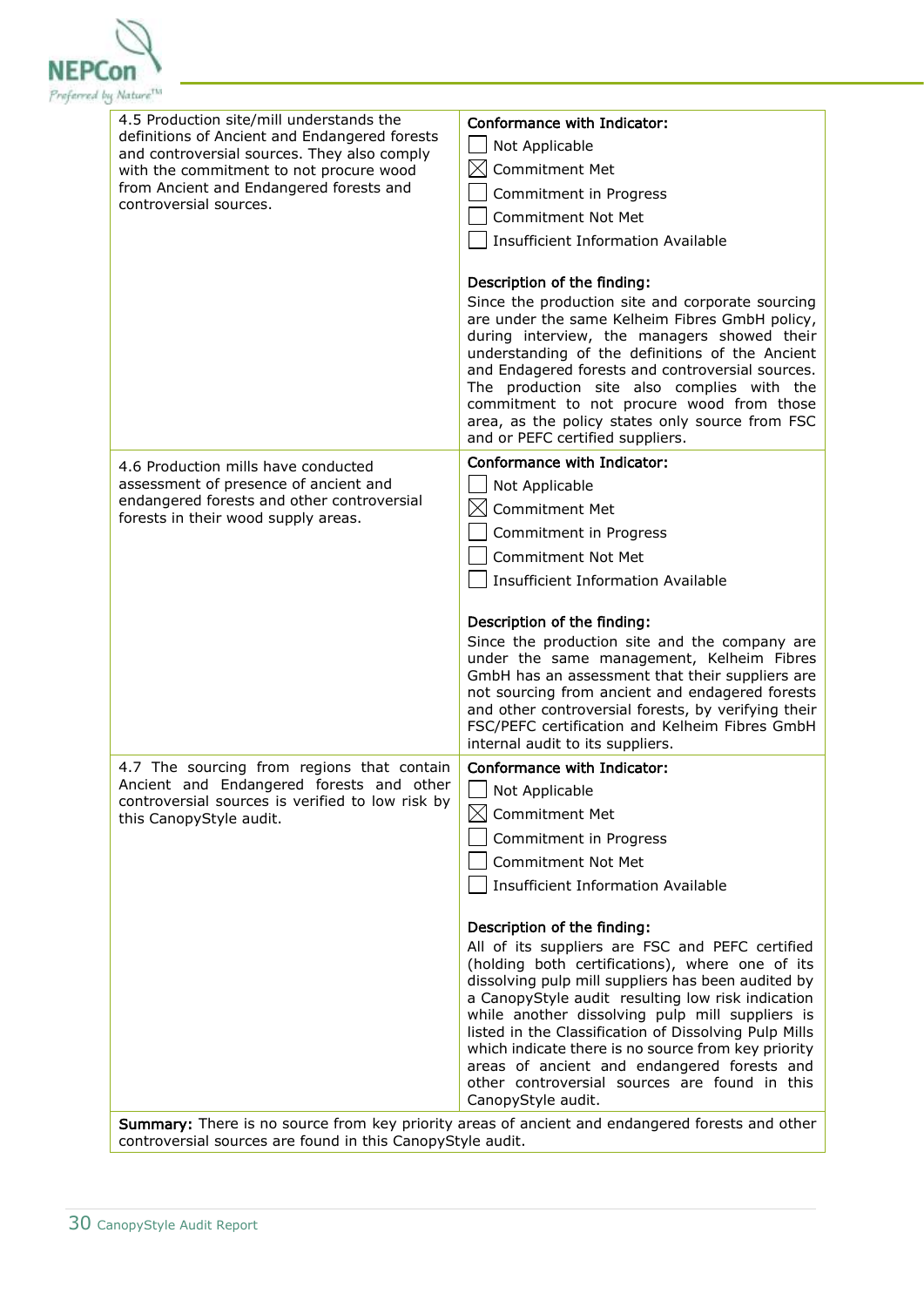| 5. Actions if suppliers contravene criteria                                                                                                                                                                                                                                                     |                                                                                                                                                                                                                                    |  |
|-------------------------------------------------------------------------------------------------------------------------------------------------------------------------------------------------------------------------------------------------------------------------------------------------|------------------------------------------------------------------------------------------------------------------------------------------------------------------------------------------------------------------------------------|--|
| Indicators                                                                                                                                                                                                                                                                                      | <b>Findings</b>                                                                                                                                                                                                                    |  |
| 5.4 Production sites/mills have a documented<br>program for monitoring performance of<br>suppliers which includes procedures<br>for<br>non-conformances<br>identifying<br>the<br>to<br>CanopyStyle policy and sanctions to suppliers<br>in such cases where non-conformances are<br>identified. | Conformance with Indicator:<br>$\boxtimes$ Not Applicable<br>Commitment Met<br>Commitment in Progress<br><b>Commitment Not Met</b><br>Insufficient Information Available<br>Description of the finding:<br>No such cases happened. |  |

Summary: Kelheim Fibres GmbH only source FSC/PEFC certified suppliers, where its suppliers have also undergone a CanopyStyle audit and study which indicate low risk. Up to the present, there has no been any source coming from ancient and endangered forests and other controversial areas.

#### 7. Recognize, respect and uphold human rights and the rights of communities and workers affected by the operations of their supply chain and affiliated companies.

| <b>Indicators</b>                                                                                                                                                                                                                | <b>Findings</b>                                                                                                                                                                                                                                                                                                                                                                                                             |
|----------------------------------------------------------------------------------------------------------------------------------------------------------------------------------------------------------------------------------|-----------------------------------------------------------------------------------------------------------------------------------------------------------------------------------------------------------------------------------------------------------------------------------------------------------------------------------------------------------------------------------------------------------------------------|
| 7.1 The production site/mill has developed and<br>adopts a similar policy, systems and procedures<br>to implement Free, Prior and Informed Consent<br>of indigenous people and local communities.**                              | Conformance with Indicator:<br>Not Applicable<br>⊠<br><b>Commitment Met</b><br>Commitment in Progress<br><b>Commitment Not Met</b><br><b>Insufficient Information Available</b>                                                                                                                                                                                                                                             |
|                                                                                                                                                                                                                                  | Description of the finding:                                                                                                                                                                                                                                                                                                                                                                                                 |
|                                                                                                                                                                                                                                  | The production site has the same policy, systems<br>and procedures with the company.                                                                                                                                                                                                                                                                                                                                        |
| 7.2 The production site/mill document how they<br>conform with the MMCF producer's commitment<br>to recognize and respect human rights,<br>community rights, First Nations rights and<br>rights of workers.                      | Conformance with Indicator:<br>Not Applicable<br>$\boxtimes$<br><b>Commitment Met</b><br>Commitment in Progress<br>Commitment Not Met<br><b>Insufficient Information Available</b><br>Description of the finding:<br>As the production site uses the same procedures<br>the company<br>regarding<br>this<br>indicator,<br>as<br>therefore the production site conformities are<br>documented under the company, which it is |
|                                                                                                                                                                                                                                  | comply with German, EU and ILO (under FSC)<br>laws regarding this indicator.                                                                                                                                                                                                                                                                                                                                                |
| 7.3 The production site/mills show responsible<br>handling of complaints and resolution of<br>conflicts in a transparent and accountable<br>manner that is mutually agreed by the parties<br>and includes relevant stakeholders. | Conformance with Indicator:<br>Not Applicable<br>IХ<br><b>Commitment Met</b><br>Commitment in Progress<br><b>Commitment Not Met</b>                                                                                                                                                                                                                                                                                         |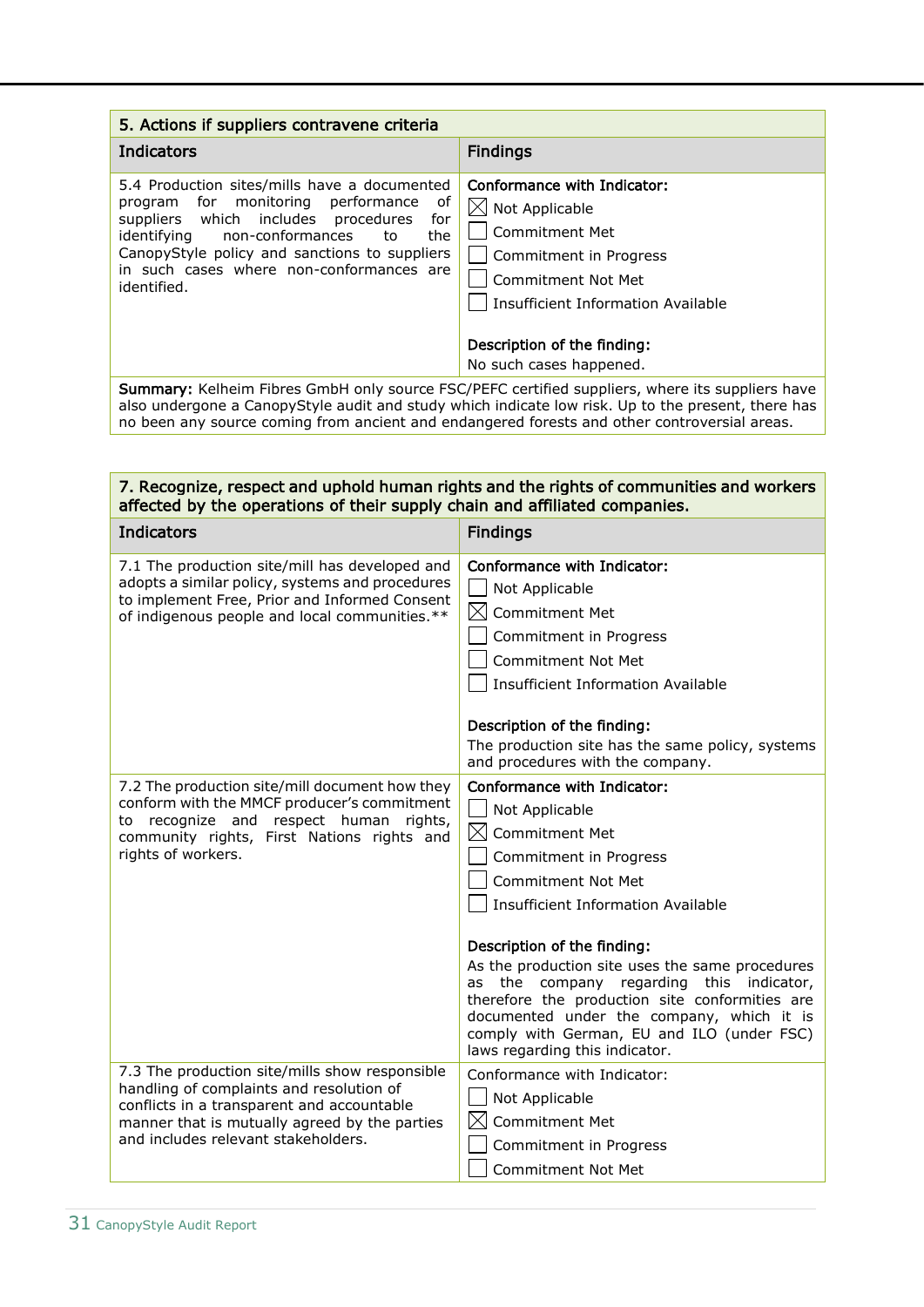

|                                                                                                                                                                                                     | <b>Insufficient Information Available</b>                                                     |
|-----------------------------------------------------------------------------------------------------------------------------------------------------------------------------------------------------|-----------------------------------------------------------------------------------------------|
|                                                                                                                                                                                                     |                                                                                               |
|                                                                                                                                                                                                     | Description of the finding:                                                                   |
|                                                                                                                                                                                                     | The production site is under one management<br>with the MMCF producer and therefore share the |
|                                                                                                                                                                                                     | same complaints mechanism. They also comply                                                   |
| 7.4 The production site/mill and its suppliers                                                                                                                                                      | with the FSC CoC required the complaint system.                                               |
| have developed internal capacity and                                                                                                                                                                | Conformance with Indicator:<br>Not Applicable                                                 |
| Company structure to recognize and respect<br>the rights of its workers.                                                                                                                            | $\bowtie$<br><b>Commitment Met</b>                                                            |
|                                                                                                                                                                                                     | Commitment in Progress                                                                        |
|                                                                                                                                                                                                     | <b>Commitment Not Met</b>                                                                     |
|                                                                                                                                                                                                     | <b>Insufficient Information Available</b>                                                     |
|                                                                                                                                                                                                     |                                                                                               |
|                                                                                                                                                                                                     | Description of the finding:<br>As the production site is under one management                 |
|                                                                                                                                                                                                     | with the MMCF producer, the production site is                                                |
|                                                                                                                                                                                                     | included in the internal capacity plan and<br>company structure, including Kelheim Fibres     |
|                                                                                                                                                                                                     | GmbH labor union.                                                                             |
| 7.5 The production site/mill has developed                                                                                                                                                          | Conformance with Indicator:                                                                   |
| procedures to ensure commitment to the                                                                                                                                                              | Not Applicable                                                                                |
| International<br>Labour<br>(ILO)<br>Company<br>Declaration on Fundamental Principles and                                                                                                            | $\boxtimes$ Commitment Met                                                                    |
| Rights at Work and will require the equivalent                                                                                                                                                      | Commitment in Progress                                                                        |
| of their own suppliers.                                                                                                                                                                             | <b>Commitment Not Met</b>                                                                     |
|                                                                                                                                                                                                     | <b>Insufficient Information Available</b>                                                     |
|                                                                                                                                                                                                     | Description of the finding:                                                                   |
|                                                                                                                                                                                                     | The production site is under one management                                                   |
|                                                                                                                                                                                                     | with the MMCF producer and therefore share the<br>same commitment to the ILO Declaration.     |
|                                                                                                                                                                                                     | Moreover, they only source from certified FSC or<br>PEFC products, all suppliers              |
|                                                                                                                                                                                                     | uphold<br>ILO<br>Declaration on Fundamental Principles and Rights                             |
|                                                                                                                                                                                                     | at Work.                                                                                      |
| 7.6 Recognition and respect for human rights is                                                                                                                                                     | Conformance with Indicator:                                                                   |
| demonstrated. There is no evidence of avoiding<br>or failing to resolve social conflicts and remedy<br>past or current human rights violations.                                                     | Not Applicable<br>$\boxtimes$                                                                 |
|                                                                                                                                                                                                     | Commitment Met<br>Commitment in Progress                                                      |
|                                                                                                                                                                                                     | <b>Commitment Not Met</b>                                                                     |
|                                                                                                                                                                                                     | <b>Insufficient Information Available</b>                                                     |
|                                                                                                                                                                                                     |                                                                                               |
|                                                                                                                                                                                                     | Description of the finding:                                                                   |
|                                                                                                                                                                                                     | As the production site shares Kelheim Fibres<br>GmbH recognition and respect for human rights |
|                                                                                                                                                                                                     | through its company code of conduct and                                                       |
|                                                                                                                                                                                                     | principles, as well as being certified by FSC. There<br>are no social conflicts found.        |
|                                                                                                                                                                                                     |                                                                                               |
| Summary: The production site and the company falls under one management, thus its commitment                                                                                                        |                                                                                               |
| to human rights (including to workers and community) refer to applicable law (German and EU) and<br>uphold ILO Declaration on Fundamental Principles and Rights at Work as part of FSC requirement. |                                                                                               |

The commitments to human/worker rights and principles apply to all of its suppliers.